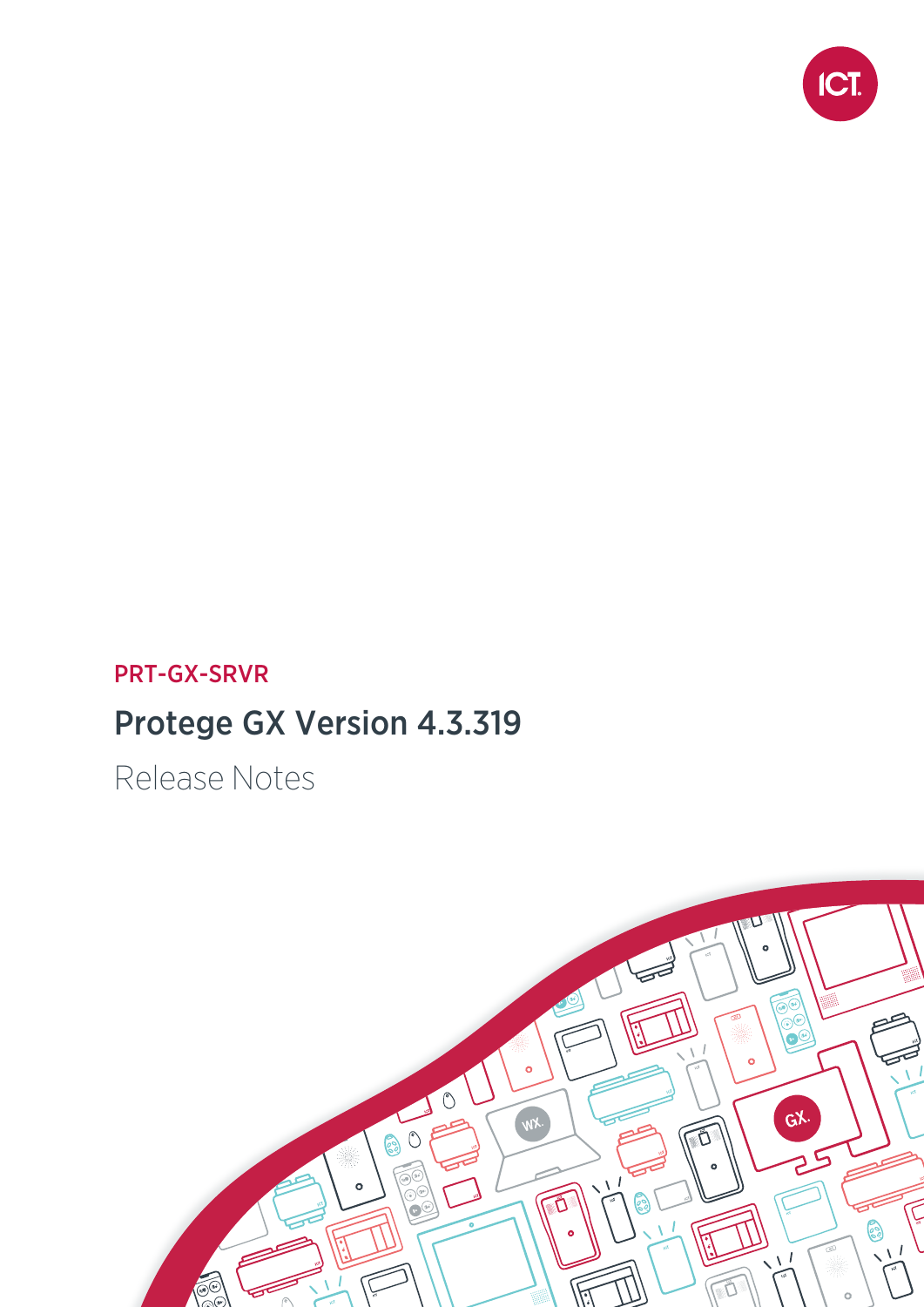The specifications and descriptions of products and services contained in this document were correct at the time of printing. Integrated Control Technology Limited reserves the right to change specifications or withdraw products without notice. No part of this document may be reproduced, photocopied, or transmitted in any form or by any means (electronic or mechanical), for any purpose, without the express written permission of Integrated Control Technology Limited. Designed and manufactured by Integrated Control Technology Limited, Protege® and the Protege® Logo are registered trademarks of Integrated Control Technology Limited. All other brand or product names are trademarks or registered trademarks of their respective holders.

Copyright © Integrated Control Technology Limited 2003-2021. All rights reserved.

Last Published: 20-Oct-21 9:13 AM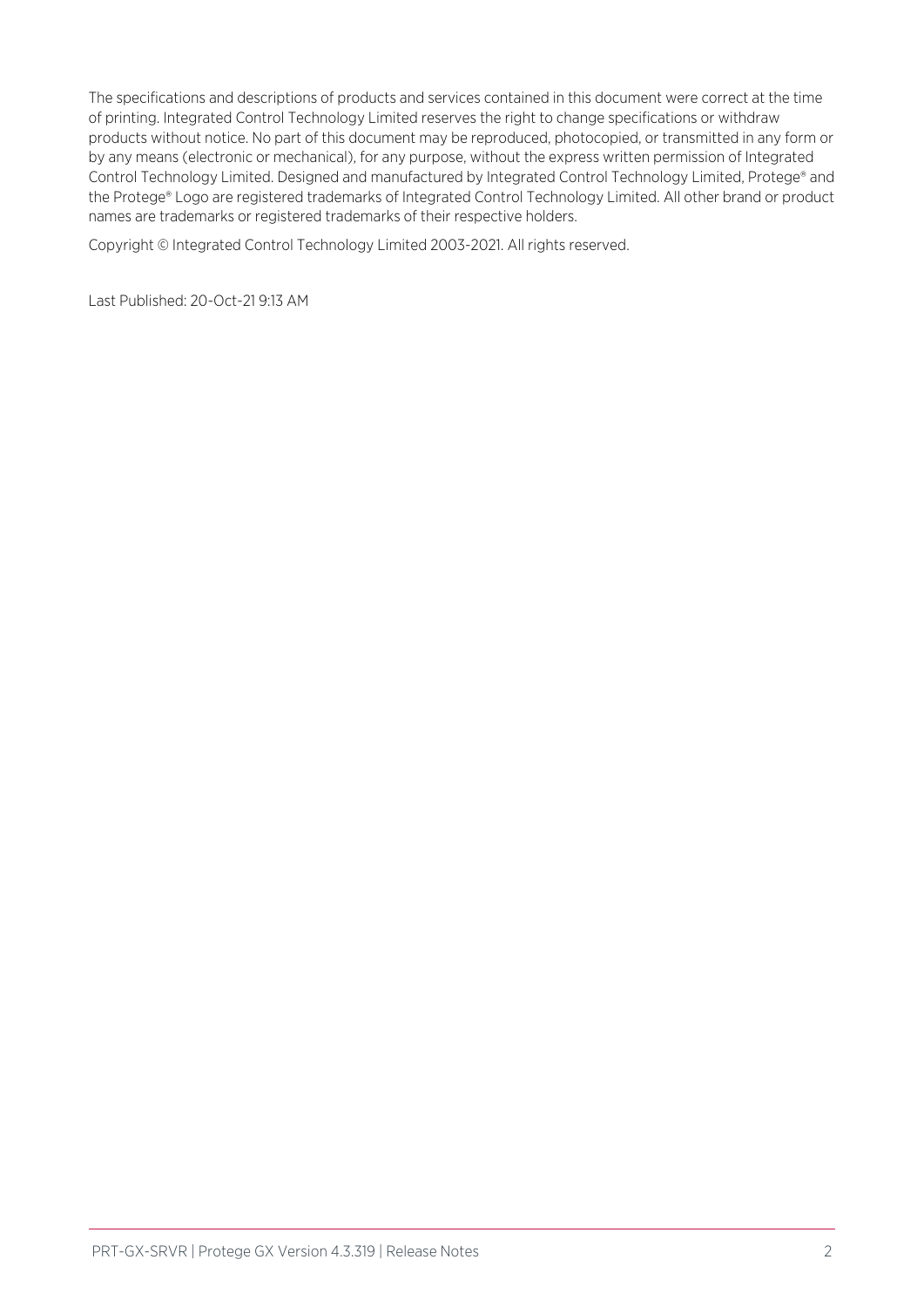# **Contents**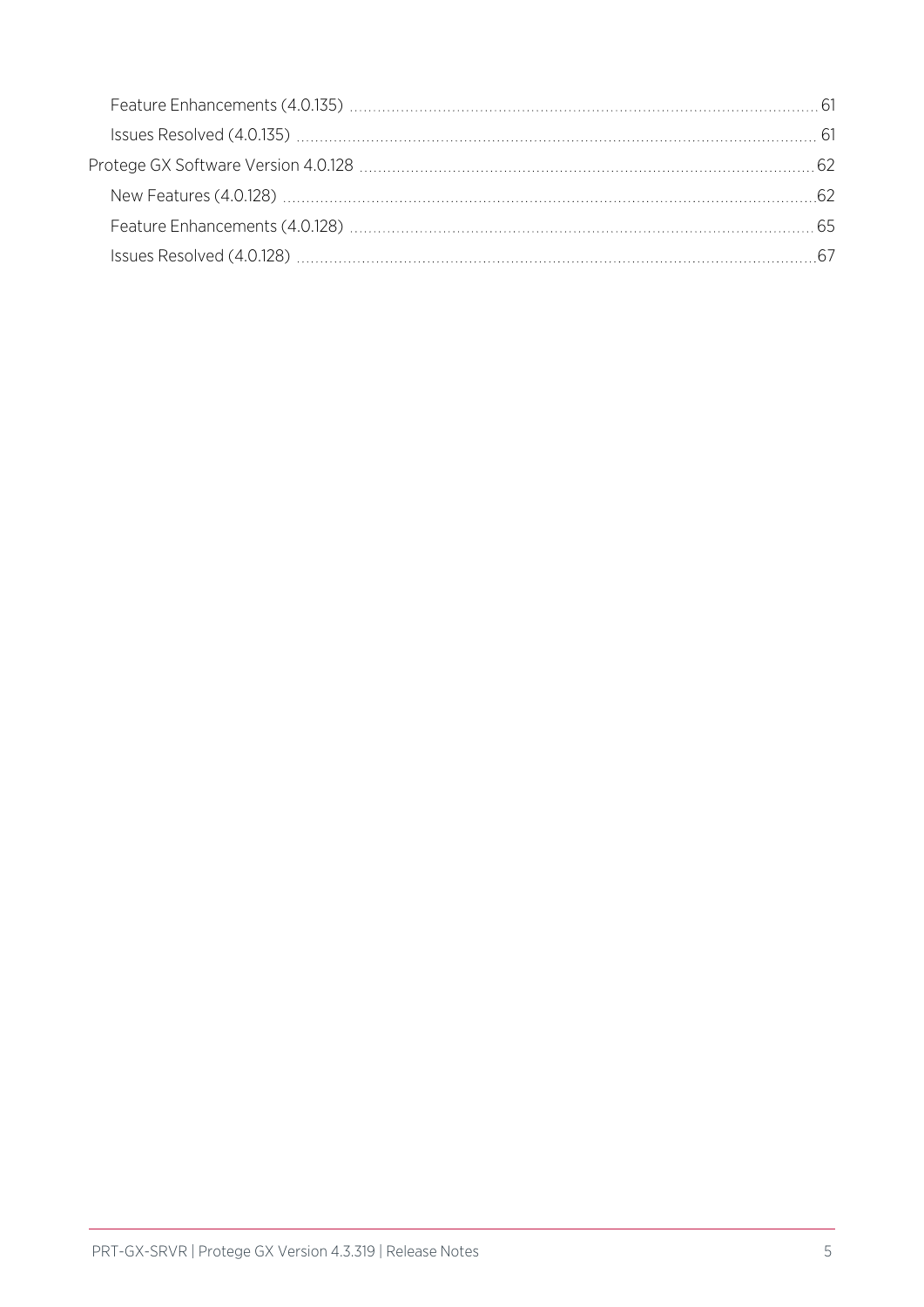# <span id="page-5-0"></span>Introduction

This document provides information on the new features, enhancements and resolved issues released with:

⦁ Protege GX software version 4.3.319

<span id="page-5-1"></span>A full release history for previous versions is also included.

## Important Note on Software / Firmware Compatibility

The release of Protege GX version 4 introduced cross controller operations, which enables controllers to operate as a unified system and share hardware resources. This makes all physically connected items on a controller accessible and usable by various functions and records within Protege GX. Version 4 also introduced many new features that were unavailable in previous versions.

In order to use these features, you must also be using a Protege GX DIN Rail Controller or Protege GX PCB Integrated System Controller (PRT-GX-PCB) running firmware version 2.08.583 or above.

If you are running an earlier version of the firmware, or if you are using an older PCB Controller (PRT-CTRL-GX), these features are not available. If you are running firmware version 2.08.583 or later with an earlier version of the software, it will result in unexpected operation.

|                                          | Firmware 2.08.499 and below                                                                                                               | Firmware 2.08.583 and above                                                                     |
|------------------------------------------|-------------------------------------------------------------------------------------------------------------------------------------------|-------------------------------------------------------------------------------------------------|
| <b>Below software</b><br>version 4.0.128 | Cross controller operations and new<br>features not available                                                                             | Software/Firmware versions<br>incompatible. Controller will not<br>accept programming downloads |
| Software version<br>4.0.128 and above    | Controller download will not be allowed if<br>any cross controller links are made in<br>programming. All new features will be<br>ignored. | Feature available                                                                               |

For more information about cross controller operations and how its functionality affects the operation of Protege GX, refer to AN-180: Cross Controller Operations. We strongly advise that you read this document thoroughly before proceeding with the upgrade.

## <span id="page-5-2"></span>Supported Operating Systems

| <b>Operating System</b>       | <b>Edition</b>                     | Architecture |
|-------------------------------|------------------------------------|--------------|
| Microsoft Windows Server 2019 | Standard                           | 64-bit       |
| Microsoft Windows Server 2016 | All Editions                       | 64-bit       |
| Microsoft Windows Server 2012 | All Editions                       | 64-bit       |
| Microsoft Windows 10          | Professional, Enterprise           | $32/64$ -bit |
| Microsoft Windows 8.1         | Professional, Enterprise, Ultimate | 64-bit       |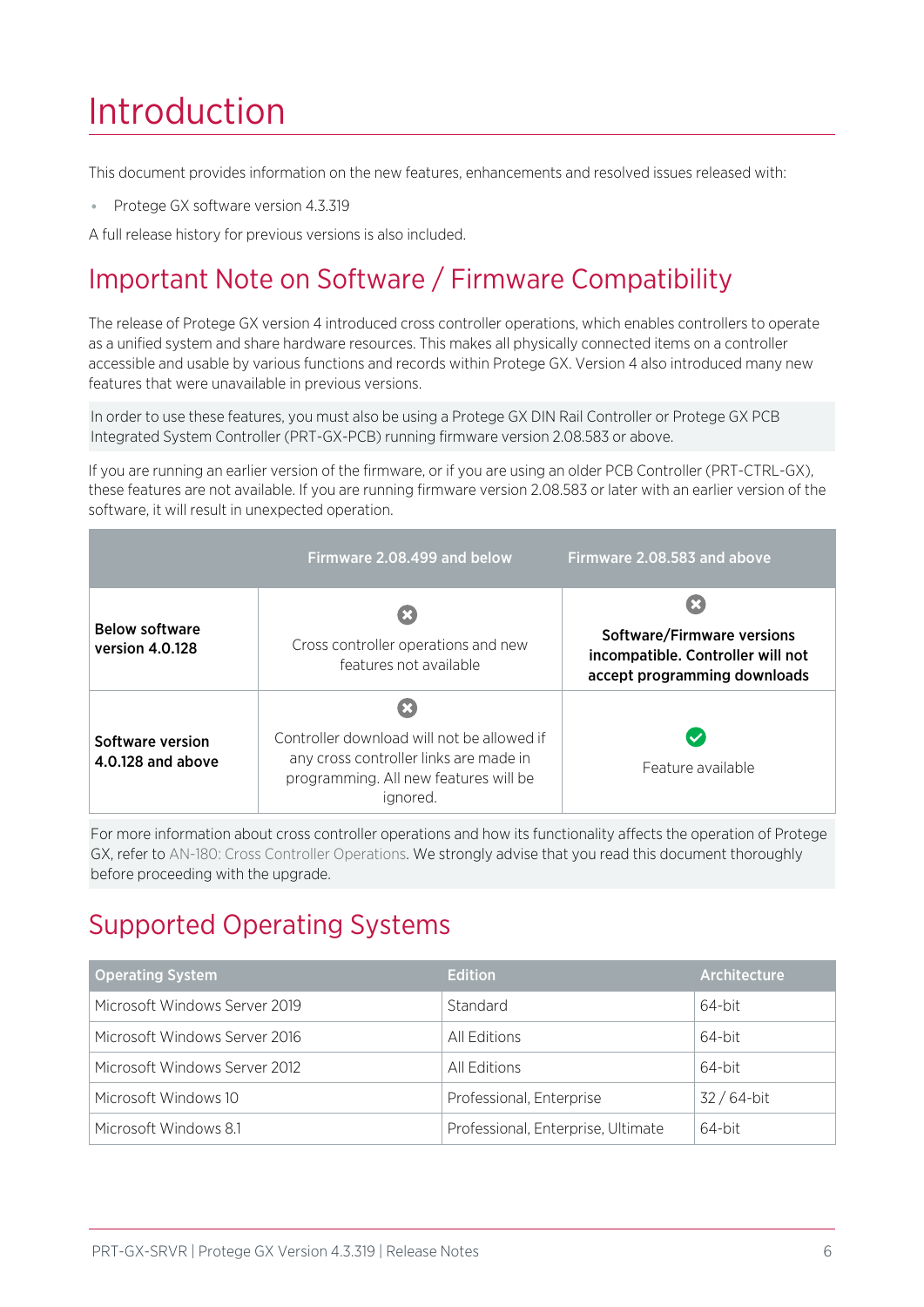## <span id="page-6-0"></span>SQL Server Compatible Versions

The Protege GX application uses a non-proprietary open SQL database engine to store and share information. The software is compatible with SQL 2008, 2012, 2014, 2016, 2017 and 2019 in Standard, Express, and Enterprise editions.

The Express edition is a scaled down, free edition of SQL Server that includes the core database engine and functionality. The Express version of SQL supports up to 10 GB.

For your convenience, the setup files for SQL Server 2014 (SP2) and 2016 (SP2) are included as part of the full distribution package.

<span id="page-6-1"></span>Note: SQL Server 2014 (SP2) for 32-bit installation or SQL 2016 (SP2) for 64-bit installation.

## Firmware Versions

The Protege system is a high-performance integrated system. To ensure your installations are running at the optimal performance we recommend that all installed modules are using the latest firmware releases.

For a complete list of current firmware versions, please refer to the ICT website [\(www.ict.co/Firmware](http://www.ict.co/Firmware)).

Firmware updates are available online from the ICT website or through your distribution channel. If you are having difficulty downloading any firmware or finding the appropriate version, please contact the ICT Technical Support team.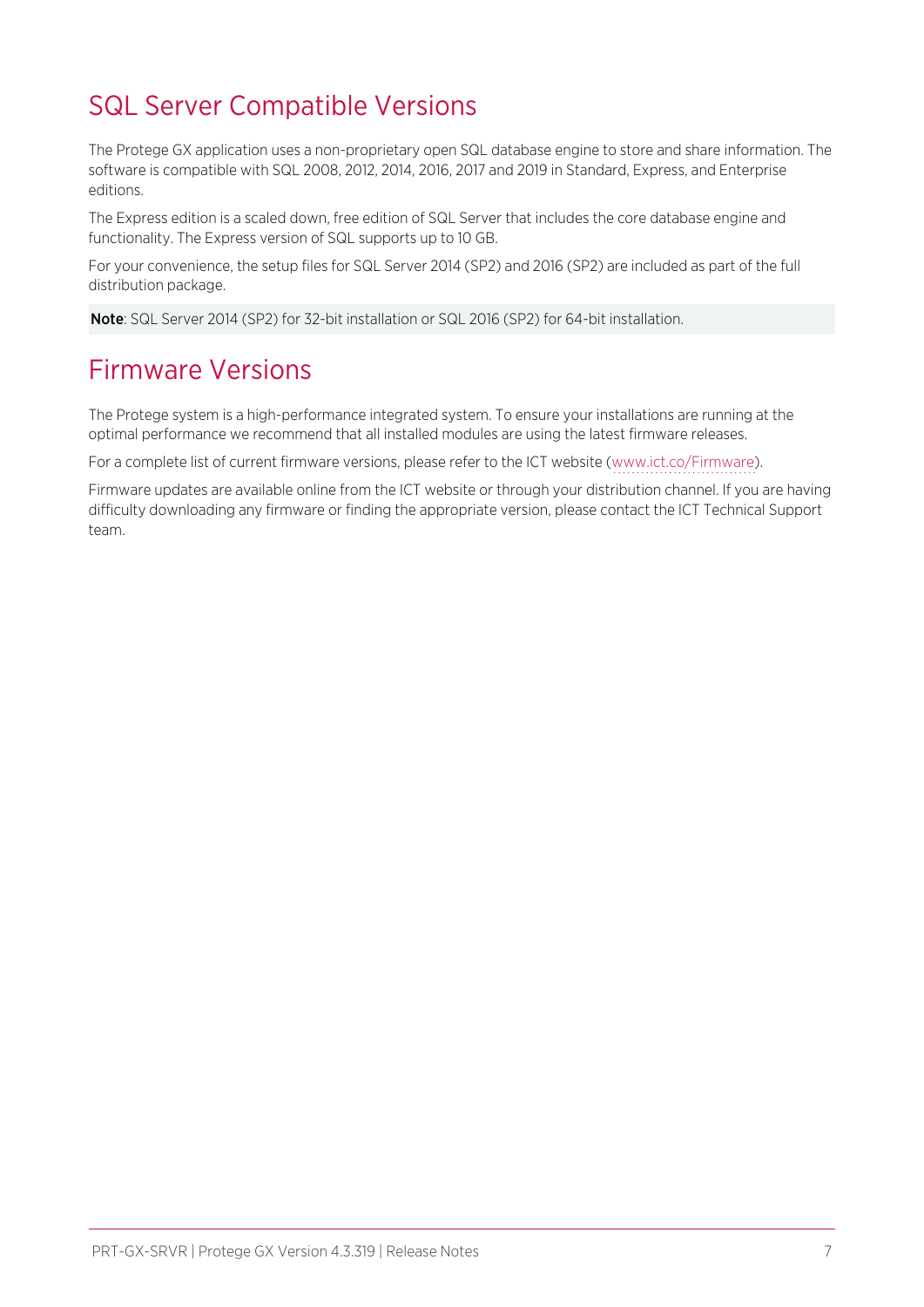# <span id="page-7-0"></span>Upgrading Protege GX to the Latest Build

To upgrade to the latest version, you may be required to uninstall the previous version first. The installer will inform you if this is the case.

- 1. Prior to performing an upgrade, you should always back up your database:
	- Open the Protege GX application and log in using an operator account with administrative permissions, or at minimum the ability to perform system functions.
	- Select Global | Global Settings from the main menu.
	- Under the Main Database Backup options, select Backup Now.

Wait for the backup to be completed before proceeding.

- 2. Run the installation for the server:
	- Run the supplied setup file (setup.exe) and follow the onscreen instructions.
	- When the installer is launched, it looks for the previous version of Protege GX installed on the local workstation and upgrades it to the latest build.
	- Progress is displayed as the database is upgraded and the application installed.
- 3. Run the installer again on each client machine to update the client interface.

Detailed installation instructions can be found in the Protege GX Installation Manual.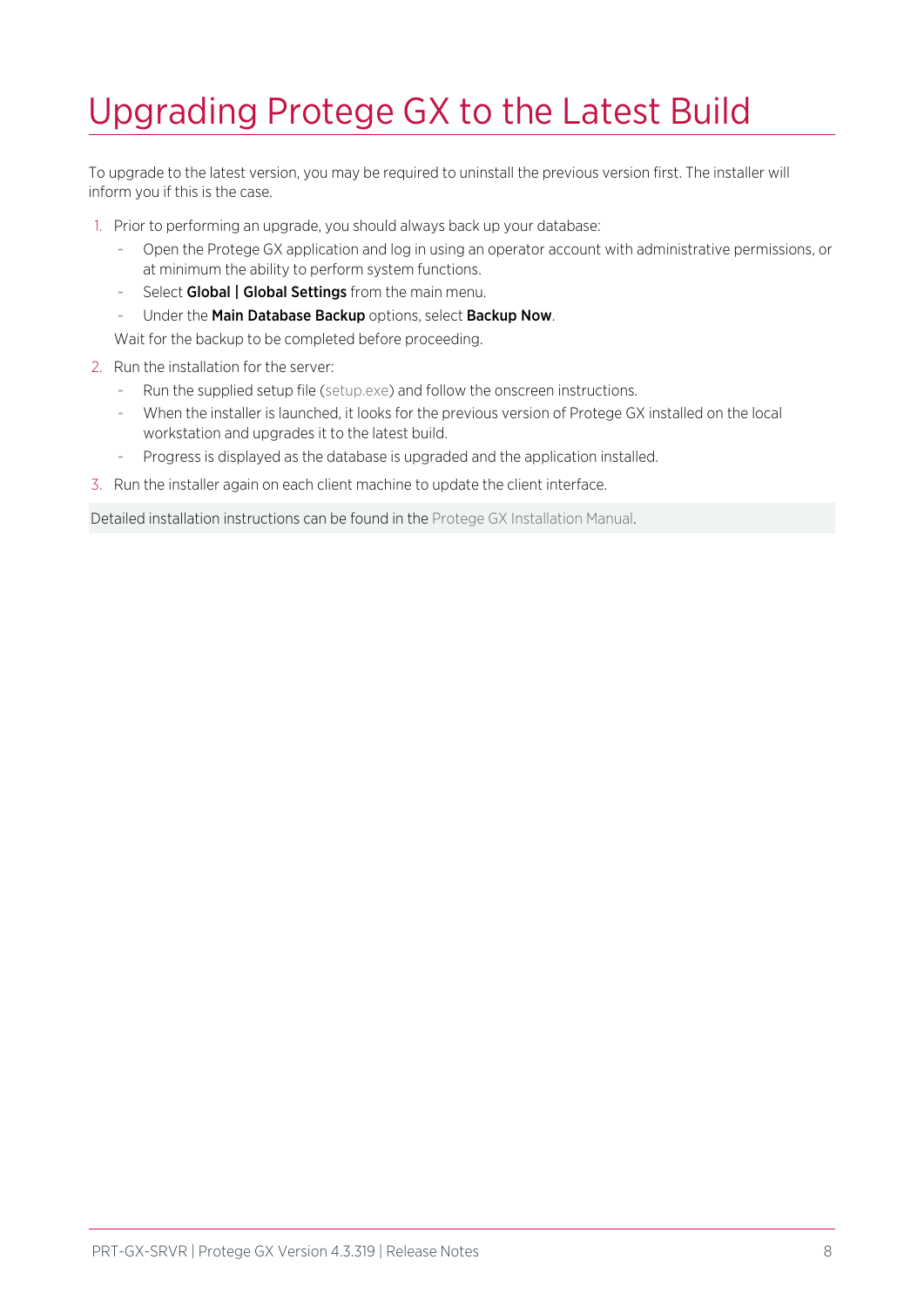# <span id="page-8-0"></span>Protege GX Software Version 4.3.319

## <span id="page-8-1"></span>Feature Enhancements (4.3.319)

The following enhancements have been made to existing features in this release.

#### Programming Efficiency

When a site has only one controller, the **Controller** field in the toolbar is automatically set to this controller. This improves efficiency when programming records such as programmable functions, services and expander modules.

#### Failed Login Attempt Events

⦁ Protege GX can now generate events whenever there is a failed login attempt on the thick client. This enables you to audit and report on failed attempts to access the software. To enable this feature, check the Save failed operator login events to event database option in Global | Global settings.

The new events are:

- Operator login failed attempt: Unknown operator
- Operator login failed attempt: Incorrect password: <OPERATOR NAME>
- Operator login failed attempt: No role access: <OPERATOR NAME>

#### Credential Types

Added the ability to set an inactivity period for each credential type assigned to a user. If the credential is not used within this period, it will be disabled.

Inactivity periods can be set individually for each credential assigned in Users | Users | General, or you can set a default inactivity period for the credential type in Sites | Credential Types.

For more information, see Application Note 276: Credential Types in Protege GX.

#### Login Page

• The Server field on the Protege GX login page now includes a dropdown menu, allowing you to select previously used server addresses. The Clear button allows you to delete the currently selected address from the dropdown.

#### Photo ID

It is now possible to display a user's credential types on a Photo ID card template. For example, this allows you to include custom card numbers, license plates and User IDs on user cards.

For more information, see Application Note 149: Creating a Photo ID Template in Protege GX.

#### Language Support

- ⦁ Added Danish as a supported language.
- Added Chinese (Simplified) as a supported language.
- <span id="page-8-2"></span>⦁ Updated Russian translations.

## Issues Resolved (4.3.319)

The following issues were resolved with this release.

- Resolved an issue where the **Service Port** field was not visible in the second language.
- ⦁ Resolved an issue where the 3 badge latch door 8 hours and User Key Watcher ID columns could be duplicated in user reports, and would be impossible to delete.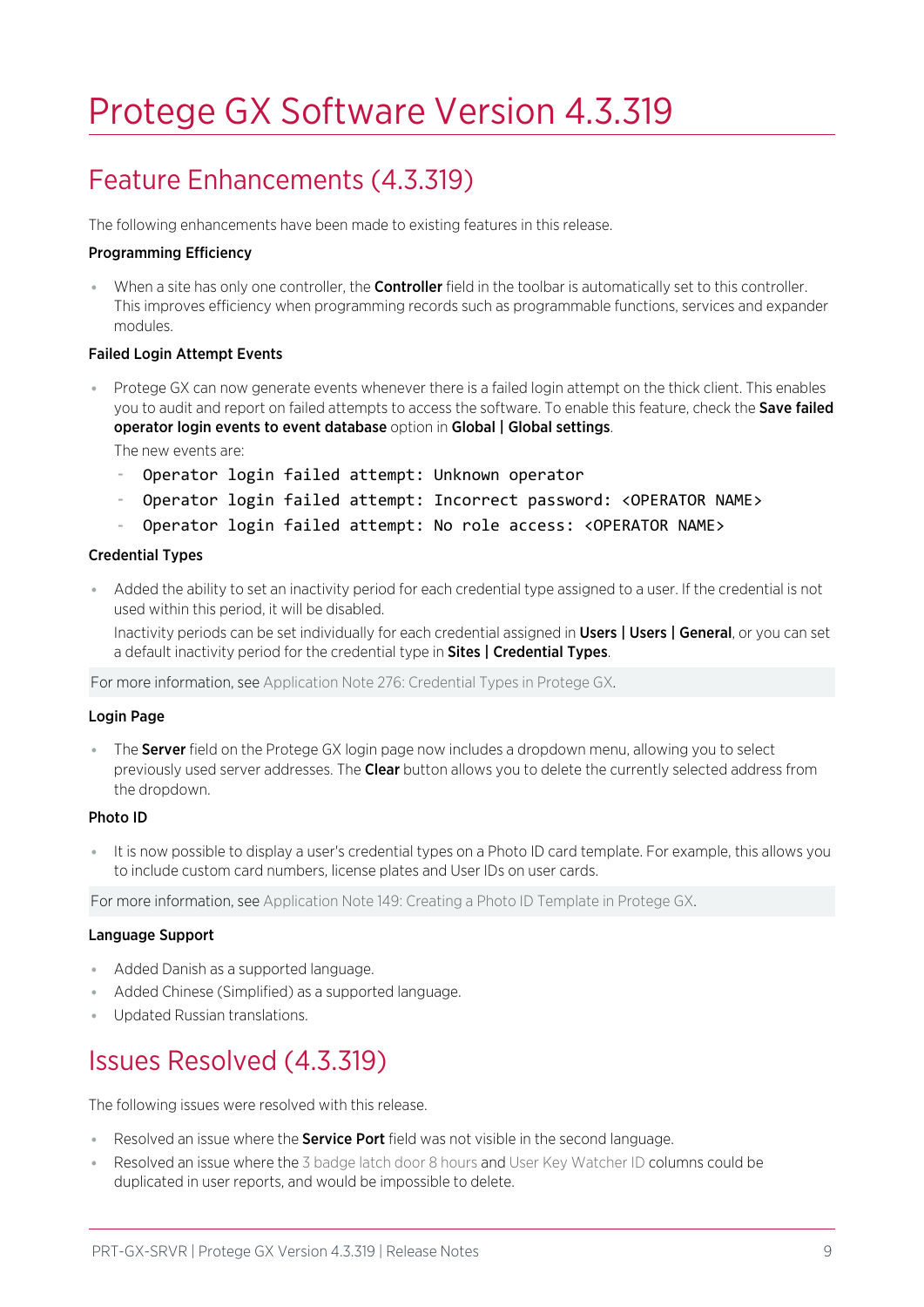- ⦁ Resolved an issue where Protege GX would stop receiving live events from controllers, requiring a restart of the event service.
- ⦁ Resolved an issue where holiday date formats would be changed unexpectedly, preventing the software from correctly converting the date format.
- ⦁ Fixed an issue where some user cards which were about to expire would not be included in the Cards about to Expire user report.
- Resolved an issue where emailed reports were not being sent when a custom TLS certificate was in use.
- ⦁ Resolved an issue where a controller's username and password could be displayed in event reports.
- ⦁ Resolved an issue where recurring calendar actions would end before the set date.
- ⦁ Resolved an issue where floors could not be filtered by record group when being added to an elevator car record.
- ⦁ Resolved an issue where for some Windows regions the time was incorrectly displayed in 12hr format instead of 24hr format.
- ⦁ Resolved an issue where operators with roles that could not access the <not set> record group were not able to set User IDs, making it impossible to add new users.
- Resolved an issue where enabling the **Autopopulate User ID Credential Value** option could cause controllers to drop offline.
- ⦁ Resolved an issue where emailed reports were not translated correctly.
- Resolved an issue where deleted record groups were not removed from some types of records, which caused lists to load slowly for operators who only had access to specific record groups.
- Renamed the Last Month field in the report email tab to Previous Calendar Month to more accurately describe the effect of the setting.
- ⦁ Resolved an issue where a SOAP GetRecord call would return an empty PIN record for users when the site had Require Dual Credential for Keypad Access and Allow PIN Duplication enabled.
- Removed the **Email** and File Export tabs from the user search page.
- Resolved an issue where user reports for All Users By Access Level would not be automatically emailed.
- Improved the performance of status page loading on large sites.
- Resolved an issue where changing a schedule on a disarming area group would also change the schedule on the arming area group, and vice versa.
- ⦁ Resolved an issue where increasing the size of the user image column on a status page would not resize the photo ID images.
- ⦁ Resolved an issue where muster reports which included the record group column would not be automatically exported or emailed if at least one user did not have a record group set.
- Resolved an issue where the **Solid, Gradient** and **Null** tabs did not appear above the color picker in the card template editor and other locations. This could prevent operators from selecting the background, border and/or foreground colors for objects.
- ⦁ Resolved an issue where adding more than one custom field column to an event report caused file exports and emails to fail.
- ⦁ Fixed a regression where alarms were sent to all workstations instead of following the programmed alarm routing rules.
- ⦁ Amended and updated textual display in the user interface, including fixes to spelling, grammar and capitalization.
- ⦁ Resolved an issue where legacy credentials were stored in plain text in a config file.
- ⦁ Resolved an issue where the server could become unlicensed when the computer restarted.
- Resolved an issue where event reports could not be created in the web client.
- Resolved an issue where the required Visual C++ 2017 Redistributable prerequisite was not installed.
- Resolved an issue where clicking the Load default report layout button for a user report could cause the client to crash.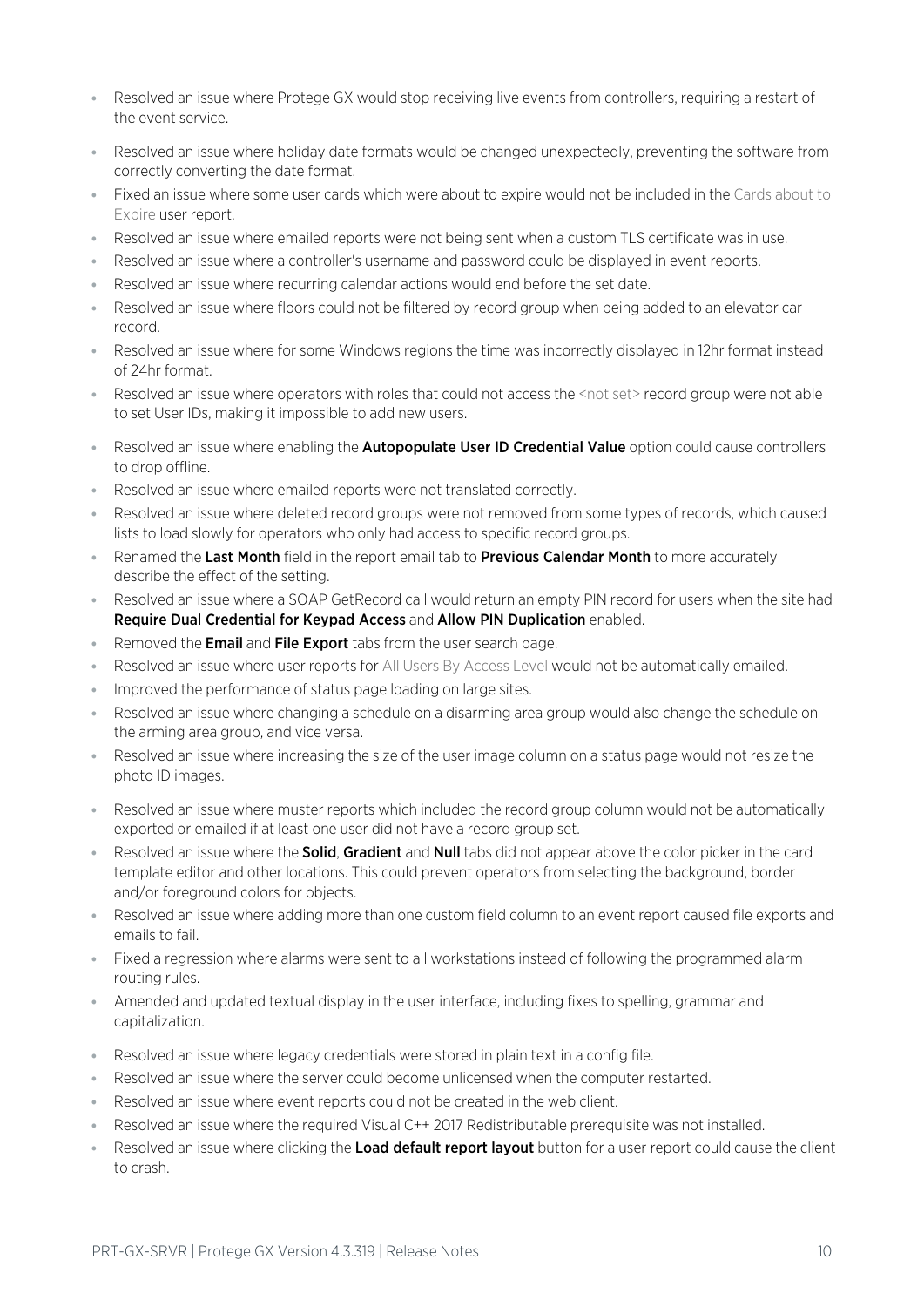- ⦁ Resolved an issue where operators with the Guard or End user role presets could not view elevator floors on status pages and floor plans.
- ⦁ Resolved an issue where attendance reports would not run using the Summary report layout.
- ⦁ Resolved an issue where the All users not in events report could return users who were included in events.
- Resolved an issue where the **Unlock latched** and **Extended lock time** options were not displayed correctly in the calendar action programming.
- ⦁ Resolved an issue where some programming tabs did not appear in second language builds.
- ⦁ Resolved an issue where navigating away while a report was loading could cause a memory leak, resulting in the client crashing.
- ⦁ Resolved an issue where the All users not in events report did not return correct data when exported.
- ⦁ Resolved an issue where some password entry fields were not masked.
- ⦁ Resolved an issue where custom field data was not loaded correctly in event, user, muster or attendance reports.
- ⦁ Resolved an issue where the search functionality in the online help was not functioning.
- Resolved an issue where the Load events button on the Events tab was returning an error.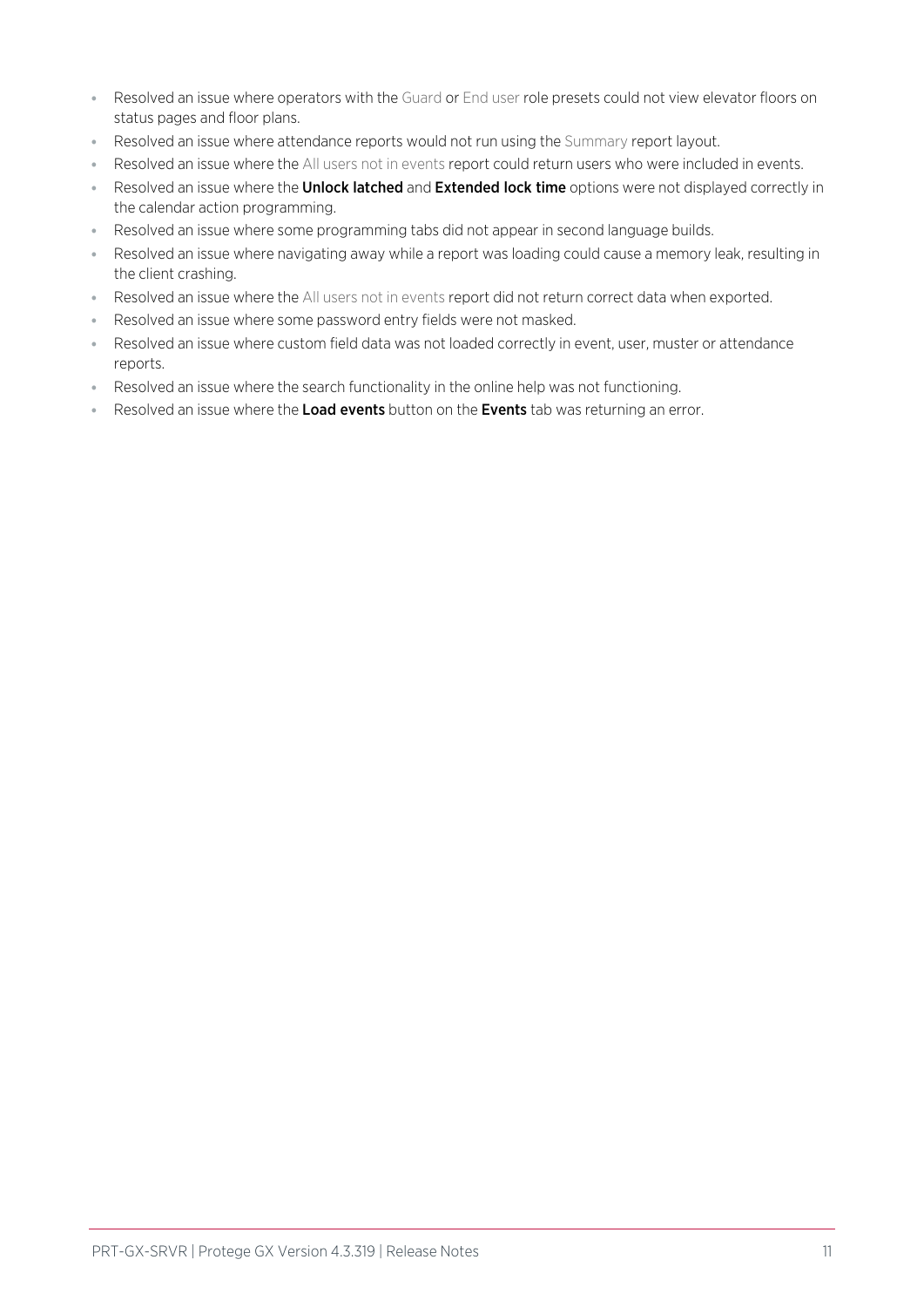# <span id="page-11-0"></span>Previous Software Release History

<span id="page-11-1"></span>This section includes information on the changes and enhancements made in earlier versions.

## Protege GX Software Version 4.3.308

Note: The installer for this version will automatically install ODBC Driver 17 for SQL Server on your workstation before beginning the Protege GX installation. This is required for the User PIN Encryption feature described below. No action is required from you.

## <span id="page-11-2"></span>New Features (4.3.308)

The following new features are included with this release.

### User PIN Encryption

By default, the Protege GX database stores user PINs in plaintext, allowing operators with the appropriate permissions to view and edit PIN codes. However, on some high security sites it is vital that only one person has access to a user's PIN code: the user themselves. The **Encrypt User PINs** option in Global | Global Settings allows you to permanently encrypt PINs for all users, with the following effects:

- ⦁ User PINs are encrypted in the SQL database using the SQL Always Encrypted feature.
- Protege GX operators can no longer view PINs defined by users.
- Protege GX operators can no longer manually enter PINs for users.
- ⦁ Randomly generated PINs expire immediately, requiring users to define a new PIN the first time they log on to a keypad.

Warning: User PIN encryption is permanent and can only be reversed by restoring a database backup taken before encryption was implemented.

For more information, see Application Note 306: Configuring User PIN Encryption in Protege GX.

## Single Record Download Support

Normally when you save a record in the Protege GX software, the Protege GX Download Service performs a full download to each controller that requires the change. In contrast, the Protege GX Single Record Download Service uses a differential download process, only downloading the specific records and fields that have changed in the database.

This service runs in parallel to the existing download service, providing an independent path for single-record changes that need to be downloaded to the controller in a timely fashion. Record changes downloaded by this service are typically received by a controller in under 30 seconds. This reduces download times considerably, especially on large sites with many controllers.

The single record download service receives updates for changes to user, access level and schedule records and immediately downloads these changes to the associated controllers. All other changes are handled by the standard download service as normal.

The Protege GX Single Record Download Service must be installed separately. For more information, see Application Note 309: Single Record Downloads in Protege GX.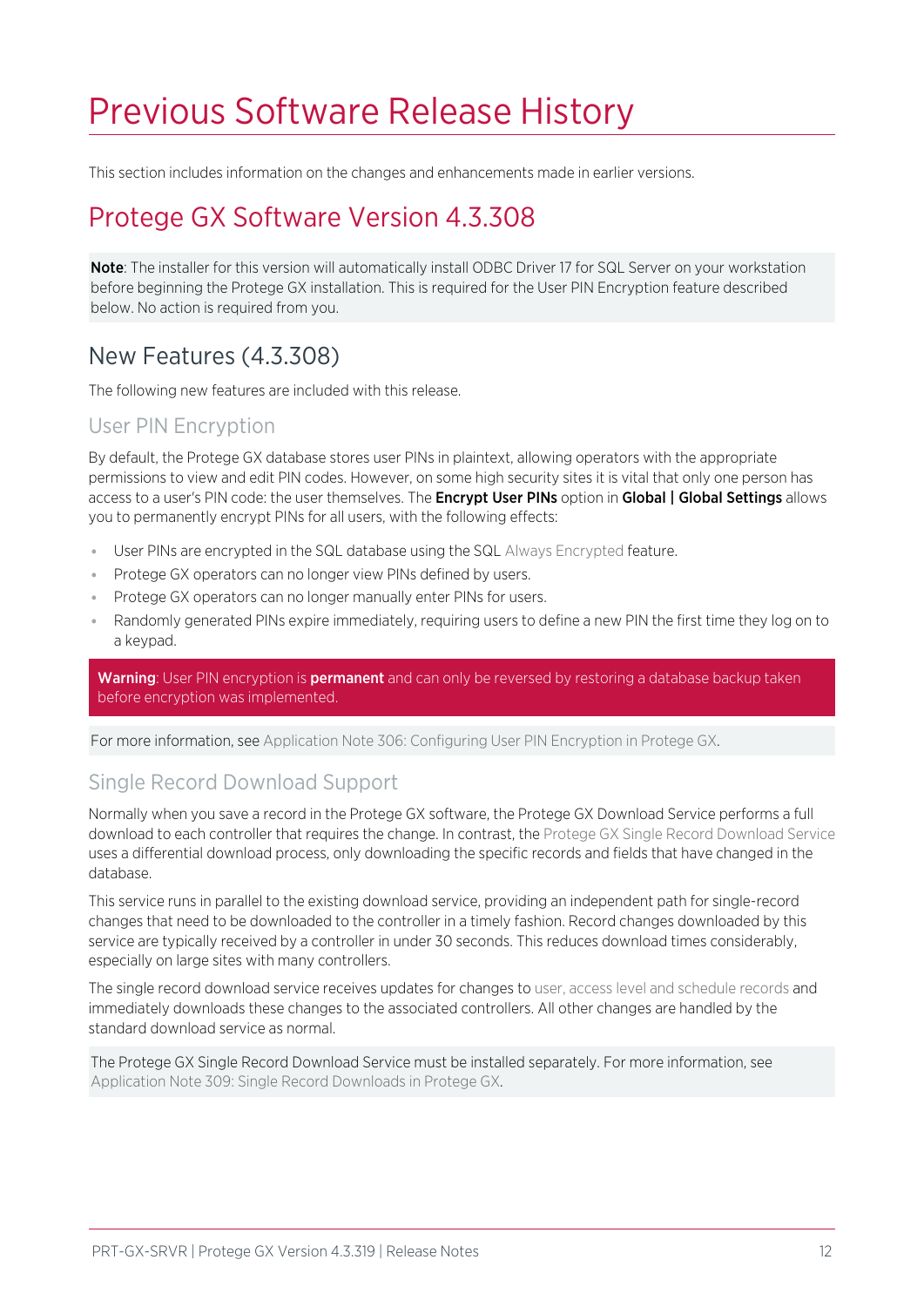## <span id="page-12-0"></span>Feature Enhancements (4.3.308)

The following enhancements have been made to existing features in this release.

#### Autopopulate User IDs

- When site security enhancements are in use, you can now enable the **Autopopulate User ID Credential Value** option in Global | Sites | Site Defaults. When you first enable this feature, all existing user records that do not currently have a User ID are assigned a unique number based on their Database ID. From then on, all new user records will be automatically assigned a unique, randomly generated 8-digit User ID. It is still possible to override the pre-generated ID with a custom value.
- **Even when the Autopopulate User ID Credential Value** feature is not in use, you can type the word SYSTEM into the User ID credential to automatically generate a unique 8-digit value when you save the user record.

For more information, see Application Note 275: Configuring Site Security Enhancements in Protege GX.

#### User Reports

- ⦁ After running a user report, you are able to filter and/or group the results using the column headers, or by adding a text filter on any column. Now this layout can be saved for an individual operator by clicking the **Save** Report Layout toolbar button, and will be displayed automatically whenever the operator opens that report.
- In addition, a layout can be saved as a default for all operators using the Save Default Report Layout toolbar button. Operators can load this default layout using the Load Default Report Layout toolbar button.
- ⦁ Any filter criteria used by the saved default report layout can now be viewed on the user report setup page. This field shows the current filter criteria and provides a button to navigate directly to the loaded report view so that you can edit the filters as necessary.

#### Alarms

- ⦁ Added the ability to set whether comments are required, optional or not permitted when acknowledging alarms. This can be set in the **Events | Alarms** programming for each alarm.
- ⦁ The available options are:
	- Must: Comments must be entered when acknowledging alarms
	- Optional: Operators may leave a comment when acknowledging alarms
	- Never: There is no prompt to leave a comment when acknowledging alarms

#### User PIN Security Enhancements

⦁ Added the ability to restrict operators from generating new user PINs in the security level programming.

#### Language Support

⦁ Added Turkish language support.

#### Low Level Elevator Integration

⦁ Added the ability to configure the credentials required for elevator access. The options are: card, card or PIN, card and PIN, and PIN only.

#### Delete User Photos

⦁ Added the ability to delete user photos.

#### KONE Destination 880 Integration

- The following access level options are now available in the software when the KONE integration is in use:
	- Enable Normal Call
	- Enable Handicap Call
	- Enable Priority Call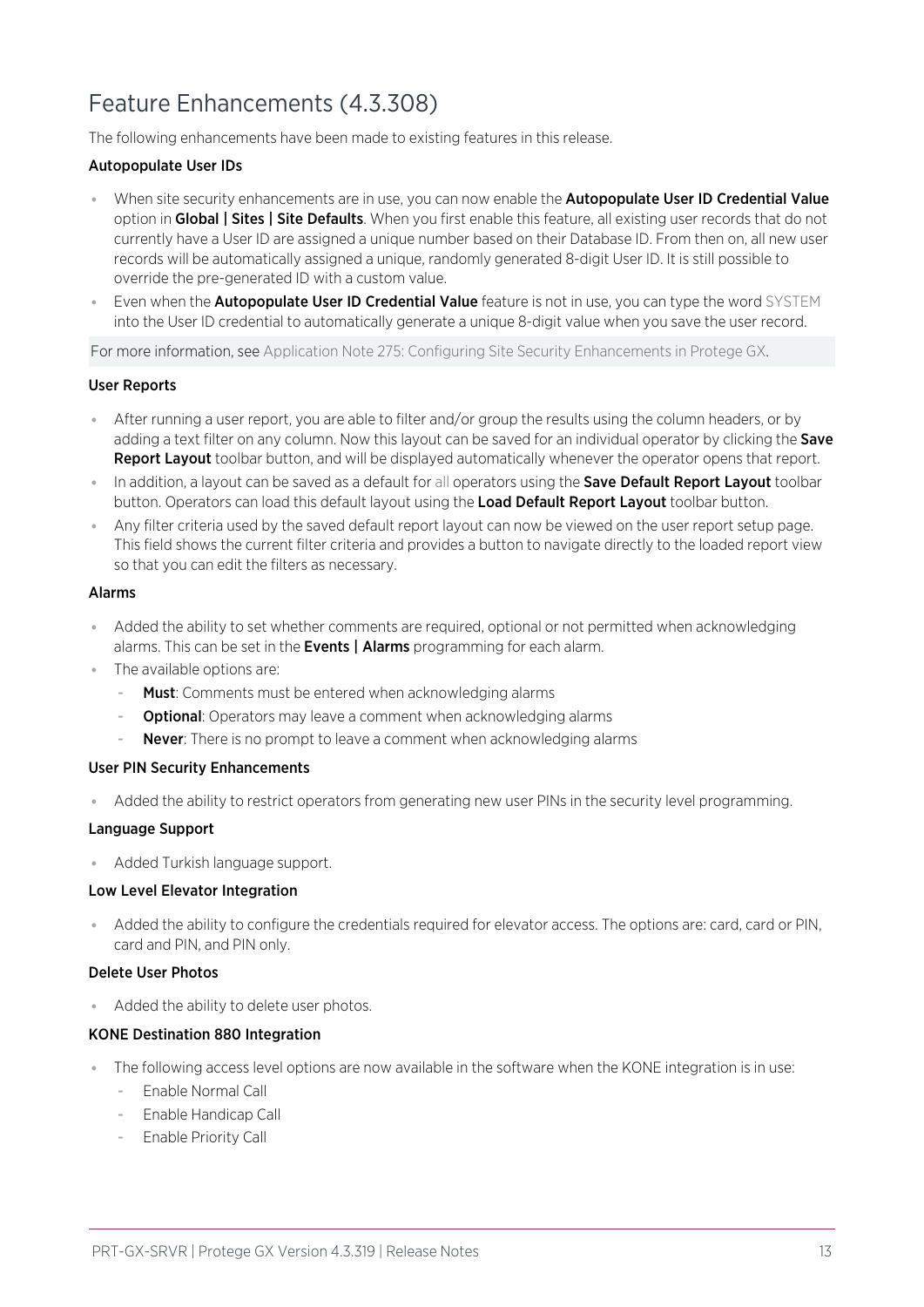- Enable Empty Car Call
- Enable Space Allocation Call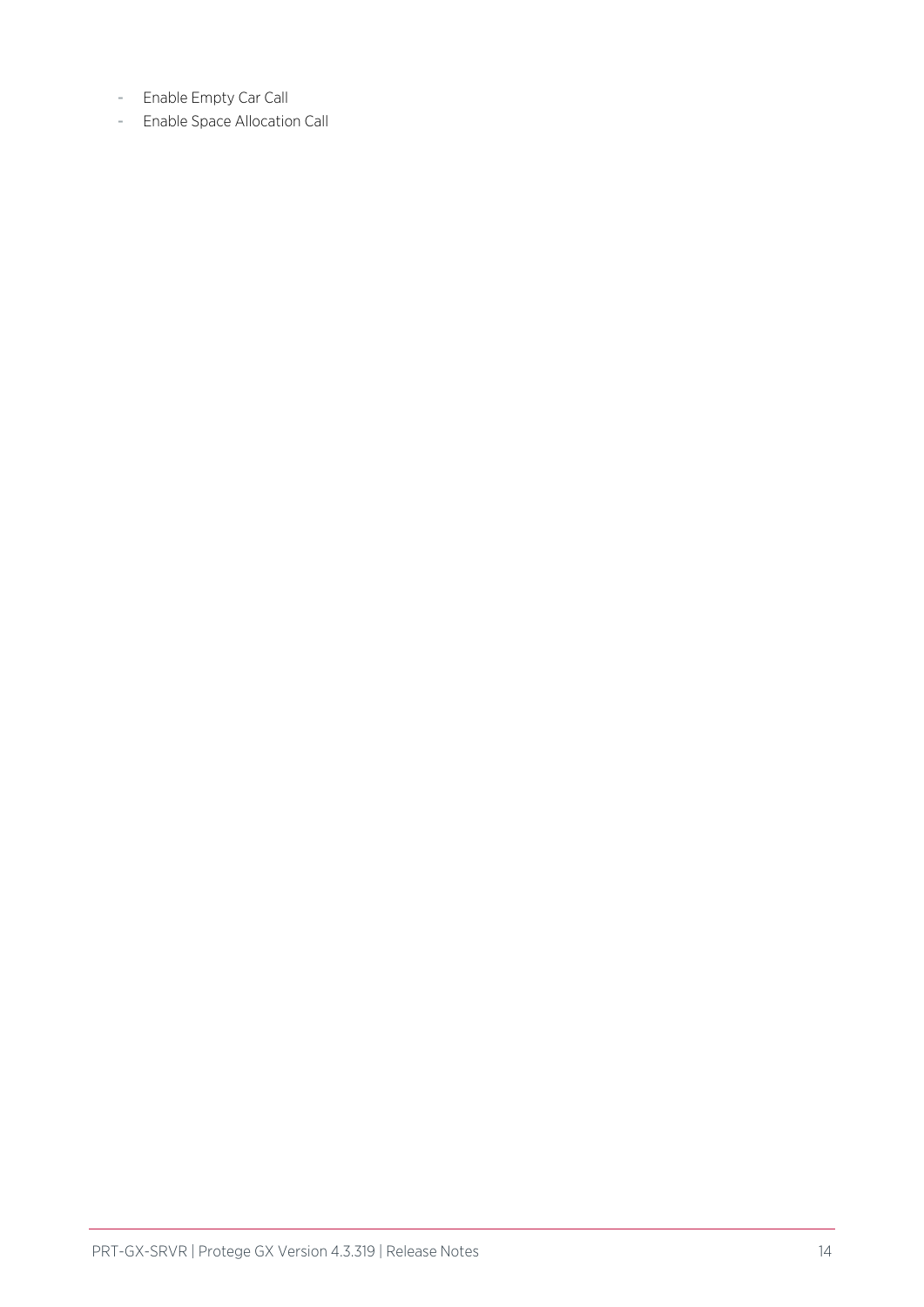## <span id="page-14-0"></span>Issues Resolved (4.3.308)

The following issues have been resolved with this release.

- ⦁ Fixed an issue where the User ID credential type was available as a door type credential, even when site security enhancements were not implemented.
- ⦁ Resolved an issue where the event filter programming displayed additional options in breakout windows that were not available in the main window.
- ⦁ Resolved an issue where the 'All Users not in Events' user report type was not returning correct details.
- ⦁ Fixed an issue with the date/time sorting in events and reports.
- ⦁ Resolved an issue where the text of some buttons could be cut off in second languages.
- ⦁ Resolved an issue where random numbers appeared before the 'Do you want to log out' message in Canadian French.
- ⦁ Fixed an issue where central station reports were not populating inputs and areas.
- ⦁ Resolved an issue where the 'Confirm New Password' text was truncated in Canadian French.
- ⦁ Resolved an issue where, when a copy of an existing controller was created, programmable functions were not copied to the new controller.
- ⦁ Resolved an issue where exported or emailed muster reports were being sorted incorrectly.
- Resolved an issue where exported or emailed muster reports were being formatted incorrectly.
- ⦁ Resolved an issue where exported or emailed muster reports which included custom fields did not include users without those custom fields configured.
- ⦁ Resolved an issue where automatically exported attendance reports were missing information.
- ⦁ Resolved an issue where manually unlocking elevator floors from a status page or floor plan did not function, and generated a 'System Assertion 51' event.
- ⦁ Resolved an issue where times could not be set to PM for some Windows regions.
- Fixed an issue where only 100 events were being displayed on a status page event window.
- ⦁ Fixed an issue where seconds were not shown for event times in event reports or on the status page.
- ⦁ Fixed an issue where event reports would not display more than one custom user field.
- ⦁ Resolved an issue where connecting a microphone and speaker to a SIP workstation could cause Protege GX to crash.
- ⦁ Fixed an issue in the Princeton Identity integration where users beyond the first were not enrolled correctly in the Princeton system.
- ⦁ Resolved an issue with the graphical schedule display not being filled correctly with some Windows languages.
- Resolved an issue where multi-selecting and deleting credential types from a user record caused the user interface to crash.
- ⦁ Resolved an issue where no scroll bar was displayed when selecting a record group in the user find tool.
- ⦁ Resolved an issue where the saved report filter details were not displaying correctly and would generate an error in the Reports | Setup | Events page.
- ⦁ Resolved an issue where editing a visitor record prevented the visitor card from being made available when the visitor signed out.
- ⦁ Fixed an issue in the Suprema Biometric integration with user credentials not being added correctly.
- ⦁ Resolved an issue where extended/predefined custom user fields were not being populated in exported user reports.
- ⦁ Resolved an issue where attendance reports did not display events from the correct period.
- ⦁ Resolved an issue where the device status could not be retrieved via the SOAP service.
- Resolved an issue where copying a controller caused additional phone number records to be generated.
- Resolved an issue where default column widths were not set correctly in event reports.
- Resolved an issue where the field time and logged time for alarm popups were out by several hours (the logged time was incorrect).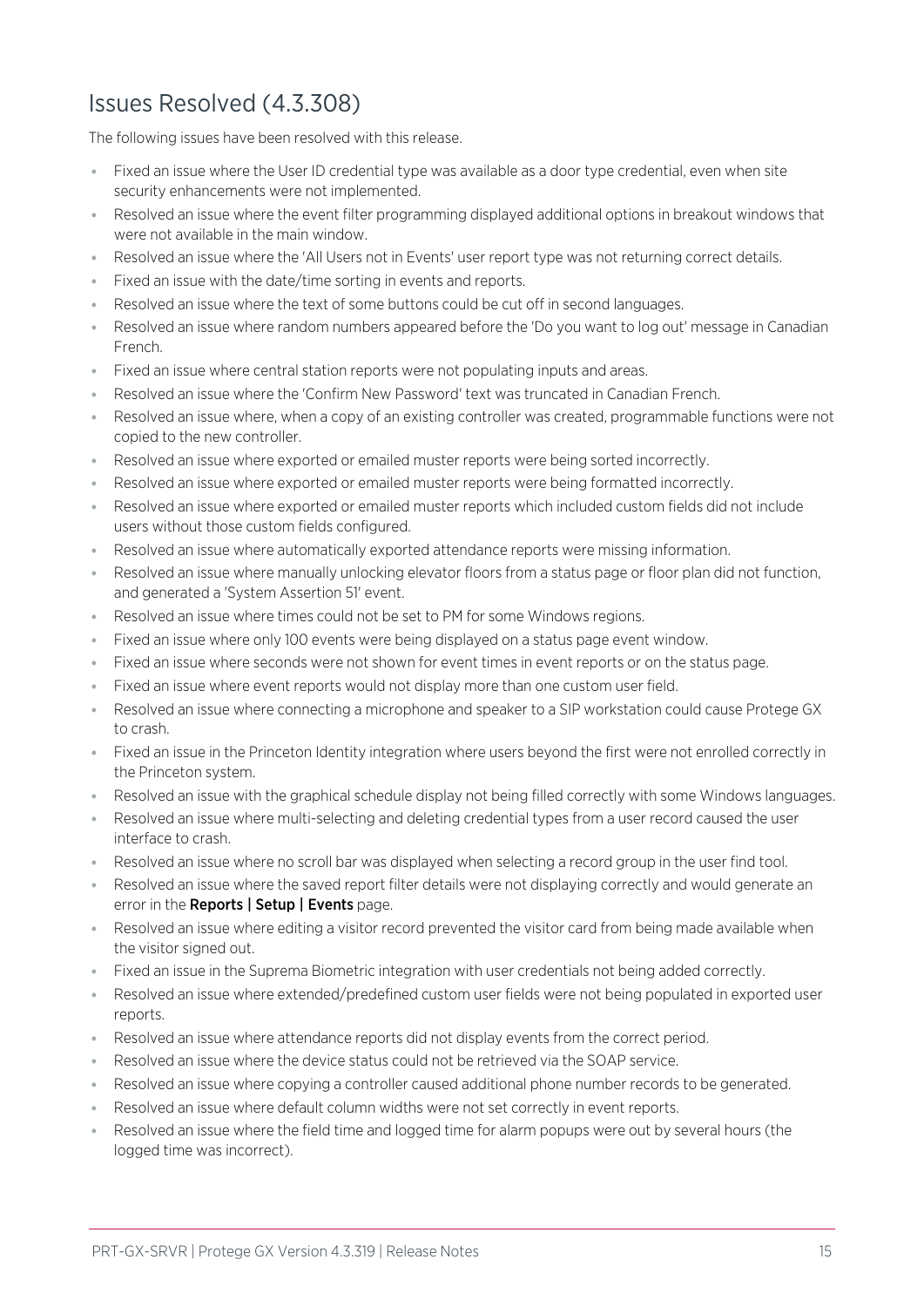- Resolved an issue where the **Schedule** dropdown in Users | Users | Access Levels was displayed as transparent.
- Resolved an issue where columns were missing from manually exported event reports.
- Resolved an issue where some popup windows were cut off at the bottom.
- Resolved an issue where the report filter editor was difficult to read in the dark theme.
- ⦁ Resolved an issue where some column text was cut off in automatically exported attendance reports.
- Resolved an issue where fields on the **Events | Actions** page were not being enabled/disabled correctly based on the Type of action.
- Resolved an issue where the alarm counter in the status bar did not display any number of alarms above 10.
- Resolved an issue where it was not possible to generate a central station report for reporting services with a space at the end of the name.
- ⦁ Resolved an issue where security level restrictions were not followed on status pages.
- Resolved an issue where pressing any key when the Type field in **Monitoring | Setup | Status Page Editor** was open would crash the client.
- Resolved an issue where the Read Card function did not function correctly with 26 bit DESFire cards.
- ⦁ Resolved an issue where emailed event reports would not be sent to operators when Windows Authentication was in use.
- ⦁ Resolved an issue where the controller export feature was not working correctly and displayed an error.
- ⦁ Resolved an issue where records exported to CSV did not have the data aligned correctly with the column headers.
- ⦁ Resolved an issue where copying an access level record did not also copy the records assigned to it (e.g. doors, area groups, etc.)
- Resolved an issue where the date pickers in **Programming | Apartments | Users | Access Levels** did not follow the material design theme.
- ⦁ Resolved an issue where the 'Save to Database' action was able to be edited for new sites beyond the first.
- ⦁ Resolved an issue where a floor plan would not update record statuses correctly when it was opened from a link on another floor plan.
- ⦁ Resolved an issue where right clicking on a camera icon in an event report did not function correctly.
- Resolved an issue where the User Last Active field would not be updated when the user used a credential type to gain access.
- ⦁ Resolved an issue which occurred when an operator was acknowledging an alarm and a second alarm popped up. The first alarm window incorrectly lost focus on the alarm which was being acknowledged.
- Resolved an issue where the schedule graphical display was not operating correctly in Protege GX when French Canadian was set as the Windows language.
- ⦁ Resolved an issue where some objects on a floor plan would sometimes be displayed as gray icons, even though they were online.
- . Resolved an issue where the 'Save Changes' dialogue would appear on the Users | Users | Access Levels tab even when there were no changes to save.
- ⦁ Resolved an issue where, when editing a schedule in a breakout window on a system with a 24 hour time setting, afternoon times would be incorrectly changed to morning times.
- Resolved an issue where some areas would not appear on a floor plan, even though they should have been visible to operators.
- Resolved an issue where the **Service Port** field was missing from the DVR programming when using the second language.
- ⦁ Resolved an issue where saving an event report with a blank email time could cause the client to crash.
- ⦁ Resolved an issue where user PINs sent from the software could not be used by controllers with firmware version 2.08.788 or earlier.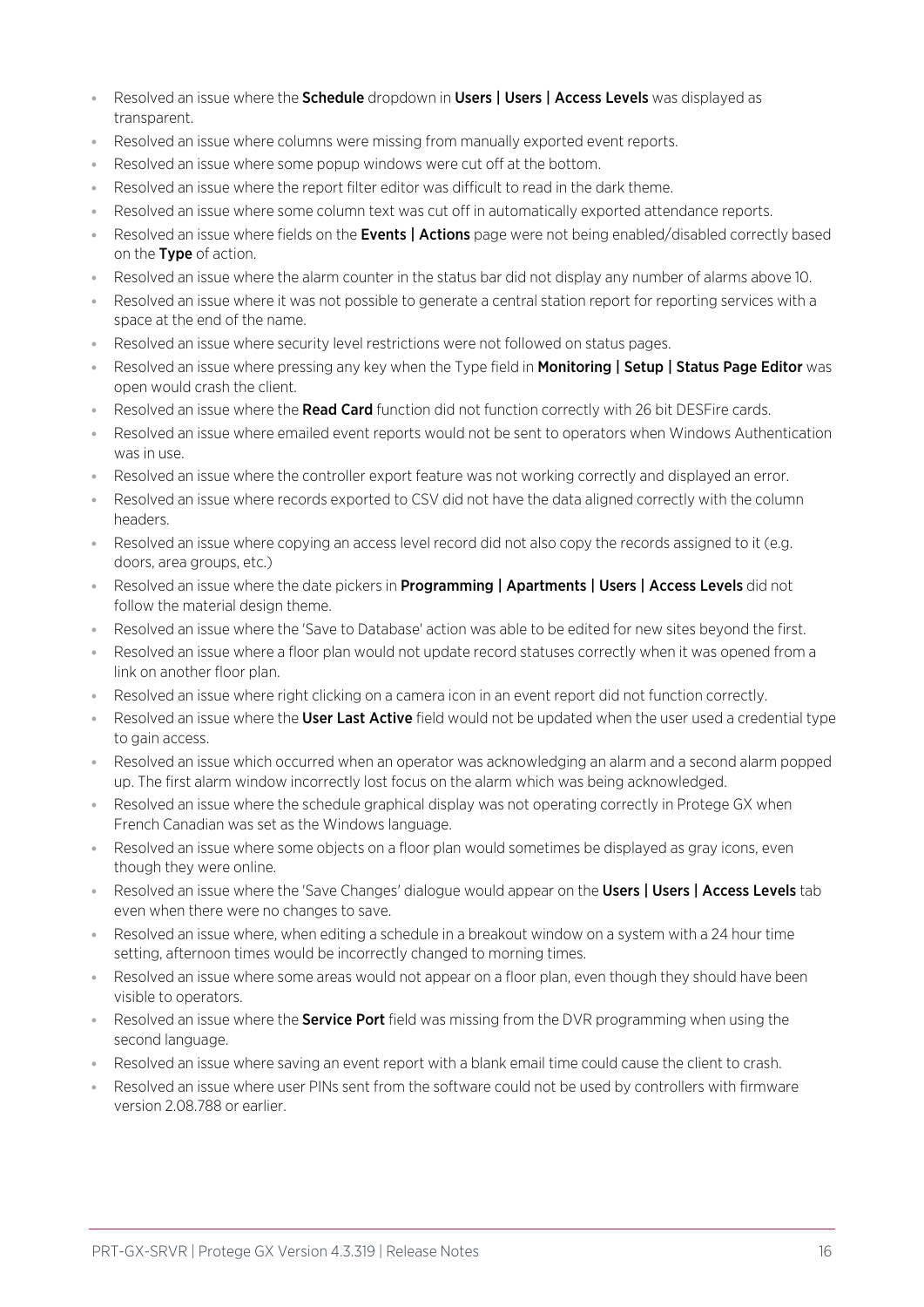## <span id="page-16-0"></span>Protege GX Web Client (1.47.0.45)

### New Features

⦁ Added the ability to select a display theme (light or dark) and display color when you log in to the web client. Your selection will persist whenever you log in to the web client from the same browser.

### Feature Enhancements

- ⦁ Improved web security by preventing cross-site scripting (XSS).
- ⦁ Upgraded jQuery to version 3.5.1 to include an internal security patch.

### Issues Resolved

- Exesolved an issue where the **Credentials** tab was sometimes not displayed in the users programming.
- ⦁ Resolved an issue where attendance reports generated through the web client displayed the incorrect month.
- Resolved an issue where user reports displayed the **value** of drop down custom fields instead of the display text.
- ⦁ Resolved an issue where user reports did not display the default value for custom fields if a user did not have that field configured.
- ⦁ Resolved an issue where user photos could not be viewed or added through the web client.
- ⦁ Removed an ellipsis button which caused a 404 error.
- ⦁ Resolved an issue where in some instances the Web Client failed to apply the correct operator role and security level access restrictions, allowing operators to view or edit menus and programming that they should not have access to.
- ⦁ Resolved an issue where event filtered reports were not displayed correctly via the Web Client.
- Resolved an issue where the **Operator Logged In** time was not being displayed correctly.
- Resolved an issue where HTTP headers were not set on web client pages.
- Resolved an issue where performing a user search using any binary option (checkbox) returned no records.
- Removed the 'Copy' button from the areas page.
- Resolved an issue where door records had blank names and could not be saved by operators with restricted site access.
- ⦁ Resolved an issue where area records had blank names and could not be saved.
- Resolved an issue where the credential types page was not displayed correctly in Internet Explorer browsers.
- Resolved an issue where the access levels page was not displayed correctly.
- Resolved an issue where the controller drop down menu on the daylight savings page was empty.
- ⦁ Resolved an issue where the export PDF function was not working on the user reports page.
- ⦁ Resolved an issue where the user page did not include scroll bars when the users were displayed in groups.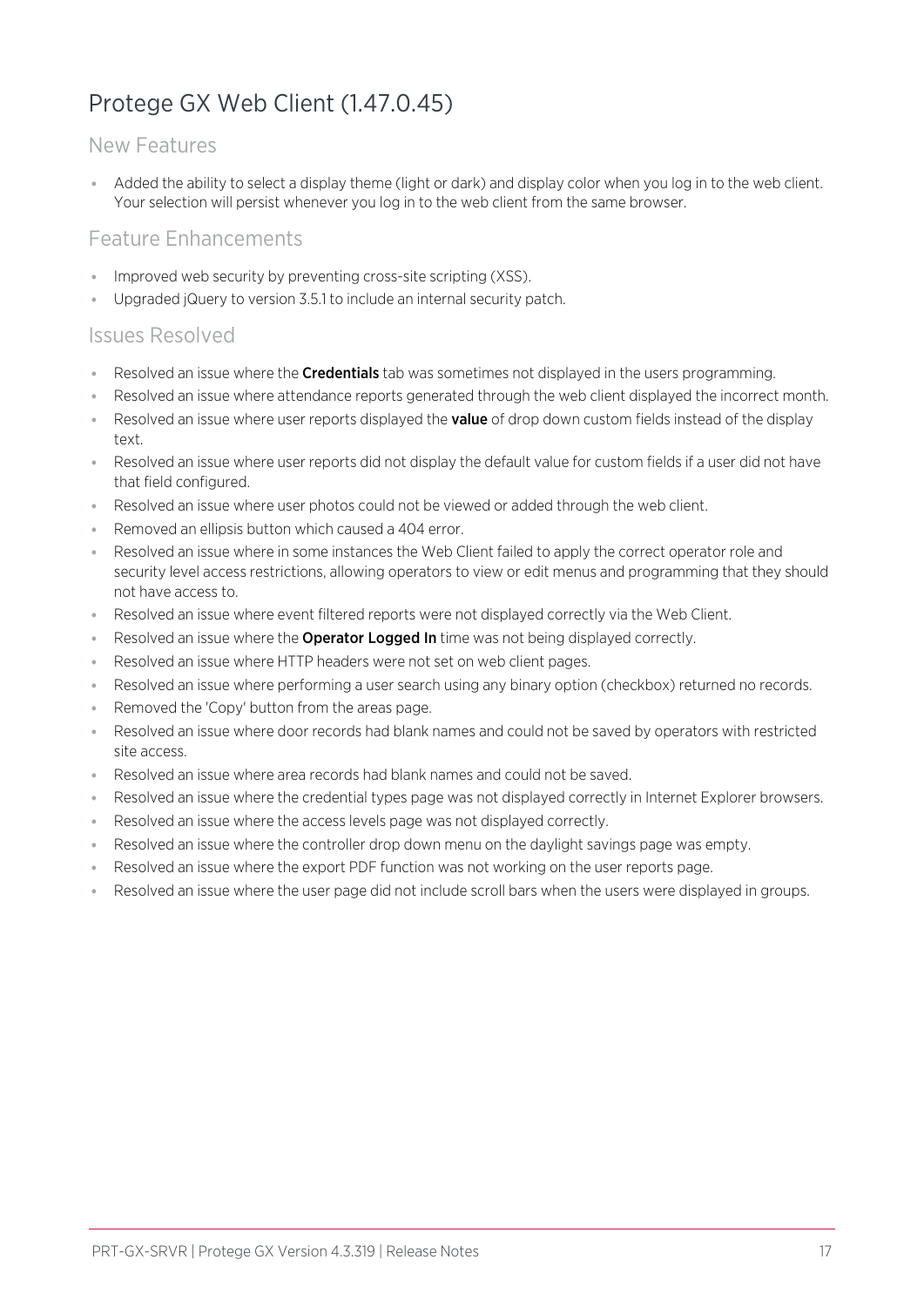## <span id="page-17-0"></span>Protege GX SOAP Service (1.6.0.5)

## Feature Enhancements

- ⦁ Added the ability to randomly generate user PINs via the SOAP service.
- ⦁ When you update a user record, you can now instruct the SOAP service to immediately return the updated user record. If the user PIN has been updated by this SOAP call, this will allow you to view the newly updated user PIN.

For more information, see the Protege GX SOAP Service API Specification.

## Issues Resolved

- ⦁ Resolved an issue that occurred when the SOAP service attempted to write an error to the Windows Event Log without sufficient permissions. This caused it to generate an additional error and not report the original error.
- Resolved an issue where the SOAP service could time out (endless loading) when pulling user events. This issue affected the web client, and requires the corresponding Protege GX server version from this release.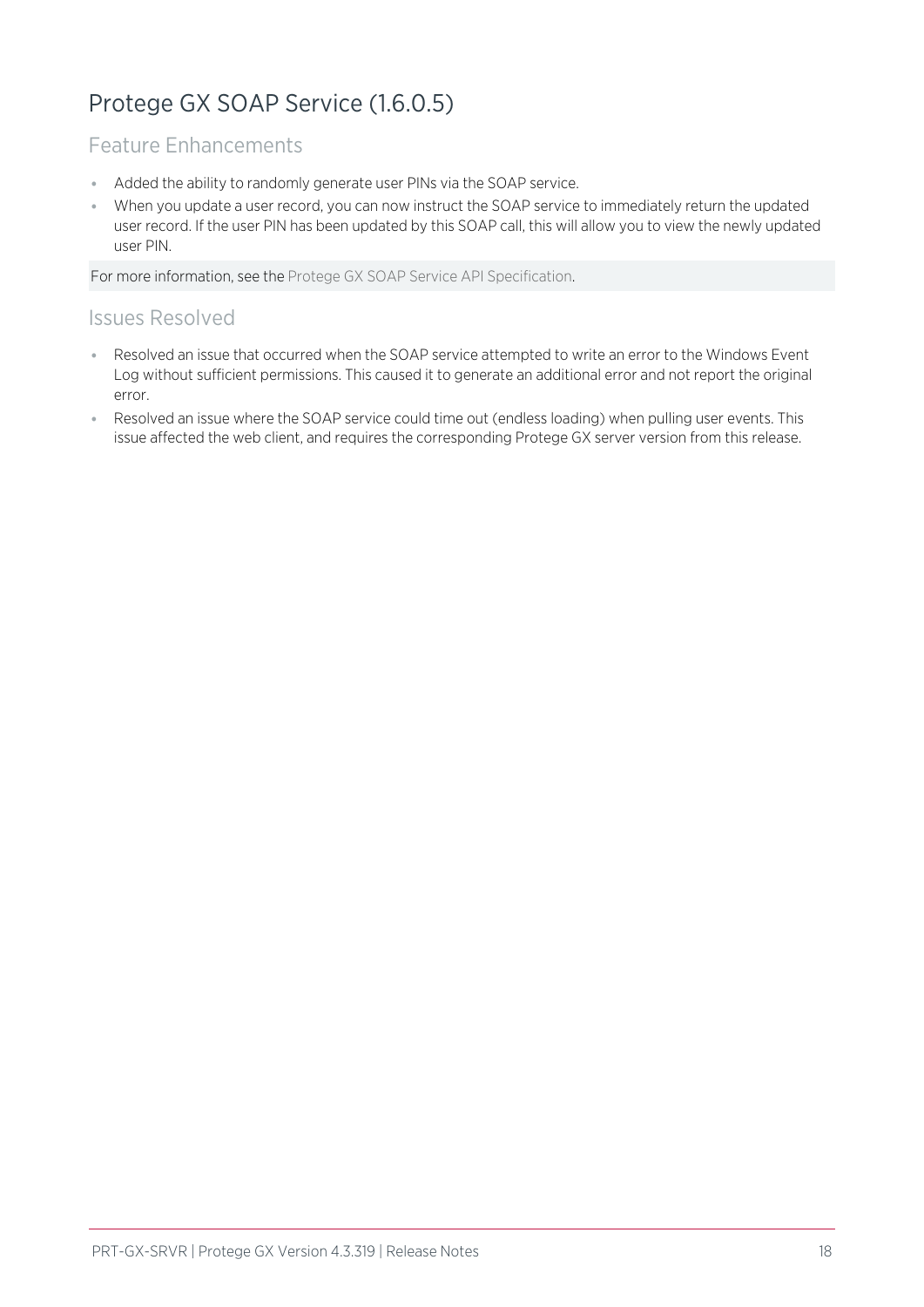## <span id="page-18-0"></span>ICT Data Sync Service (2.0.10.12)

## Feature Enhancements

⦁ Added the ability to connect to the SOAP service using HTTPS.

### Issues Resolved

- ⦁ Resolved an issue where fields that were not mapped were being processed when syncing a record that already existed in Protege GX.
- <span id="page-18-1"></span>⦁ Resolved an issue where user records were failing to update if they were initially synced without custom fields, and then synced again with custom fields added.

## <span id="page-18-2"></span>Protege GX Software Version 4.3.285

## New Features (4.3.285)

The following new features have been included in this release.

### Fast User Disable

This software version, alongside the accompanying controller firmware (2.08.1002), completely overhauls the method Protege GX uses to disable user records. In the past, when an operator disabled a user the change would go out to controllers as a regular download - which on large sites could take a considerable amount of time. With this version, the server instead sends a 'User Disabled' command to the relevant controllers, prompting them to immediately update the user record in their internal databases.

This makes disabling a user record nearly instant, preventing unauthorized parties from continuing to gain access after their record has been disabled at the server.

### Princeton Identity Biometrics Integration

A new biometric integration is available with Princeton Identity. Princeton Identity Iris scanners can now be used with Protege GX as Biometric Readers, providing quick identity verification at a door.

For detailed instructions on configuring and using this biometric integration, see Application Note 297: Princeton Biometric Integration with Protege GX.

### Saving Report Layouts

After running an Event Report, you are able to filter and/or group the results using the column headers, or by adding a text filter on any column. Now this layout can be saved for an individual operator by clicking the Save Report Layout toolbar button, and will be displayed automatically whenever the operator opens that report.

In addition, a layout can be saved as a default for all operators using the Save Default Report Layout toolbar button. Operators can load this default layout using the Load Default Report Layout toolbar button.

Any filter criteria used by the saved default report layout can now be viewed on the Event Report Setup page, General tab. This field shows the current filter criteria and provides a button to navigate directly to the loaded report view so that you can edit the filters as necessary.

## Custom Field Select in Report Setup

With this version we have added the ability to select specific additional fields to be included in any report produced. When you are setting up a report you can now select the columns (fields) that the report will retrieve and display data for, and customize the order in which these fields are displayed.

The following extensions are available:

User and Attendance Reports can now include any User field in the system, including any Custom Fields programmed.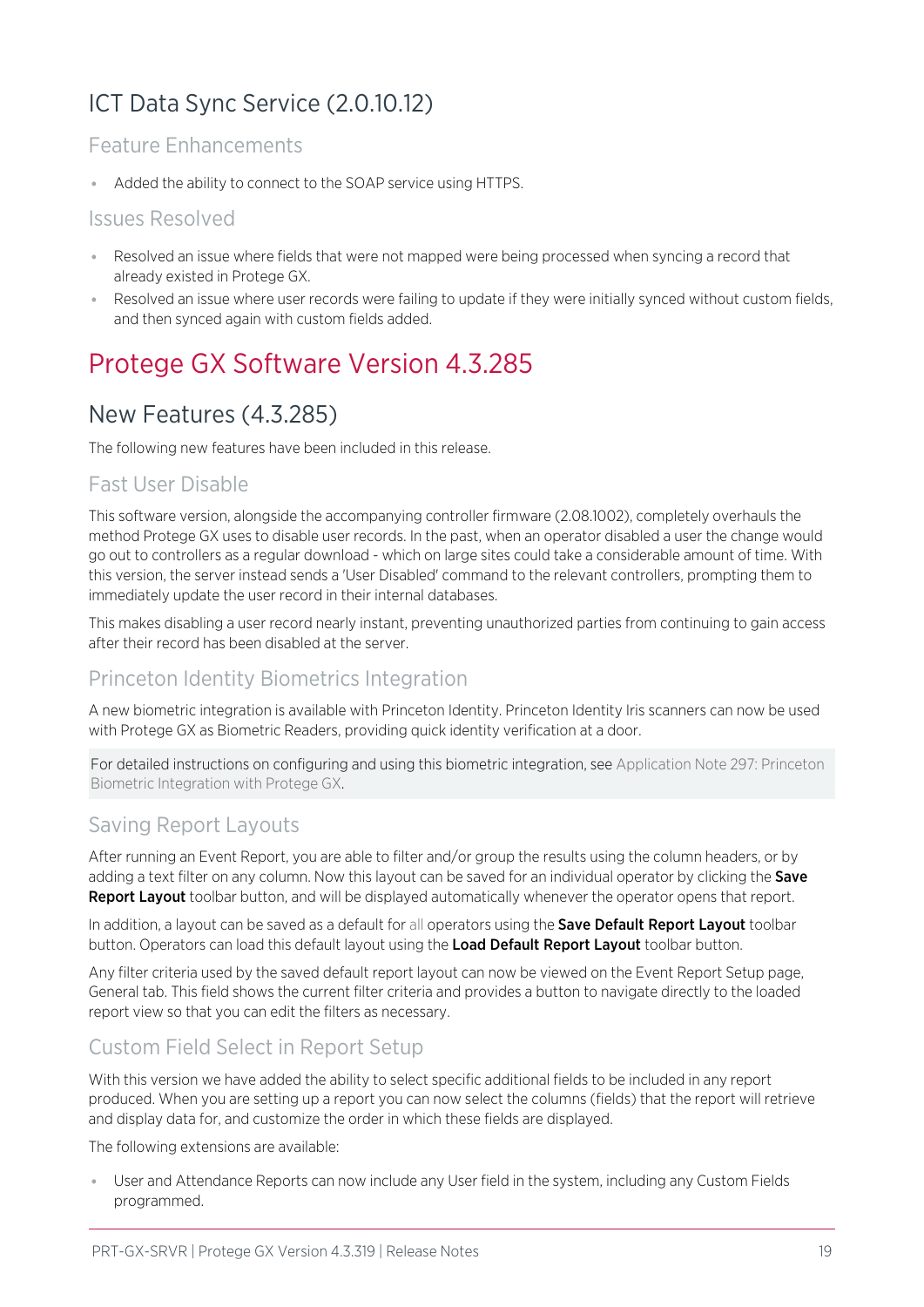⦁ Event Reports can be configured to include almost any other record field in Protege GX, including all user and custom fields.

## Compliance Types

Protege GX Compliance Types allow you to control access to doors based on compliance requirements, extending the existing functionality of Credential Types. Any custom requirement - from regulatory certifications to site safety training - can be used as a credential alongside standard cards and PINs to improve compliance on site.

Possible applications for Compliance Types include:

- ⦁ Health and Safety Training that users are required to complete periodically.
- Completion of company or job site induction.
- ⦁ A certain class of driver's license or vehicle certification.
- ⦁ Industry Training certificates or qualifications.

Compliance Types can be configured with Start and Expiry Dates, warning periods, user feedback and hard or soft failure, making this a flexible feature that can meet a range of site specific requirements.

Compliance Types can also be used in conjunction with one another with AND/OR logic to provide complex access decisions at the door. For example, to gain access to a certain door, a user may need to possess Training A AND Training B OR Certification C.

For detailed instructions on configuring and using Compliance Types, see Application Note 286: Programming Compliance Types in Protege GX.

### Multiple Download Servers

As the Protege GX system grows in size, the time taken for data to be downloaded to controllers increases. In situations where expedited updates are required, such as adding new user records via a Visitor Management System, delays can be troublesome. This version introduces the ability to implement additional Protege GX Download Servers to share the load. With a second server performing downloads to controllers, the same data is transferred twice as fast as when using a single download server.

Controllers can be separated between multiple download servers in any combination, meaning that a few higher priority controllers can be served by a dedicated server, while other controllers are served by another server with standard downloading times.

For detailed instruction on configuring and using additional download servers, see Application Note 290: Setting up a Secondary Protege GX Download Server.

## <span id="page-19-0"></span>Feature Enhancements (4.3.285)

The following enhancements have been made to existing features in this release.

### Report Enhancements

- **Implemented a new Operator Permissions Report**, which lists the following details for each operator record: Name, Role, Creation Date and Last Modified Date.
- ⦁ Added a Last Month option for emailed or exported Event Reports. This will retrieve all events for the month before that in which the report was run. For example, running a report on February 12th will retrieve all events for the month of January.
- Implemented the following new User Reports:
	- All Users by Access Level: This report lists all users sorted by the Access Level(s) currently valid within the dates specified for the report. The primary sort filter is Access Level, and the secondary sort filter is User, so users will be grouped by Access Level. This provides an easy way of seeing which users have particular Access Levels, and when these Access Levels are set to expire.
	- Access Levels by User: This report inverts the previous, sorting all currently valid Access Levels by the users they are assigned to. The primary sort filter is User, and the secondary soft filter is Access Level.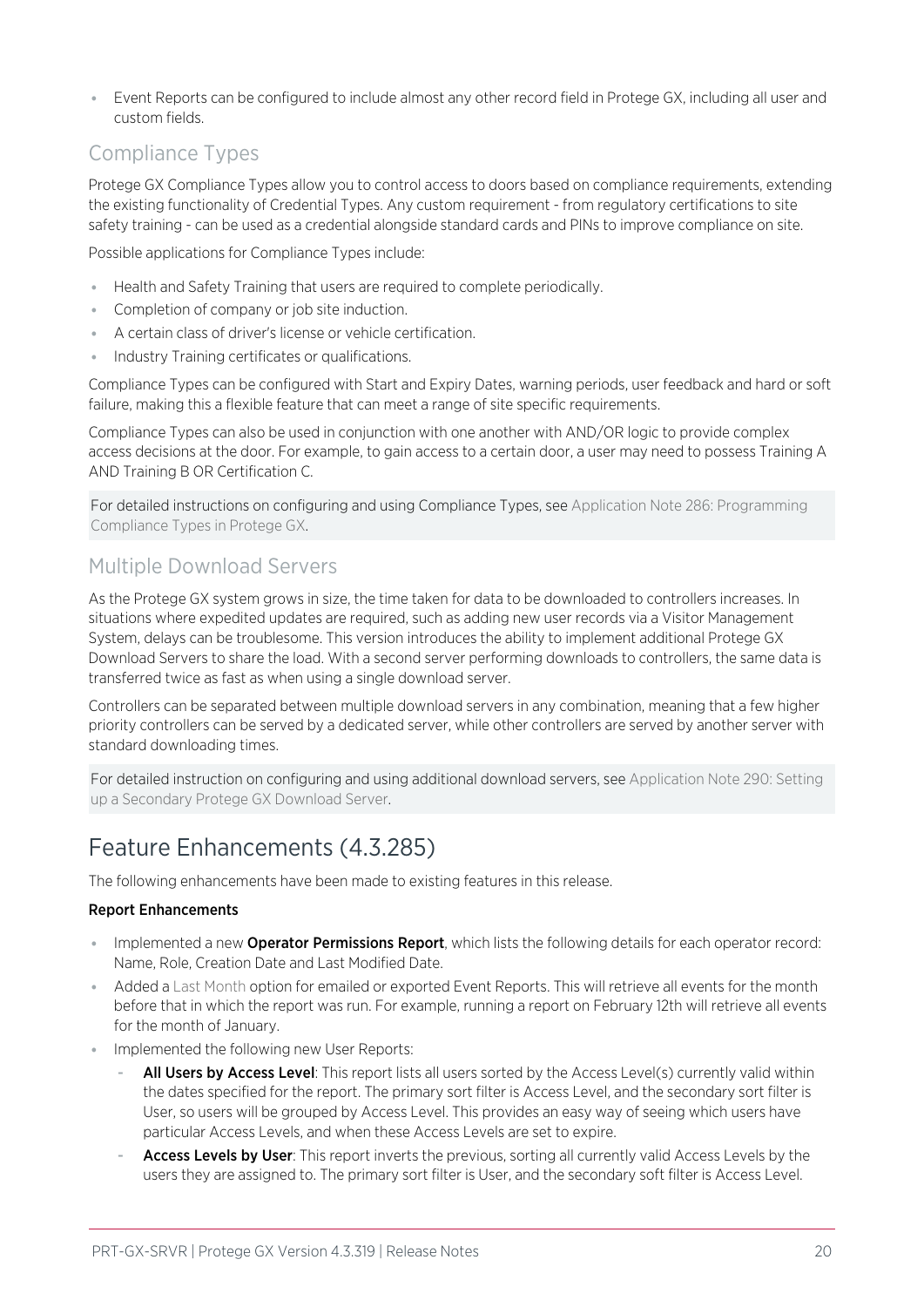- **Emailing and exporting Event Reports now respects the Number of Events setting in the report setup. Where** large numbers of events must be emailed, the reports are broken down into 'blocks' of 10,000 events and emailed as separate files so as not to exceed attachment size limitations in email systems.
- ⦁ Improved the performance of report generation when retrieving more than 10,000 events.
- ⦁ Improved field name references when adding additional fields to reports.
- The **Open After Export** option available when exporting reports from the Print dialogue now functions correctly.

#### Alarm Popup Window

- ⦁ A new option has been added for dismissing the Alarm popup window: Until next alarm or popup frequency. When the popup window is dismissed in this way, it will not be displayed again until there is a new alarm, or else until the Popup Frequency for that operator has passed.
- The Popup Frequency is set in the Role for the operator (Global | Roles | Display) and ranges in time from 15 seconds to 10 minutes.

#### Status List Filters

- ⦁ Additional Door and Area status filters are now available for selection in Status Lists. Previously you could only filter by locked/unlocked status (for doors) or armed/disarmed status (for areas). You can now filter Status Lists using the following door/area statuses:
	- **Door Status Filters:** Locked Only, Unlocked Only, Forced Open Only, Left Open Only, Closed and Unlocked Only.
	- Area Status Filters: Armed Only, Disarmed Only, In Alarm Only, Alarms in Memory Only, Exit Delay Only, Entry Delay Only.

#### SOAP Service

⦁ Added the ability to create, program and use Function Codes via the SOAP Service.

#### Performance Improvements

⦁ Improvements have been made to the speed at which pages load in the User Interface for operators who have Security Level/Record Group restrictions. Previously the Record Group checking and filtering slowed down the process of retrieving information about the records the operator should have access to, and therefore which records should be displayed.

#### Vingcard Visionline Integration

⦁ Enabled Encode card functionality for Vingcard Visionline integrations.

### Aperio Integration

- ⦁ Updated the Aperio Integration to record when the Inside Push Button has been pressed to toggle in and out of Privacy Mode.
- <span id="page-20-0"></span>⦁ Updated the Aperio Integration so that when the inside handle is turned, a relevant Request to Exit event is generated.

## Issues Resolved (4.3.285)

The following issues have been resolved with this release.

- **Alarms** 
	- Fixed an issue where the Alarm popup window became stuck on top of the Alarm Acknowledge window if new alarms arrived while an operator was in the process of acknowledging existing alarms.
	- Fixed an issue where Alarm Routing and Workstations setup were not working as intended.
	- Fixed an issue where Alarm Routing to Workstations was failing.
	- Fixed an issue where the 'Acknowledged by' and 'Time to acknowledge' fields were not being populated when an alarm was acknowledged.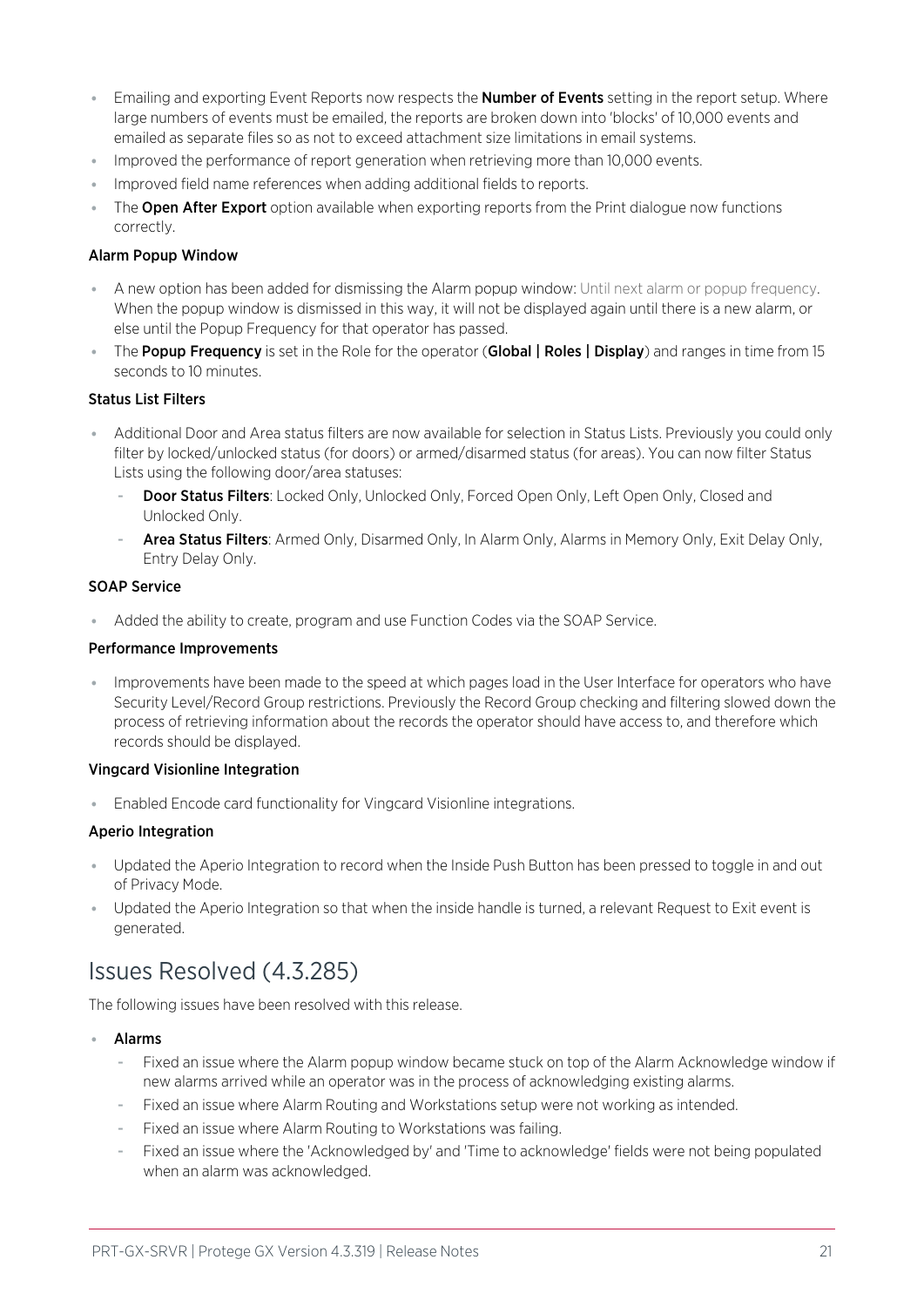Fixed an issue where multi-selecting alarms to be acknowledged was not clearly highlighting/displaying the selected items.

### ⦁ Credential Types

- Fixed an issue were Credential Types could not be created.
- Fixed an issue where enabling 'Unique Value' for a Credential Type was not setting the correct flag in the Database so this setting was not taking effect.

### ⦁ Cybersecurity:

- Data Service interface requests have been updated to improve operator access controls.
- No longer denies access to Site ID 0 for site bound tables.

### ⦁ Download Service:

- Fixed an issue where the **Maximum Packet Size** for download to the controller was set to unlimited instead of 242128 bytes. This would cause the download to fail and unexpected behavior on the controller.
- Fixed an issue where fetching large volumes of data caused the error 'Failed to load Site Data' to be presented by the Download Server.
- Fixed an issue where Phone Numbers were not being downloaded to controllers.

### ⦁ DVR Integrations

- Fixed an issue where Camera PTZ presets were not working for custom DVR integrations.
- Fixed an issue where Camera Custom Actions were not working for custom DVR integrations.
- Fixed an issue where a 'Cannot connect to DVR' message window was hidden behind the camera popup window so that it could not be dismissed.
- Fixed an issue with the DVR2 service not relaying DVR events to the Protege GX Event Service correctly.
- Fixed an issue where the camera list retrieved from an NVR/DVR was being truncated at 300 cameras.

#### ⦁ Floor Plans

- Fixed a regression where Floor Plans were not displaying additional Event Report tabs.
- Fixed an issue with displaying elevator floor statuses on a Floor Plan.

#### ⦁ Language Support

Fixed an issue where the User Interface was not displaying translated text correctly in a number of places when logged in using the second language.

### **Operators**

- Fixed an issue where a non Administrator operator was receiving an error on login.
- Fixed an issue where an operator with the End User role preset was being incorrectly informed that the license would expire in two weeks.

#### **Outputs**

- Fixed an issue where the maximum Activation Time for outputs was not correct.
- Fixed an issue where activating Outputs from the System Navigator extension was not working.

### **Reports**

- Fixed an issue where event reports were being restricted to 10,000 records after applying filtering.
- Fixed an issue where a generating a Muster Report with certain options set would cause the User Interface to hang or crash when the Muster Report was run or viewed on a Status Page.
- Fixed an issue where the User Interface crashed when selecting page tabs in the Event Report setup.
- Fixed an issue where the Date in exported reports was always showing in US format.
- Fixed an issue with the 'All Users who have Access to the Selected Doors' User Report not returning correct data.
- Fixed an issue with Muster Reports where selecting the report type 'Detail' would cause the User Interface to crash.
- Fixed an issue where the User Extended Fields were available in the Report setup even when they were not enabled in the Site settings.
- Fixed an issue where the default columns were not being added to newly created Event Reports.
- Fixed an issue where emailed reports with no operator settings were failing to send.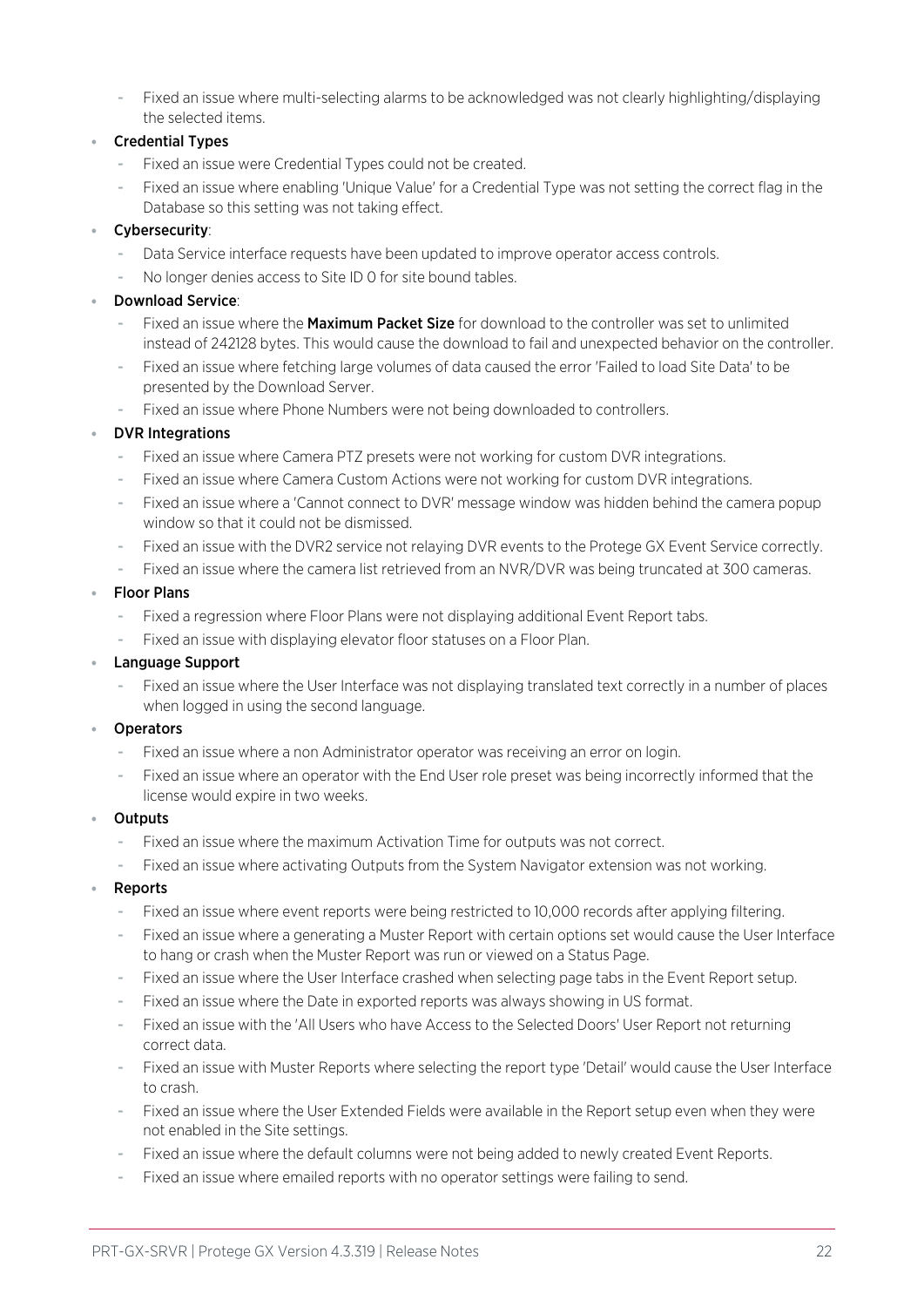- Fixed an issue with the 'All Users about to Expire' User Report never loading any data.
- Fixed an issue where emailed or exported reports were not following the expanded or collapsed layout in the same way that reports sent from the Print Report dialogue were.
- Fixed an issue with reports where setting the maximum events to Unlimited did not actually allow unlimited records to be retrieved. This was occurring for exported, emailed and manually run reports.
- Fixed an issue where running an All Users Report for a large number of records would give a 'System out of Memory Exception' error.
- Fixed an issue where Attendance Reports were completing but not returning all data.
- Fixed an issue where executing a Muster Report was causing the User Interface to crash.
- Resolved an issue that prevented running reports after the first time they are run in the user interface.
- Fixed an issue where Event Reports were failing to be exported or emailed if they included User Custom Fields.
- Fixed an issue where the Central Station Report would not export input and area report maps and would only show user details.

#### ⦁ SOAP

- Fixed an issue where SOAP was failing to update Apartment records.
- Fixed an issue where event injection via SOAP was always returning a False acknowledgement.
- Fixed an issue where unlimited client connections were breaking the SOAP interface.
- Fixed an issue where acknowledging alarms via SOAP would cause the Data Service to crash.

### ⦁ Status Pages

- Fixed a number of minor display issues in Status Page event windows:
	- Removed additional columns for Cencon when the integration is not enabled.
	- Fixed an issue where the event window did not display the most recent event at the top of the list.
	- Fixed an issue where the default column widths became reduced making events unreadable.
- Fixed an issue where a Status Page would not load correctly and would present the error message 'Can't find column ID 2'.
- Fixed an issue where, when adding a filter to a column on a Status Page, the field would lose focus when the mouse button was released, preventing text entry.
- Fixed an issue where an exception was being reported when loading Status Pages.

### ⦁ Suprema Biometrics Integration

- Fixed an issue where the Default Facility Code set for the Suprema Biometrics integration would not be downloaded or take effect if changed from the system created value of 100.
- Fixed an issue with the data sent from a Suprema Biometric reader being incorrect where a User has a Database ID higher than 65535. The integration now supports Database ID numbers greater than 65535.

### User Interface

- Fixed User Interface presentation issues relating to window sizing, list scrolling and pages not updated to the new Material Design UI.
- Eliminated a number of unnecessary textual items presented in the User Interface, such as system strings, image filenames, time and date strings and some unnecessary numbers.
- Tidied up minor grammatical and spelling errors and capitalization inconsistencies.
- Fixed an issue where changing between records on a list (e.g. inputs) would not update the record that was currently selected.
- Fixed an issue where changing tabs on the Services programming page did not update the page correctly and displayed incorrect data.
- Fixed a regression that removed all but one Bar Code format options from the Card Template Editor.
- Fixed a regression that prevented custom event colors from being applied to events.
- Fixed an issue where the Save to Database Action was able to be edited for any new Sites added into Protege GX.
- Fixed incorrect module lists in the Add Expander wizards.
- Fixed an issue where using the Find tool in the Sites menu was crashing the User Interface.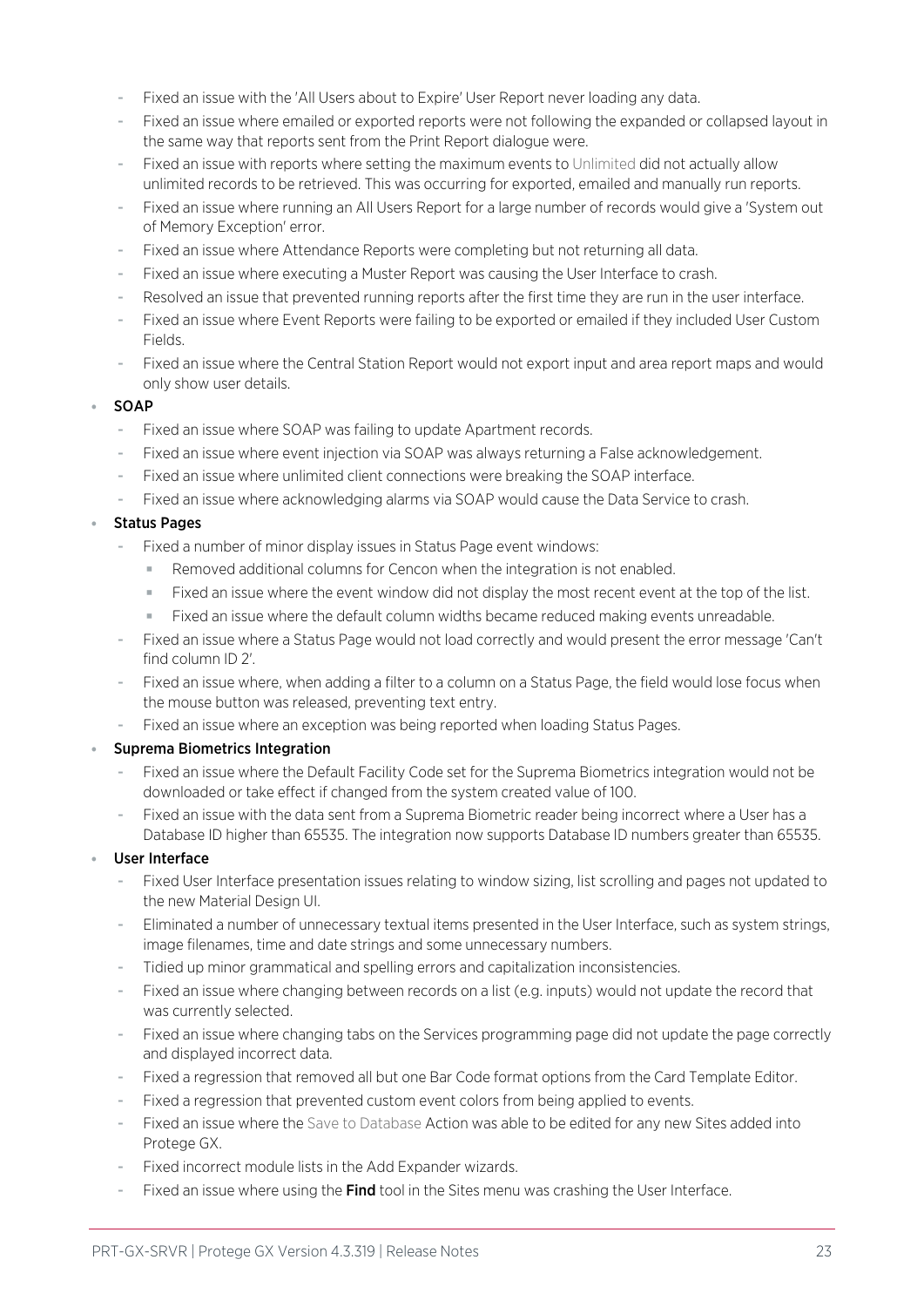- Fixed an issue where if an operator was denied access to a page, the color scheme was not being correctly followed.
- Fixed and issue where text on buttons was being truncated in second languages.
- Fixed an issue where door records would display missing values / blank fields.
- Fixed an issue where User Reports were being sorted incorrectly by the textual value of the date/time instead of the actual date/time.

#### **Users**

- Fixed an issue where webcam capture of a user image was causing a memory leak and crashing the User Interface.
- Fixed an issue where the User Interface would crash when a large number of user downloads was pending (>25000), such as following a bulk import via Data Sync or Batch Add Users.
- Fixed an issue where, with Site Enhanced Security settings enabled, the UserID Credential Type could be changed and/or deleted from a user.
- Fixed an issue where enabling Site Enhanced Security for the second time would not add the User ID Credential type to any user records that did not already have it applied.
- Fixed an issue with right clicking on raw credential data to add to a user record, where the data was being assigned to an incorrect Credential Type.
- Fixed an issue where user photos were taking a long time to load on cloud hosted systems.
- Fixed an issue where photos could not be added to user records.

#### ⦁ Visitor Management System

- Fixed an issue with the Visitor Management module where a new Visitor User would not be assigned the Record Group as set in the VMS Workstation settings.
- Fixed an issue with the Visitor Management module where, when adding a new Visitor User and not supplying values for Custom fields, the fields on the user record would incorrectly populate with data retrieved from the first user in the database.

## <span id="page-23-0"></span>Protege GX Web Client (1.47.0.35)

### New Features

⦁ Web Client Cookies now have the HTTPOnly flag set, and are also now regenerated uniquely for every session. Both of these changes help mitigate the risk of client side scripts accessing the protected cookies.

### Feature Enhancements

- ⦁ Added the ability to multi-select records to apply common setting changes.
- ⦁ Added the ability to filter an Event Report by individual controllers.
- ⦁ Improved performance of the User list to make loading and switching between large numbers of users quicker.

### Issues Resolved

- ⦁ Fixed minor display and presentation issues.
- Fixed an issue where the Use Access Level Door Type setting was being enabled by default when adding an Access Level via the Web Client.
- ⦁ Fixed a number of issues relating to the Find tool:
	- Where clicking the Find button on the User page would simply just refresh the page.
	- Where the Find tool was not displaying User Custom fields as it does in the Protege GX User Interface.
	- Where a number of blank lines were displayed in the Find tool search list on the Areas and Output Groups pages.
- ⦁ Fixed an issue where adding Enterprise Muster Reports would cause blank pages to be displayed.
- ⦁ Fixed an issue with Attendance Reports not showing any data in the Web Client.
- ⦁ Fixed an issue where the Name2 field was being incorrectly served to the Mobile App through the Web Client.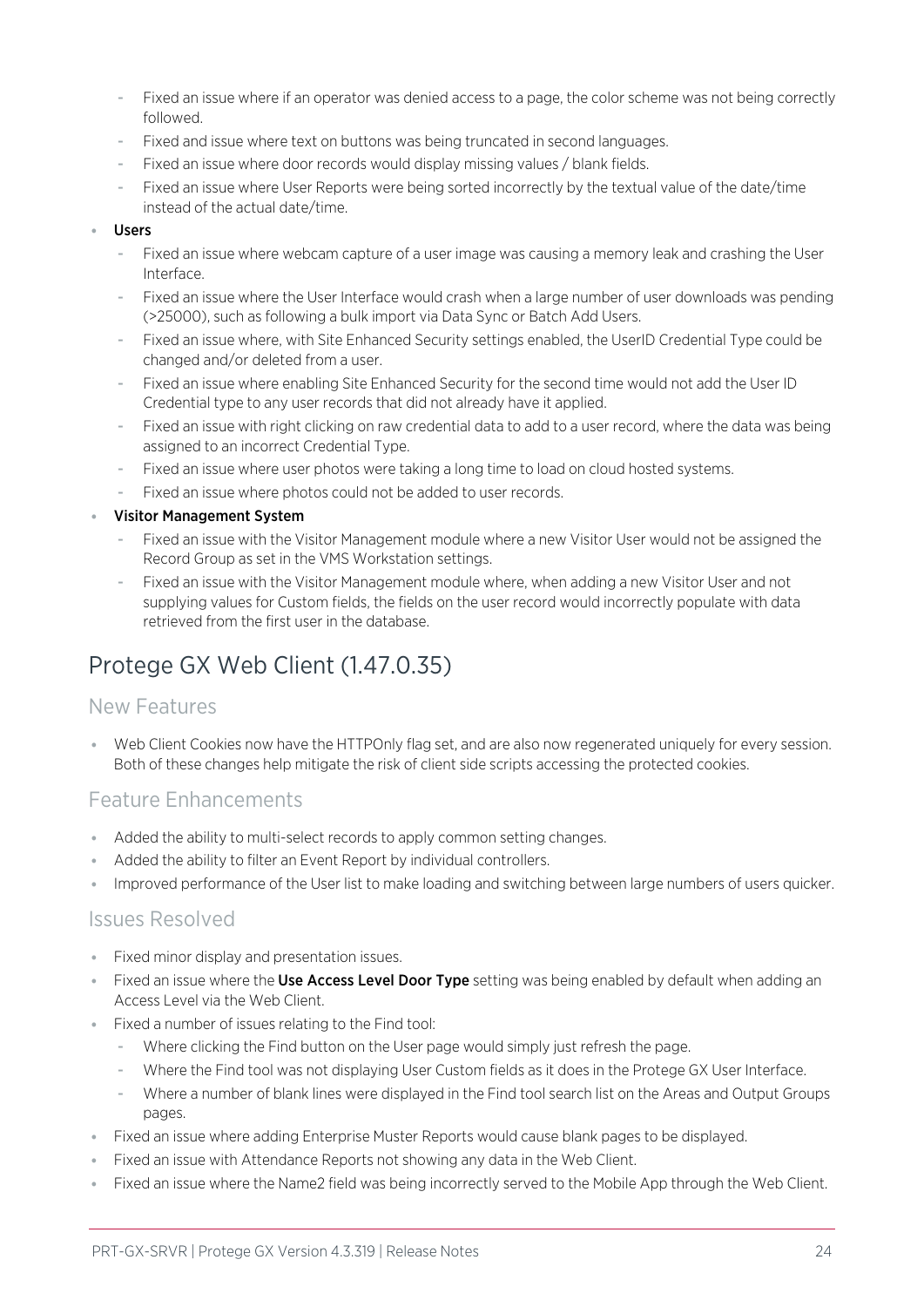- ⦁ Fixed a bug where the Areas page would incorrectly load a blank page with editable fields allowing a new Area to be created through the Web Client.
- ⦁ Fixed a bug where the Elevators page would incorrectly load a blank page with editable fields allowing a new Elevator to be created through the Web Client.
- ⦁ Fixed instances of Fast CGI Handler error messages by adding Microsoft Visual C++ Runtime 2015 x86 to the Web Client installer.
- ⦁ Fixed an issue on User Reports where PINs were being starred out (\*\*\*\*) for an Operator that had permissions to view PINs.
- ⦁ Fixed an issue where adding a card to an existing from a 'Read Raw Credential Data' event was clearing the user's PIN and resetting any card expiry options.
- Fixed a number of issues with the User Custom Fields tab:
	- Where the User Custom Field tab was not displaying special characters correctly.
	- Where Time and Date values and date picker were not working correctly.
	- Where the Custom Fields would appear in a random order each time the page was loaded.
- ⦁ Fixed an issue where the text entered and saved into a Command field was disappearing when the page was refreshed.
- ⦁ Fixed issues with text display and minor inconsistencies in button positions.
- ⦁ Fixed an issue causing slowdown in the Web Client.
- ⦁ Fixed an issue where printing reports to PDF was failing.
- <span id="page-24-0"></span>⦁ Fixed an issue with changes to the operator password policy not taking effect when saved.

## Protege GX SOAP Service (1.6.0.1)

### Feature Enhancements

- ⦁ This version includes improvements for TLS 1.2 security.
- ⦁ The SOAP installer now populates or overwrites the data server address with the current hostname instead of 'localhost' on installation or upgrade.
- <span id="page-24-1"></span>⦁ Added the ability to create, program and use function codes via the SOAP Service.

## ICT Data Sync Service (2.0.10.7)

### New Features

- ⦁ The Data Sync Service now 'soft fails' when a linked record cannot be found in the database. For example, if the user import CSV references an Access Level that does not exist, Data Sync will now import the user without the Access Level assigned instead of failing to import the user altogether.
- ⦁ Import processing speeds have been improved. The time taken to sync records for both the add and update processes has been reduced immensely.
- ⦁ Implemented local caching of imported data to reduce the time it takes to re-sync a record.
- **Implemented a new option called Validate Against Last Sync** which, when enabled, checks the row that is currently being synced against the rows that were imported on the previous sync to see if any changes have been made.
- **Implemented a new option called Log Errors Only** which, when enabled, logs only events at an error level in the log file and/or the Windows Event Viewer.
- Added a new option to Move Files on Error when the Delete Import Files When Complete option is enabled. Previously, files that generated an error during the sync remained in the import directory and were re-synced when the service restarted. With this option enabled, files that generate errors are moved into a separate file directory so that they are not re-synced until an operator fixes the issue with the files.
- Added a Delete Sync History button to allow data to be re-imported when using the Validate Against Last Sync option (this deletes the linecheck.dat file which keeps a list of lines from the previous import).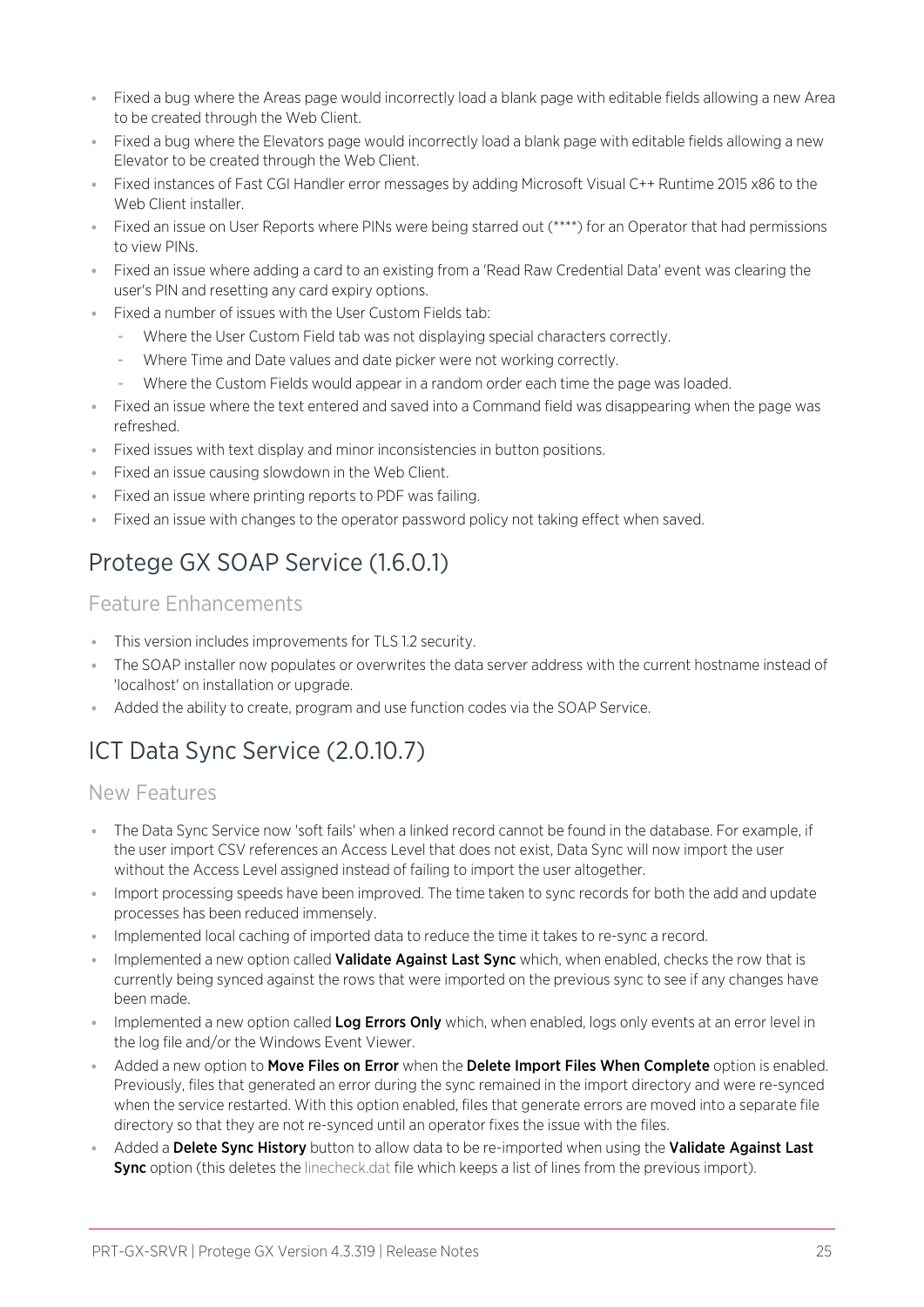## Feature Enhancements

- The Delete Records Not Present in Import File option now uses the history of the previous sync and the current sync to determine which records to delete. In the previous build this option was not working for record types where the ParentID is the ControllerID and this issue has now been resolved.
- ⦁ Cache data is now being written to file at the end of each sync and is read back to memory on the first sync. This prevents the need to fill the cache again if the service is stopped and restarted.
- ⦁ Added handling to rebuild the lastsync.dat file if it contains rubbish data.

### Bug Fixes

- Fixed an issue where if multiple Unique Fields had been configured, only the **Name** field was being used to check if the record already existed.
- ⦁ Fixed an issue where if there were GroupData elements with the same UniqueIdentifer values in the CSV, the elements were removed from the AddRecord request.
- ⦁ Fixed an issue where Data Sync was not checking for further import files if the previous file directory was empty when importing multiple record types.
- ⦁ Fixed an issue where user Access Levels were not being removed when the data was removed from the import file.
- Fixed an issue with the Group Data Before Import option where, if the data in the import file contained different data for the same field (for the same record) then records were failing to add or update.
- ⦁ Fixed an issue where if the DeleteRecord field was mapped, it would not be loaded to the UI and then was subsequently removed from the mapping when clicking Save.
- Fixed an issue related to syncing users where if the ImageID field was mapped, user records were not being updated in Protege GX if the data in the import file was modified.
- ⦁ Fixed an issue where 'Removing Data...' events were being unnecessarily logged, causing the user update process to run slowly.
- Fixed an issue where the Delete Records Not Present in Import File option was not working when the Validate Against Last Sync option was enabled.
- ⦁ Fixed an issue where, if blank data was sent as a reference to another record (e.g. The name "" was sent as an Access Level assigned to a user) the record would fail to import instead of Data Sync logging an error and proceeding to import the record with the valid data only.
- Fixed an issue where Data Sync was failing to find referenced records (e.g. an output assigned to a Programmable Function) if the ControllerID in the settings.xml file was assigned by setting the DefaultValue to the Database ID of the Controller in Protege GX.
- ⦁ Fixed an issue related to user import where, if the ImageID field was mapped to import photos for existing users, and the user data in the import file had no image to import, then Data Sync was logging an event that read "Removing image from user..." instead of skipping photo import for that user.
- ⦁ Fixed an issue where user images were not being updated in Protege GX if the user record was originally imported without a photo assigned.
- <span id="page-25-0"></span>⦁ Fixed an issue where if a user already existed in Protege GX with a photo assigned, user data (e.g. PIN) was not being updated if the user image remained the same on resync.

## <span id="page-25-1"></span>Protege GX Software Version 4.3.264

## New Features (4.3.264)

The following new features have been included with this release: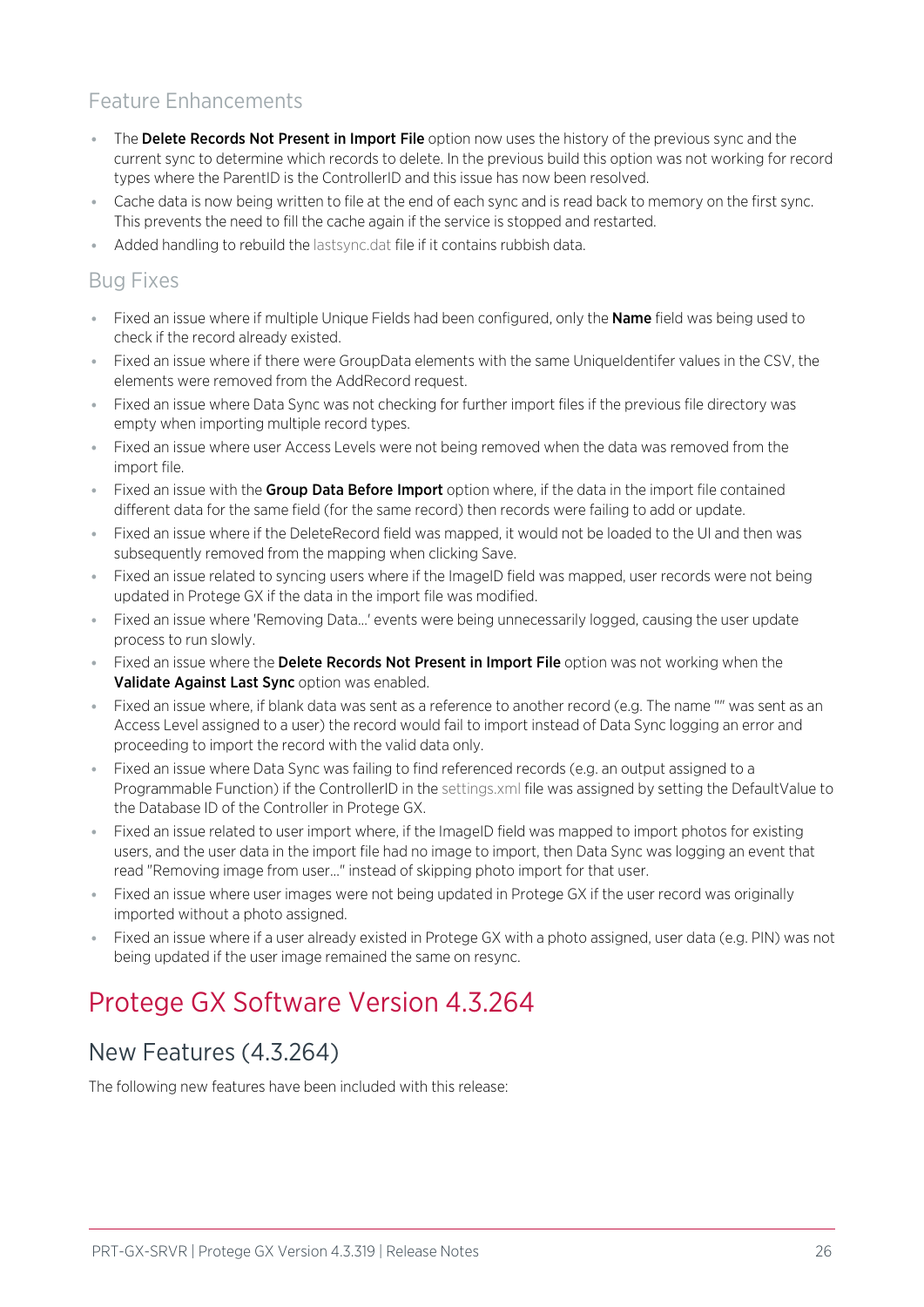## Protege GX User Interface Refresh

The Protege GX User Interface has been completely revamped to utilize Google's Material Design language and concepts. This is a fundamental change and incorporates a number of new design features with a whole new look and feel about it to bring the User Interface in line with current Software, Web page and Mobile Application practices being implemented worldwide.

| Global<br>n i | Users Events<br>Sites    | Reports            | Monitoring                  | Programming | Expanders<br>Groups | Automation                      | About |                        |                   |                          |                           |           |                                          |   | $ \blacksquare$ $\times$ |
|---------------|--------------------------|--------------------|-----------------------------|-------------|---------------------|---------------------------------|-------|------------------------|-------------------|--------------------------|---------------------------|-----------|------------------------------------------|---|--------------------------|
| Controllers   |                          |                    |                             |             |                     |                                 |       | Site: Site 1<br>$\sim$ | $\equiv$<br>$C =$ | $\blacksquare$           | $\blacksquare$            | $\bullet$ | $\mathbf{C}$<br>$\overline{\phantom{a}}$ | O | $\mathbb{S}^n$<br>盲      |
| General       | Configuration<br>Options | <b>Time Update</b> | <b>Custom Reader Format</b> |             | History             |                                 |       |                        |                   |                          |                           |           |                                          |   |                          |
|               |                          |                    |                             |             |                     |                                 |       |                        |                   |                          |                           |           |                                          |   |                          |
| Name          | Online Status            | Last Download      | Health                      | Database ID | Created Date        | General                         |       |                        |                   |                          |                           |           |                                          |   | $\widehat{\phantom{a}}$  |
| CNTRL 01      | <b>Offline</b>           | Failed             |                             | $\circ$     | 5/21/2019 11:3      | Name                            |       | CNTRL 01               |                   | $\overline{\phantom{a}}$ |                           |           |                                          |   |                          |
|               |                          |                    |                             |             |                     | Name (Second Language)          |       |                        |                   | $\sim$                   |                           |           |                                          |   |                          |
|               |                          |                    |                             |             |                     | Record Group                    |       | <not set=""></not>     |                   | 18                       |                           |           |                                          |   |                          |
|               |                          |                    |                             |             |                     | Communications                  |       |                        |                   |                          |                           |           |                                          |   | $\widehat{\phantom{a}}$  |
|               |                          |                    |                             |             |                     | Serial Number                   |       | 00000000               |                   |                          |                           |           |                                          |   |                          |
|               |                          |                    |                             |             |                     | IP Address                      |       | 0.0.0.0                |                   |                          | Dynamic IP Address Update |           |                                          |   |                          |
|               |                          |                    |                             |             |                     | Download Port                   |       | 21000                  |                   |                          |                           |           |                                          |   |                          |
|               |                          |                    |                             |             |                     | Download Server                 |       | <not set=""></not>     |                   | ×                        |                           |           |                                          |   |                          |
|               |                          |                    |                             |             |                     | Control and Status Request Port |       | 21001                  |                   |                          |                           |           |                                          |   |                          |
|               |                          |                    |                             |             |                     | Last Known IP Address           |       |                        |                   |                          |                           |           |                                          |   |                          |
|               |                          |                    |                             |             |                     | Last Downloaded                 |       | <not set=""></not>     |                   |                          |                           |           |                                          |   |                          |
|               |                          |                    |                             |             |                     | Display                         |       |                        |                   |                          |                           |           |                                          |   | $\wedge$                 |
|               |                          |                    |                             |             |                     | Panel Name                      |       | Protege GX             |                   |                          |                           |           |                                          |   |                          |
|               |                          |                    |                             |             |                     | Diagnostic Windows              |       |                        |                   |                          |                           |           |                                          |   | $\checkmark$             |
|               |                          |                    |                             |             |                     |                                 |       |                        |                   |                          |                           |           |                                          |   |                          |
|               |                          |                    |                             |             |                     | Commands                        |       |                        |                   |                          |                           |           |                                          |   | $\checkmark$             |
|               |                          |                    |                             |             |                     | Download Binary Blob            |       |                        |                   |                          |                           |           |                                          |   | $\sim$                   |
|               |                          |                    |                             |             |                     | Record History                  |       |                        |                   |                          |                           |           |                                          |   | $\wedge$                 |
|               |                          |                    |                             |             |                     | Created                         |       | 21-May-19 11:35:05 AM  |                   |                          |                           |           |                                          |   |                          |
|               |                          |                    |                             |             |                     | Last Modified                   |       | 12-Jun-19 3:40:09 PM   |                   |                          |                           |           |                                          |   |                          |
|               |                          |                    |                             |             | $\rightarrow$       | Last Modified by                |       | Admin                  |                   |                          |                           |           |                                          |   |                          |
| 2.80          |                          |                    |                             |             |                     |                                 |       |                        |                   |                          |                           |           |                                          |   | $\bullet$                |

Items that have changed include:

and and the

Light **Dark** 

● Page layouts and color schemes. The whole Protege GX color scheme has been changed to match design guidelines and highlights the ICT red color by default.

In addition, there are now Color palettes and Light and Dark display themes selectable from the Home page. The chosen palette and theme are saved for each individual Operator login.

| Pink <sup>®</sup>     | Purple ®          | Red <sup>®</sup> | Teal <sup>®</sup> | Yellow <sup>®</sup> | Default @   |                     |
|-----------------------|-------------------|------------------|-------------------|---------------------|-------------|---------------------|
| Green @               | Grey <sup>®</sup> | Indigo $\bullet$ | Light Blue        | Light Green         | $Lime$ $P$  | Orange <sup>®</sup> |
| Amber <sup>®</sup>    | <b>Blue</b>       | Blue Grey        | Brown @           | <b>Cyan</b>         | Deep Orange | Deep Purple         |
| Change Display Color: |                   |                  |                   |                     |             |                     |
|                       | ____              |                  |                   |                     |             |                     |

⦁ Button Icons (Save, Add, Refresh etc.) have changed to incorporate the icons contained in the Material Design library.



⦁ Time and Date pickers have changed to new easy to use calendar and clock face selectors.

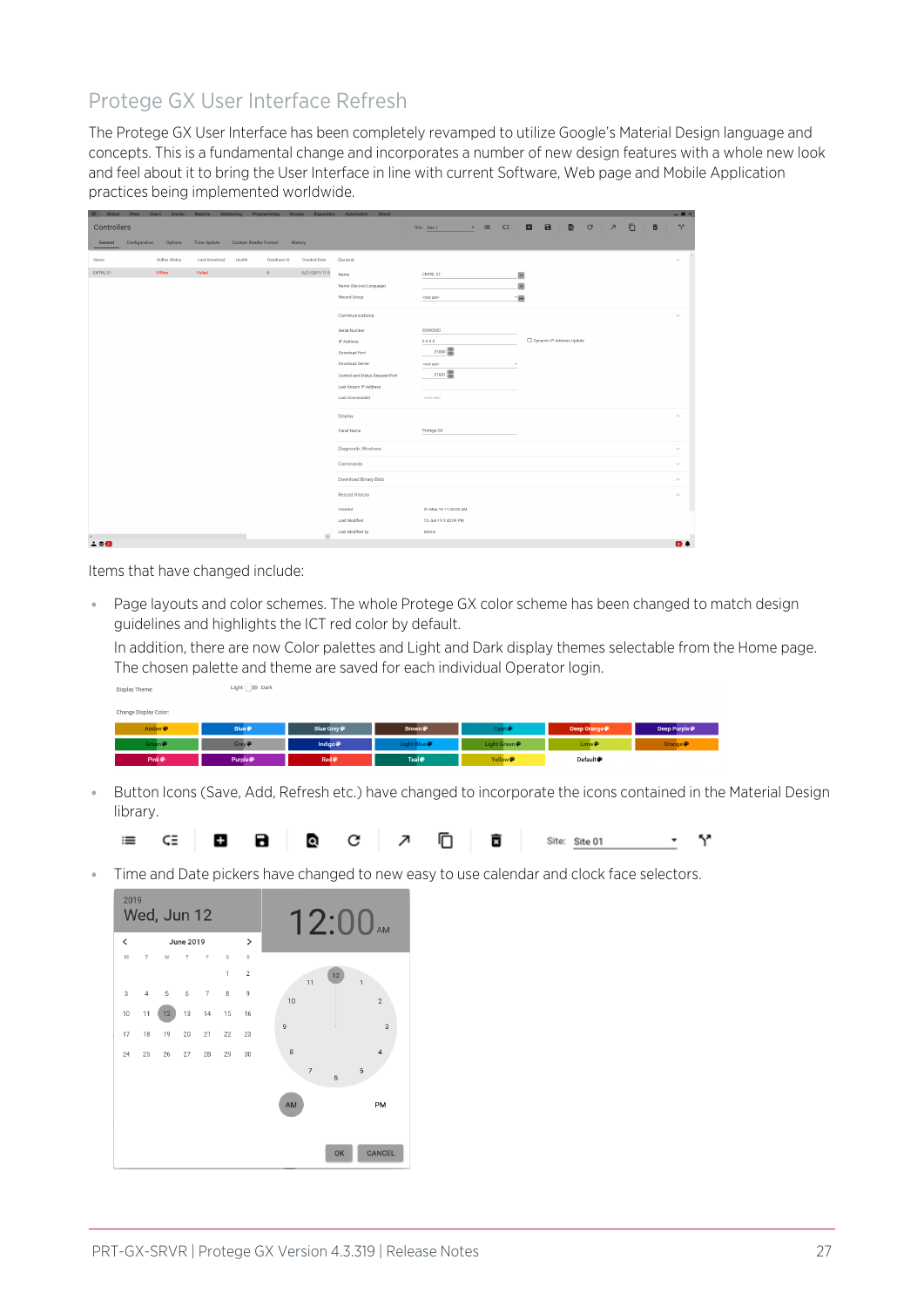⦁ The slider bar for numerical values has been removed and replaced with Increment/Decrement arrow buttons for easier data entry.

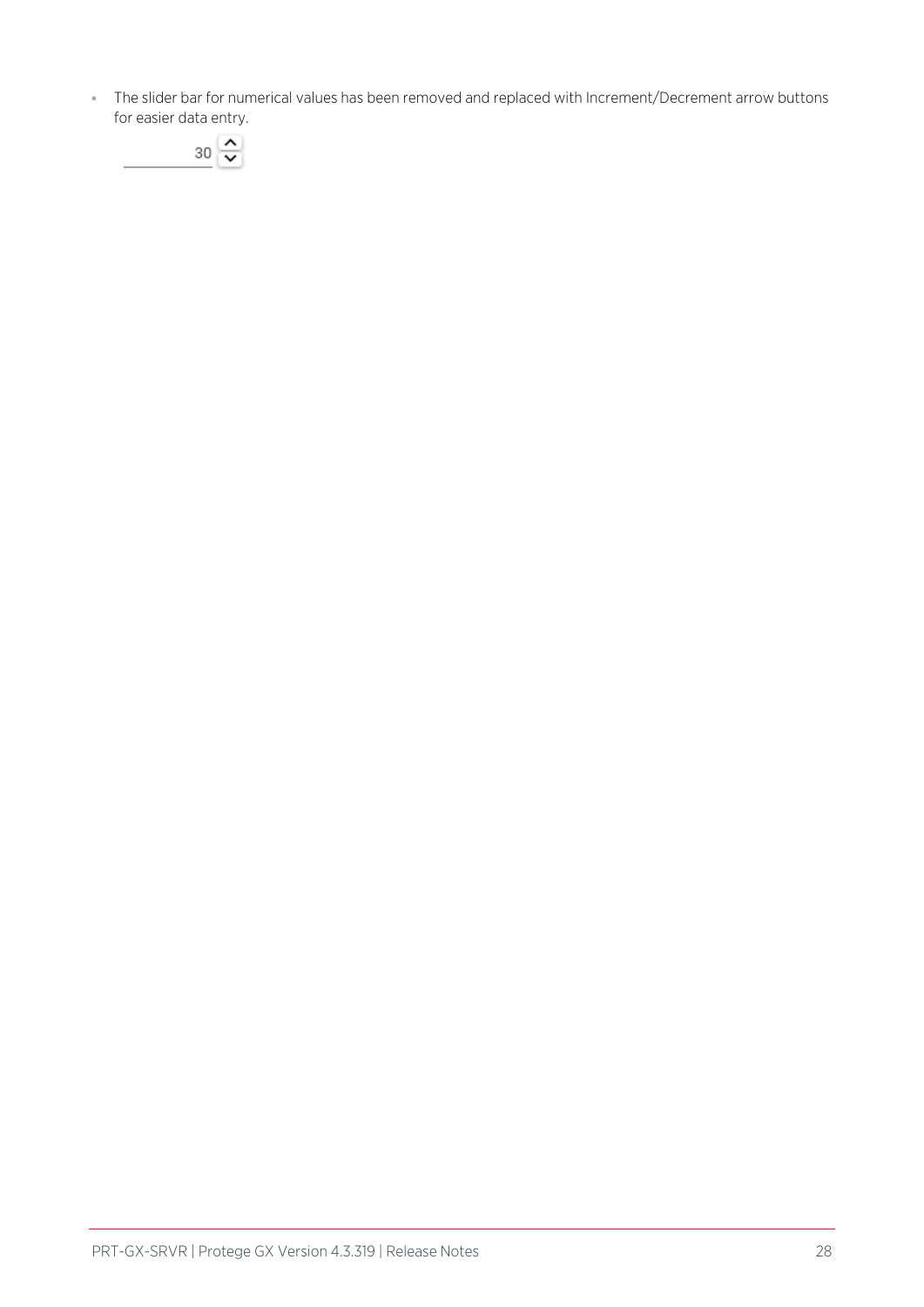## System Navigator

A tree structured System Navigator has been added to provide easy navigation within the system. This gives an operator the ability to navigate the system without using the traditional menu structure, with the option to branch out or hide this tree view at any point, regardless of what page is currently displayed in the User Interface.

Note: The System Navigator window will automatically close when switching between Sites.

The System Navigator is displayed in three main branches (Controllers, Access Levels and Programming) and under each of these are the sub level records that pertain to the top branch. For Controllers this includes all the items that are physically or logically attached to the controller record i.e. expanders, Inputs and Outputs, Programmable functions, services etc. The Access Level branch displays the access levels and the associated records each contains i.e. Doors, Door Groups, Floors, Users etc.

| <b>System Navigator</b> |   |                      |                      |                               |  |    |    |                      | <b>System Navigator</b>         |
|-------------------------|---|----------------------|----------------------|-------------------------------|--|----|----|----------------------|---------------------------------|
| ᆚ                       |   | <b>D</b> Controllers |                      |                               |  | J, |    | <b>B</b> Controllers |                                 |
| L,                      |   |                      | <b>B</b> CTRL 01     |                               |  | J, |    | <b>B</b> CTRL 01     |                                 |
|                         | > |                      | <b>B</b> Keypads     |                               |  |    | >  |                      | <b>B</b> Keypads                |
|                         | > |                      |                      | <sup>1</sup> Analog Expanders |  |    | >  |                      | <sup>1</sup> Analog Expanders   |
|                         | > |                      |                      | <b>D</b> Input Expanders      |  |    | >  |                      | <sup>10</sup> Input Expanders   |
|                         | > |                      |                      | <b>D</b> Output Expanders     |  |    | >  |                      | <b>D</b> Output Expanders       |
|                         | ٠ |                      |                      | <b>B</b> Reader Expanders     |  |    | >  |                      | <b>B</b> Reader Expanders       |
|                         |   | J,                   |                      | <b>B</b> CTRL 01 RD 1         |  |    | >  |                      | ्री Smart Readers               |
|                         |   | >                    |                      | <b>日</b> Doors                |  |    | >  |                      | $\phi$ Automation               |
|                         |   | >                    |                      | 14 Inputs                     |  |    | L, |                      | <sup>14</sup> Inputs            |
|                         |   | >                    |                      | ▶ Outputs                     |  |    |    |                      | I4 CTRL 01 CP1 Input 1          |
|                         |   | >                    |                      | X Trouble Inputs              |  |    |    |                      | I4 CTRL 01 CP1 Input 2          |
|                         |   | >                    |                      | □ Elevator Cars               |  |    |    |                      | I4 CTRL 01 CP1 Input 3          |
|                         | > |                      |                      | ♪ Smart Readers               |  |    |    |                      | I4 CTRL 01 CP1 Input 4          |
|                         | > |                      |                      | ♦ Automation                  |  |    |    |                      | I4 CTRL 01 CP1 Input 5          |
|                         | > |                      | 14 Inputs            |                               |  |    |    |                      | I4 CTRL 01 CP1 Input 6          |
|                         | > |                      | <sup>⊳</sup> Outputs |                               |  |    |    |                      | I4 CTRL 01 CP1 Input 7          |
|                         | > |                      |                      | X Trouble Inputs              |  |    |    |                      | I4 CTRL 01 CP1 Input 8          |
|                         | > |                      | <b>B</b> Services    |                               |  |    | J, |                      | <sup>⊳</sup> Outputs            |
|                         |   | d Access Levels      |                      |                               |  |    |    |                      | M CTRL 01 CP1 Bell 1            |
|                         |   | <b>B</b> Programming |                      |                               |  |    |    |                      | ™ CTRL 01 CP1 Relay 1           |
|                         |   |                      |                      |                               |  |    |    |                      | ™ CTRL 01 CP1 Relay 2           |
|                         |   |                      |                      |                               |  |    | >  |                      | X Trouble Inputs                |
|                         |   |                      |                      |                               |  |    | >  |                      | <b>B</b> Services               |
|                         |   |                      |                      |                               |  | >  |    |                      | di Access Levels                |
|                         |   |                      |                      |                               |  | >  |    |                      | <b><sup>@</sup></b> Programming |
|                         |   |                      |                      |                               |  |    |    |                      |                                 |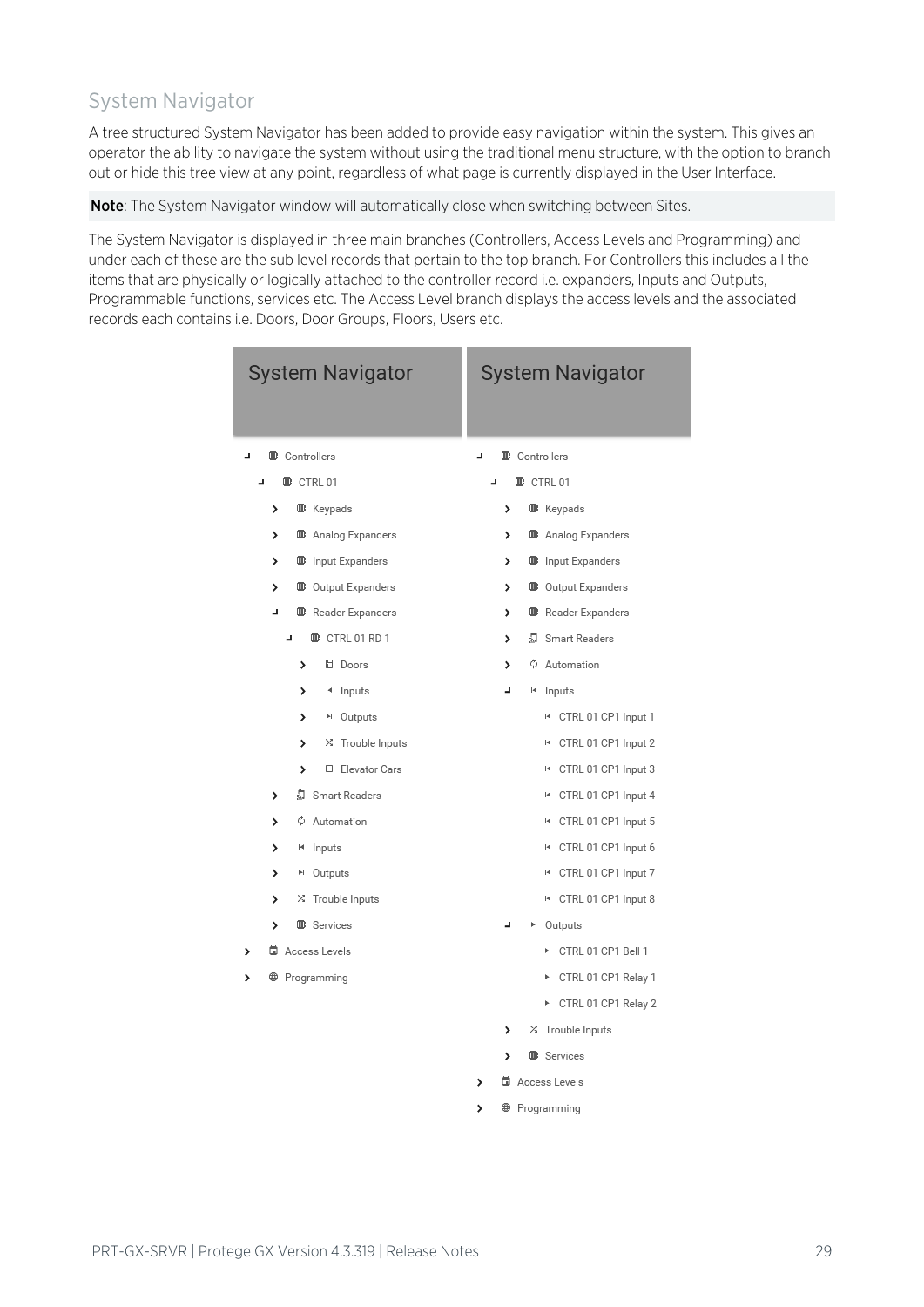In addition to easy navigation, the System Navigator also gives quick reference to what records are linked to others. For example:

- ⦁ It displays what Doors are contained by an Access Level.
- It displays what Inputs or Trouble Inputs are linked to an Area.
- ⦁ It displays what Users are assigned to an Access Level.

Left clicking on any record navigates the Main Interface window to the relevant page and highlights that record. Right clicking on a record will perform the same as above and in addition will open the normal control window (if it exists) for that item.

(e.g. Right Clicking on a Door will bring up the Door page, highlighted to the door that was clicked and bring up the Door control window).

### Enhanced Communication Security

Transport Layer Security version 1.2 (TLS 1.2) has been implemented and allows for greater security on communications between the Protege GX Data service and SQL, between a workstation client and the Protege GX server, and communication to/from the Protege GX Web client.

- ⦁ Transport Layer Security 1.2 is a cryptographic protocol that incorporates certificates and allows digital devices to communicate securely over a network. It is designed to provide privacy and data integrity, plug vulnerabilities and protect against eavesdropping.
- ⦁ SSL/TLS is used to encrypt the SQL Database connection channel, using dynamically created DB server-side certificates automatically accepted by the Protege GX Services by default. Third party certificates can optionally be installed and configured for use.

TLS 1.2 authentication is now the default security setting when you run the Protege GX installer. The security options during installation are now:

- ⦁ Windows Authentication
- ⦁ TLS 1.2 Authentication
- No Authentication

| Protege GX - InstallShield Wizard                                                                                                         |        |        |        |
|-------------------------------------------------------------------------------------------------------------------------------------------|--------|--------|--------|
| <b>Customize WCF TCP/IP Port</b>                                                                                                          |        |        |        |
| Click Next to accept the default WCF TCP/IP port, or customize a different<br>WCF TCP/IP port.                                            |        |        |        |
| ◯ Enable Windows Authentication on Data Service / Client Communications                                                                   |        |        |        |
| ◉ Enable TLS 1.2 Authentication on Data Service / Client and SQL Server<br>© Communications (Self-Signed Certificate expires in 10 years) |        |        |        |
| $\bigcirc$ None                                                                                                                           |        |        |        |
|                                                                                                                                           |        |        |        |
|                                                                                                                                           |        |        |        |
| Main TCP Port:                                                                                                                            |        |        |        |
| 18000                                                                                                                                     |        |        |        |
| Report Service TCP port:                                                                                                                  |        |        |        |
| 8010                                                                                                                                      |        |        |        |
|                                                                                                                                           |        |        |        |
|                                                                                                                                           |        |        |        |
|                                                                                                                                           |        |        |        |
|                                                                                                                                           |        |        |        |
| <b>InstallShield</b>                                                                                                                      | < Back | Next > | Cancel |

For more information on configuration and operation of this feature, please see the relevant Application Note available on the ICT Website (www.ict.co).

### Language Support

Added language support for Czech.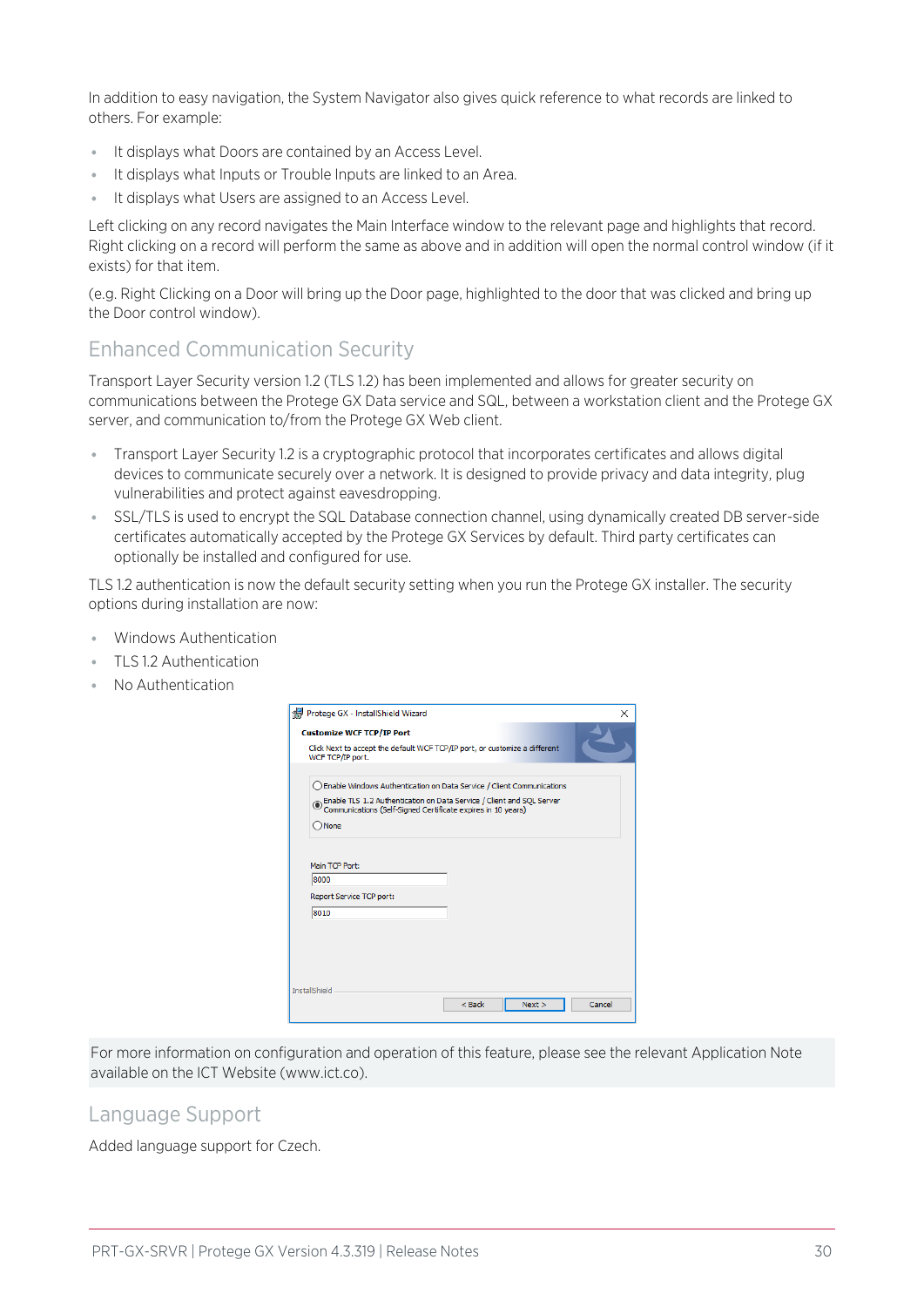## <span id="page-30-0"></span>Feature Enhancements (4.3.264)

The following enhancements have been made to existing features in this release:

#### Protege GX Software Attendance reports

⦁ Attendance report processing and calculations have been improved to handle unexpected or incorrectly sequenced card badges better.

#### User Reports

- ⦁ Added a title field for the report similar to Event Reports so the end recipient can easily identify the report being presented.
- ⦁ Added the Access Level Expiry date as a selectable item to display in a User report.

#### Card Template Editor

⦁ It is now possible to add any Custom Field to a User card template.

#### Custom Credential

⦁ Custom Credentials are now checked for duplicate values and an error message will be displayed on saving the user record if a duplicate exists. The default setting for this is "enabled" and this can be turned off for individual credential types where required.

#### Camera devices on Floor plans

⦁ You can now add a camera device to a floor plan. Clicking the icon will bring up the normal camera window for the specific camera selected.

#### PIN Complexity checking

⦁ On a site where PIN complexity has been enabled with users existing prior to this setting change, when adding a Card number from a RAW read event the User's PIN is checked and an error message displayed if the complexity requirements are not met.

#### Topaz Signatures

⦁ Signatures imported using a Topaz reader are now formatted with a transparent background. This allows the image to be scaled as much as possible on a Card Template without overlapping and blocking other fields.

#### Door Statuses

 $\overline{a}$ 

 $\ddot{\phantom{a}}$ 

- Door statuses and their icons on a status list have been updated to include the following states:
	- $\Box$ Unknown
	- Closed and Locked
	- $\bullet$ Closed and Unlocked (By User, Access, Schedule, Area, Function etc)
	- Open and Unlocked (By User, Access, Schedule, Area, Function etc)  $\blacksquare$
	- $\ddot{\phantom{a}}$ Left Open - Door Sense not sealed
	- O Left Open - Bond Sense not sealed  $\bullet$
	- Forced Open
- ⦁ Operator configurable "Floor Plan Symbol" records have also been updated to include image placeholders for these 7 states.

#### Operator Timeout

⦁ You can now specify an Operator timeout that is less than 60 seconds.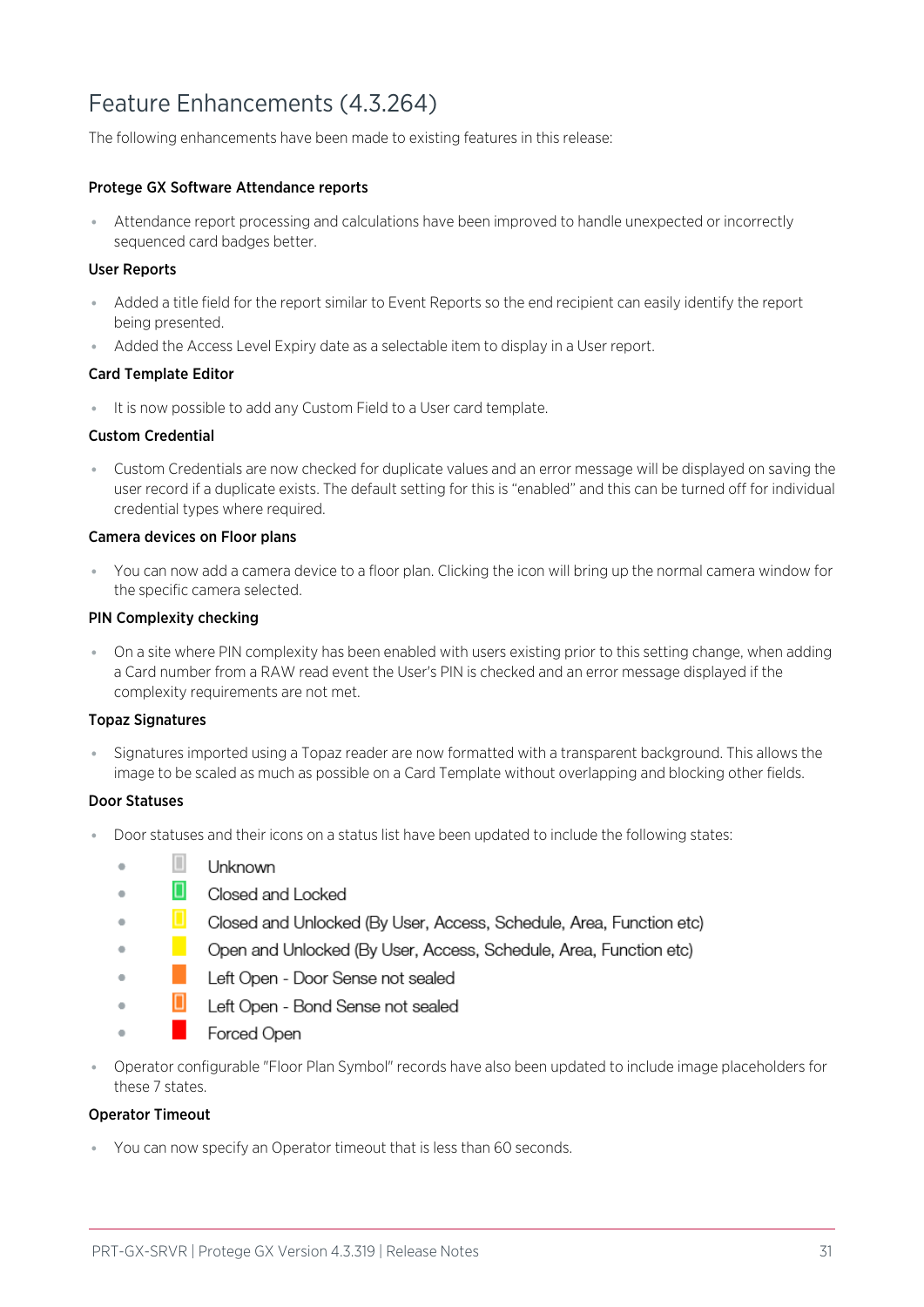## <span id="page-31-0"></span>Issues Resolved (4.3.264)

This release resolves a number of issues relating to the Protege GX Software:

Protege GX Software

- ⦁ Fixed an issue where the automatic file export of an Event Report was not working if Days to Export were not set on the "Email" tab of the report setup.
- ⦁ Fixed an issue where two separate Events reports would be generated if both "Email" and "File Export" settings were enabled.
- ⦁ Fixed an issue where the controller filter (drop list) would not list newly created controllers that had been added using SOAP or Web client.
- ⦁ Fixed an issue where the UI would intermittently freeze up when resizing the Door window while adding doors to an Access Level.
- ⦁ Fixed an issue where the database ID for Trouble Inputs with a ModuleType of "Door" was offset by 1.
- ⦁ Fixed an issue where when logged in using the second language the copy user function displays a blank list of users to copy from.
- ⦁ Fixed an issue when exporting controller records where an error window was displayed if the controller name field was selected for export.
- ⦁ Fixed an issue where the photo holder on a card template would only display on one side of the card although a photo holder on both sides of the card had been applied.
- Fixed an issue where the ModuleAddress and ModuleOutput reference of an output were swapped on records listed using the "Find" tool.
- ⦁ Fixed an issue where if an access level that contains a Salto door was added to a user more than once, the Salto service would fail to synchronize.
- ⦁ Fixed an issue where image data was not removed from the database when a new image is uploaded to an image field or when a user with an image loaded was deleted.
- ⦁ Fixed an issue where a door would not unlock according to the unlock schedule (with a qualify output applied) if the host controller of the door and the host controller of qualify output were not the same.
- Fixed an issue where a card number was able to be added with preceding zeros and this was not triggering a "Duplicate Facility/Card number" error message.
- ⦁ Fixed an issue where if an event report was run and the time period was set to "Last October", the StartDate and EndDate fields were incorrectly populated with dates in November.
- ⦁ Fixed an issue where the UI would crash if "Save Report Filter" was selected prior to executing a User report.
- ⦁ Fixed an issue where a User Report set to run daily with the time period set for "Today (since midnight)" would not automatically update the start time to reflect the current day (since midnight).
- ⦁ Fixed an issue where Calendar Actions were not visible to operators whose role was set to the preset "End User" role.
- ⦁ Fixed an issue where an operator, with a role that is assigned the Preset of "Administrator", was unable to create Record Groups. However, the Operator was able to delete record groups.
- ⦁ Fixed an issue where the Alarms page was not sorting alarms by their Alarm Priority correctly.
- ⦁ Fixed an issue where the event report filter "All Events" displays different columns on a Status Page and a manually executed Event Report.
- ⦁ Fixed an issue where a Facility Code could be added with leading zeros which was not being picked up as a duplicate Facility/Card error.
- ⦁ Fixed an issue where certain operator actions would not produce a record in the event log. These included:
	- Adding Biometric readers
	- Changing an event type color
	- Adding Shift types
- ⦁ Fixed an issue where an Emailed or File Exported User report would not filter by the Record Group set on the report or the Record Group of the Operator record set in "Run report as Operator".
- Fixed an issue where an error message was displayed when navigating to Reports > Setup > User when no User reports already existed.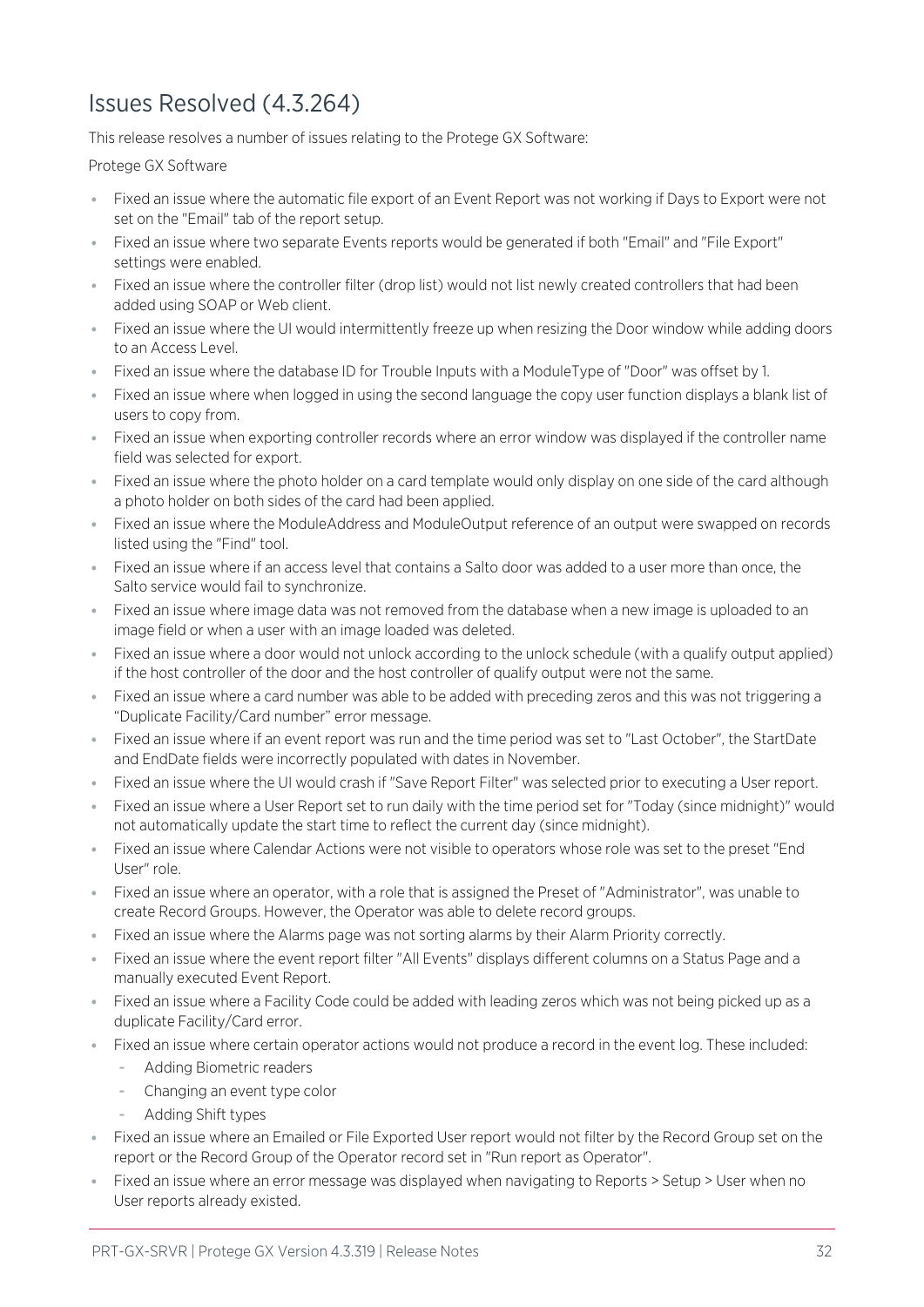- ⦁ Fixed an issue where the User Expiry Date/Time displayed on a Card Template was displayed in dd/mm/yyyy regardless of the system Locale and Date/Time setting of the PC.
- ⦁ Fixed an issue where the Download service fails to start on a fresh installation.
- ⦁ Fixed an issue where Custom Field values from Drop Box lists were missing from User Reports.
- ⦁ Fixed an issue with the Arkiv Video Service where the list of cameras was not populating.
- ⦁ Fixed an issue where the UI would crash when the fingerprint enrolment process had timed out.
- ⦁ Fixed an issue where exporting Smart Reader records would cause the UI to crash.
- ⦁ Fixed an issue where the Calendar displayed incorrectly when configuring Time and Attendance reports.
- **Improved the process for card printing to speed up the print operation.**
- ⦁ Fixed an issue with the Suprema integration where consecutive finger enrollments was causing the User Interface to lock up or crash.
- <span id="page-32-0"></span>⦁ Fixed an issue with the Suprema integration where if a finger enrollment timed out this was causing the User Interface to lock up or crash.

## Protege GX Web Client (1.47.0.16)

### New Features

The following new features have been included in this release:

- ⦁ The Protege GX Web Client has been completely revamped and updated to match the Protege GX User Interface changes outlined earlier in this document.
- ⦁ The Protege GX Web Client Installer has been updated to utilize PHP version 7.3.6.

### Feature Enhancements

The following enhancements have been made to existing features in this release:

- ⦁ Operator Passwords now support the use of the special characters # and &.
- ⦁ Updated Door Statuses and Icons on status pages.

### Issues Resolved

The following issues have been resolved in this release:

- ⦁ Fixed an issue where changing an Operator password actually changed the Admin Operator password and not the password of the logged in Operator.
- ⦁ Fixed an issue where the Name and Name2 fields were being switched around when logging in using a secondary language.
- ⦁ Fixed an issue where User properties were not saved using the Web Client if a Custom Field and Custom Field Tab existed in programming.
- ⦁ Fixed an issue where language translations were displaying the incorrect second language value for installations where a different alternative language was used to log into the web client.

## <span id="page-32-1"></span>Protege GX SOAP Service (1.6.0.0)

### New Features

⦁ Transport Layer Security (TLS) has been implemented and is now the default security setting when installing the SOAP service with options to select None or Windows Authentication. See "Enhanced Communication Security" in Protege GX New Features (see [page 26\)](#page-25-1) for more information.

### Feature Enhancements

The following enhancements have been made to existing features in this release: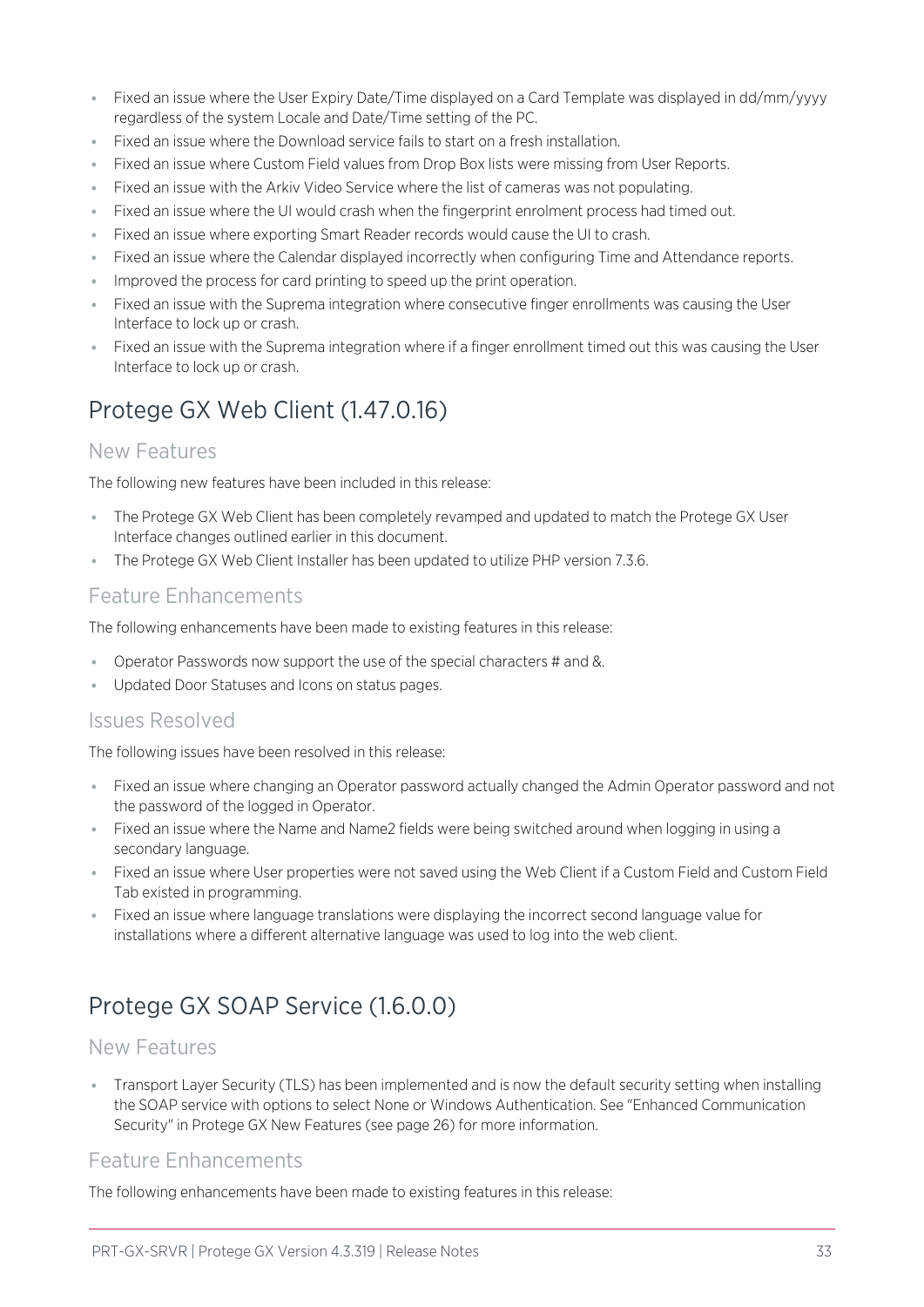⦁ Added the ability for the Protege GX SOAP service to check the Protege GX Data Service in order to validate license requirements.

### Issues Resolved

The following issues have been resolved in this release:

- ⦁ Fixed an issue where the SOAP service installer options of "Modify" or "Repair" would do nothing at all.
- ⦁ Fixed an issue where SOAP was able to add Doors to a controller that did not exist in the database.
- ⦁ Fixed an Issue where SOAP was able to insert a schedule record and apply it to another record that did not exist in the database.
- ⦁ Fixed an issue where door type credential type fields were not exposed in the GetTableSchema API.
- ⦁ Fixed an issue where the installer was not applying TLS settings when updating from version 1.5.0.30 or earlier.
- ⦁ Fixed an issue where the GetStatusListStatus request was failing to retrieve data values assigned to variables.
- Fixed an issue where the Access level option "Use Access Level Door Type" was being set to "True" when adding access levels. This has been changed to "False" by default.

## <span id="page-33-0"></span>Protege GX Data Sync Service (2.0.6.5)

### New Features

⦁ Transport Layer Security (TLS) has been implemented and is now the default security setting when installing the data sync service. See "Enhanced Communication Security" in Protege GX New Features earlier in this document for more information.

### Feature Enhancements

The following enhancements have been made to existing features in this release:

- ⦁ Added an allowance to import Duplicate PINs via Data Sync if the Site Security settings in Protege GX are set to allow PIN Duplication.
- ⦁ Added the option to set the Resync time in seconds.
- ⦁ Added an error message when the HostControllerRef field is not mapped for a record that requires it for successful import.
- Added backward compatibility to support <Security mode="None"/> for Protege GX versions 4.2.x. The Data Sync Service default on installation is to use Transport Layer Security (TLS).
- ⦁ For those using TLS, localhost is still supported in the address field. Data Sync will automatically retrieve the host name in the background.
- ⦁ Added a new log file named "license.log" created in the logs directory (in the installation folder). This tracks the license related calls made to SOAP and/or GXSV.exe.

### Issues Resolved

The following issues have been resolved in this release:

- ⦁ Fixed an issue where if an empty data mapping was present the service would wait for the resync time to elapse and attempt to sync the same record type again instead of skipping to the next record type.
- ⦁ Fixed an issue where the import would fail when assigning a Controller level record to a Site level record (e.g. adding a Door to an Access Level) to a database where there was more than one Site.
- ⦁ Fixed an issue where the 'Service will restart at...' message was displaying the next sync time incorrectly if the units were set to 'Hours'.
- ⦁ Fixed an issue where Input Types were not being imported as SOAP was receiving the wrong ParentID.
- ⦁ Fixed an issue where Door Type Credential Types were being displayed incorrectly.
- ⦁ Fixed an issue where a 'Restart Sync Failed' exception was raised when records with more than one Unique Field were being synced.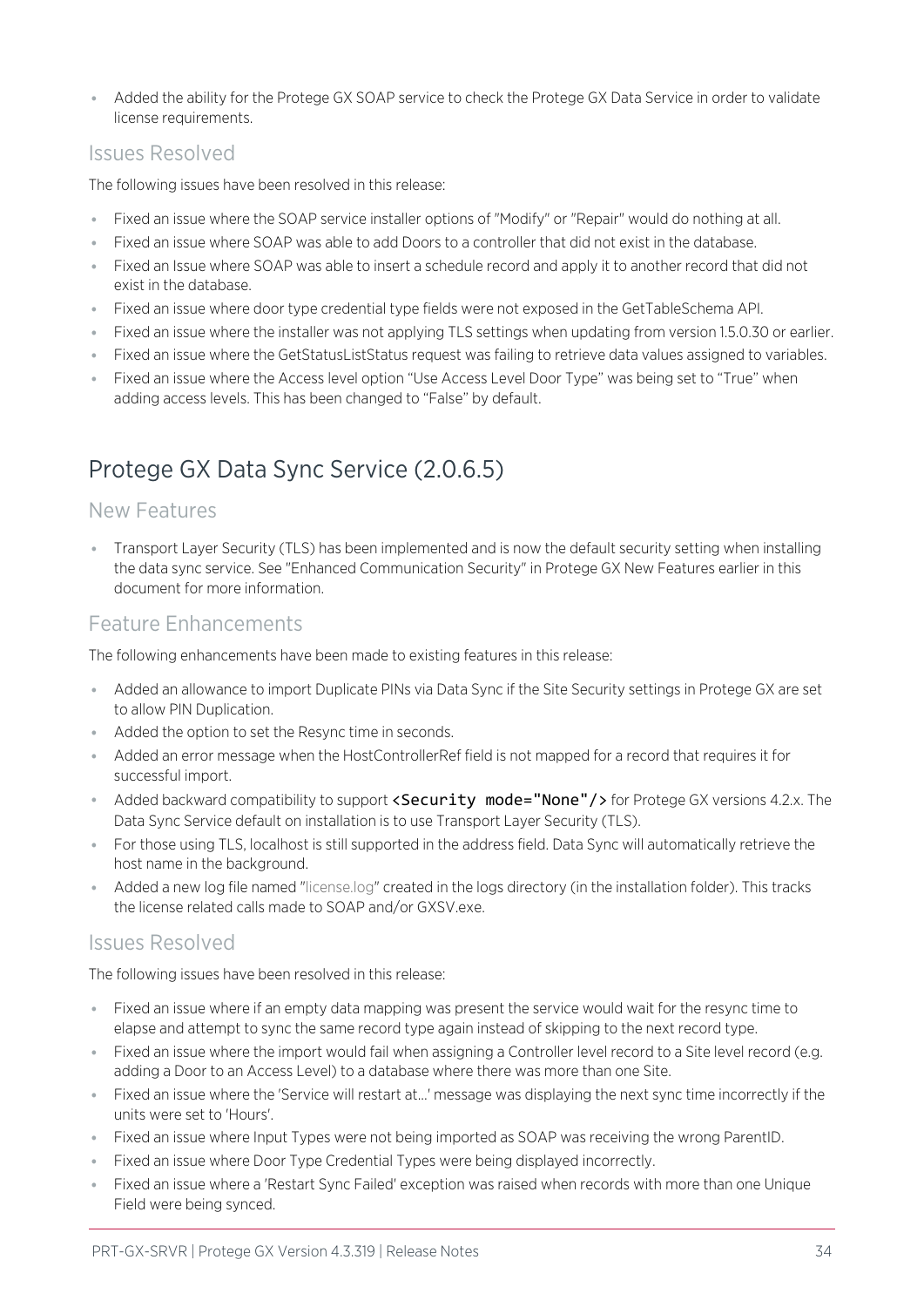## <span id="page-34-1"></span><span id="page-34-0"></span>Protege GX Software Version 4.2.251

## New Features (4.2.251)

The following new features have been included with this release.

## Additional Lock Outputs

It is now possible to program up to 5 additional Lock Outputs or Output Groups on a door, allowing control of additional locks, indicators, door actuators or opening devices. Each additional output or group can have an individual activation time and individual delay on time. For more information please refer to the Protege GX Operator Reference Manual.

## User PIN Management - PIN Complexity

Protege GX now allows for complexity settings on User PINs within a Site. PINs can now be configured with the following settings to improve security and PIN management:

- ⦁ Default PIN Length
- ⦁ Minimum PIN Length
- ⦁ Maximum Sequential Digits
- ⦁ Maximum Repetitive Digits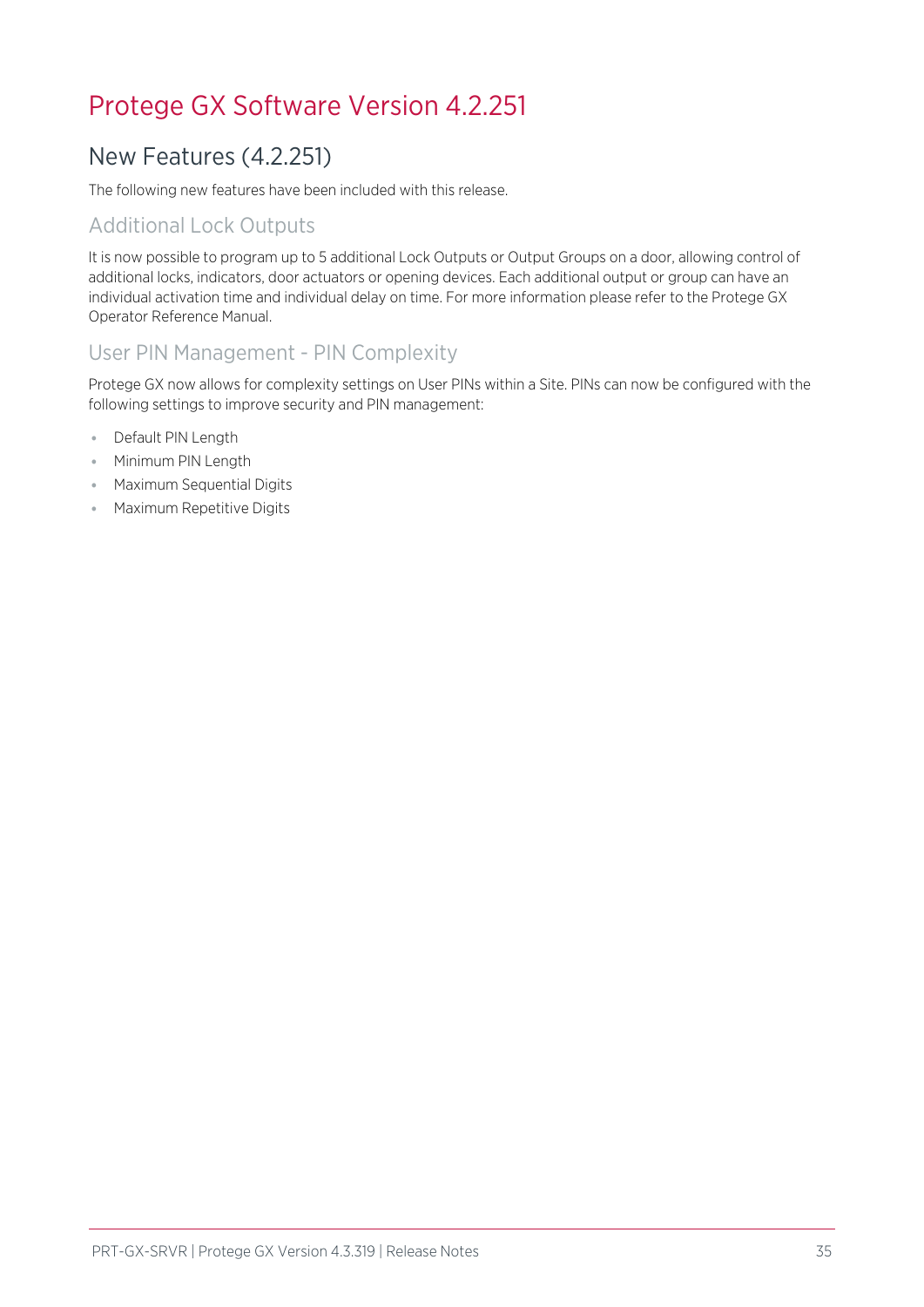## Dual Credential - Visual Feedback

It is now possible via commands to control the color of the reader LED when waiting for a second credential to be presented, e.g. Card & PIN. This gives a cardholder visual feedback to indicate if the first credential has been read and the reader is waiting for the second credential. Ideal in noisy environments where the beep from the reader can be hard to hear.

Commands set in the Door Type:

- DualCredPendingOnColor =  $x$  (where  $x =$  numerical value for the color as per table below)
- **DualCredPendingOffColor =**  $x$  (where  $x =$  numerical value for the color as per table below)
- DualCredPendingOnTime =  $x$  (where  $x =$  number of seconds to display OnColor)
- DualCredPendingOffTime =  $x$  (where  $x =$  number of seconds to display OffColor)

Note: Only works on tSec Readers with RGB LEDs.

| OFF            | $\bigcirc$                |
|----------------|---------------------------|
| <b>RED</b>     | $\ensuremath{\mathsf{1}}$ |
| AMBER          | $\overline{2}$            |
| ORANGE         | $\mathfrak{Z}$            |
| YELLOW         | $\overline{4}$            |
| <b>LIME</b>    | 5                         |
| <b>GREEN</b>   | $\,$ $\,$ $\,$            |
| <b>MINT</b>    | $\overline{7}$            |
| TURQUOISE      | $\,8\,$                   |
| <b>CYAN</b>    | $\mathcal{G}$             |
| SKYBLUE        | $10$                      |
| COBALT         | $11\,$                    |
| <b>BLUE</b>    | 12                        |
| <b>VIOLET</b>  | 13                        |
| <b>PURPLE</b>  | 14                        |
| MAGENTA        | 15                        |
| <b>CRIMSON</b> | 16                        |

### Time Settings

Major changes have been made to Time settings and how these operate in Protege GX. The Protege GX server will continue to take its Time Zone from the system locale setting within the Microsoft Windows Operating System it is installed on. However, Event Logged Time and Acknowledged Time are now stored as UTC time zoned times, and are converted to local times based on the Operator's Time Zone setting, with the following exceptions:

- ⦁ Live event Actions use the UTC time.
- ⦁ Field Times remain unchanged and use the local Controller time.
- ⦁ Send Muster Report by E-mail uses the configured Muster Report's Time Zone.
- Send Attendance Report by E-mail uses the configured Attendance Report's Time Zone.
- ⦁ Send E-mail will try to match the recipient email address to a known Operator email address, and if found will use the configured Operator's Time Zone.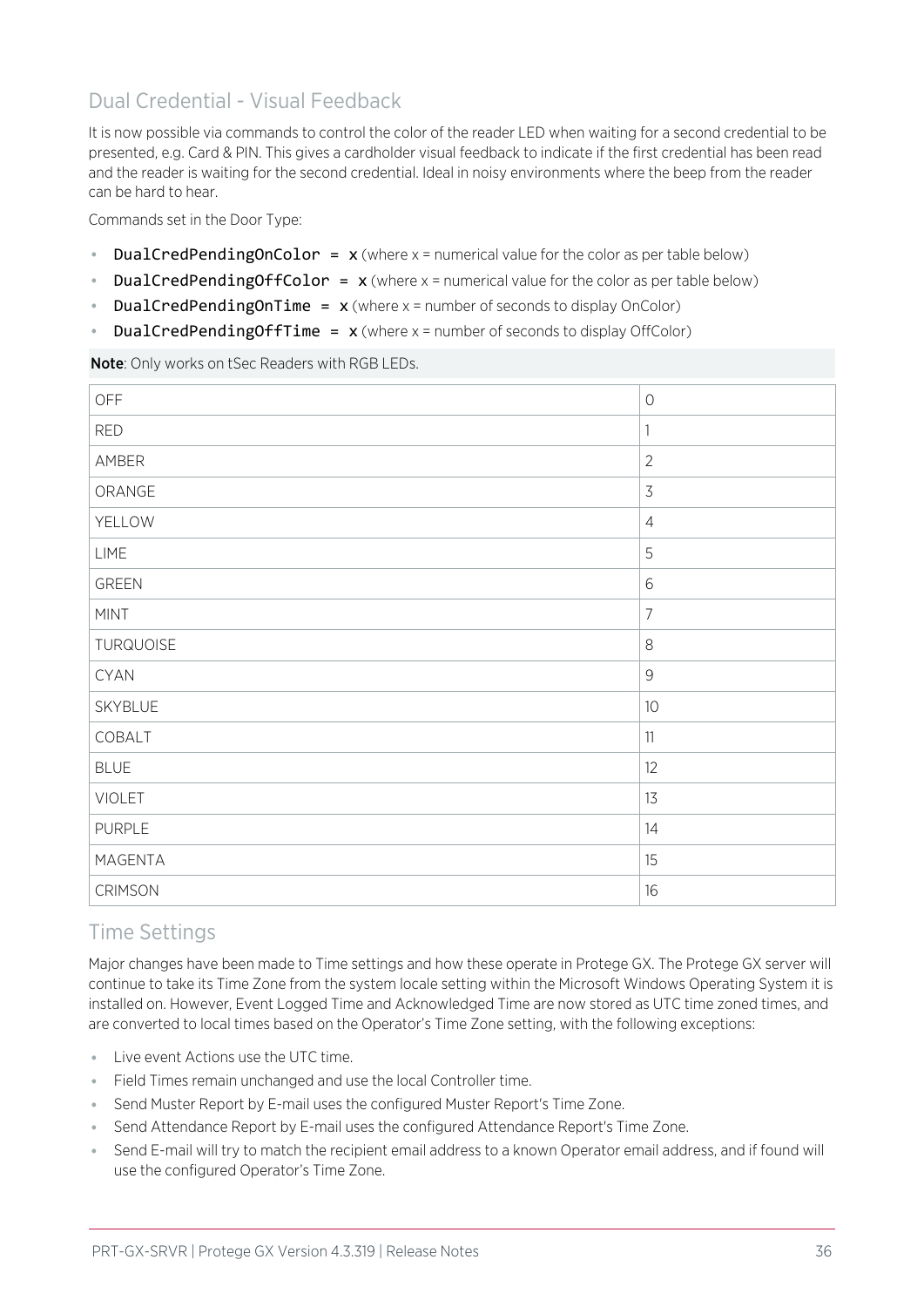- ⦁ Descriptions have changed for Time-to-acknowledge, from Field Time --> Acknowledge Time to Logged Time --> Acknowledge Time.
- ⦁ Controller Online and Offline events will use the configured Controller Time Zone setting if NTP is enabled, otherwise these will use the Protege GX server time zone.
- ⦁ A read-only Current Server Time field has been added below the Time field for emailed and exported Event, Attendance, Muster and User Reports. It will only be loaded/refreshed on page load.
- ⦁ A 'Time Zone setting has been added to Operators, Attendance Reports and Muster Reports. The current Use Server Time Zone value will use the current time zone of the Protege GX server.
- ⦁ For Operators, the time zone set will only affect what Logged Time and Acknowledged Time is displayed for events.
- ⦁ For Muster Reports and Attendance Reports, the time zone set will determine what the report displays. Currently this is used to resolve ambiguity around what local Field Time should be used for retrospective periods like 'previous half hour' and 'last week'. For example, if a report is run for the previous half hour at 3:15 PM PST with a time zone setting for EST on the report, the report will use the equivalent local time in the EST time zone (6:15 PM) to calculate the 'previous half hour' starting from 5:45 PM.

Note: This release only uses the base UTC offset of the time zone and does not adjust for configured Daylight Savings records.

Event data prior to upgrade will not be altered but display of this data will be adjusted as though it had been – old event Logged Time and Acknowledged Time will appear to be incorrect.

## Video Integrations

Protege GX now integrates with the following Video systems:

- ⦁ Nx Witness
- ⦁ DVTel (FLIR) v8.0
- ⦁ Onvision

These integrations enable you to:

- ⦁ View live video footage from programmed cameras.
- ⦁ View historic and archived video footage.
- Embed cameras into a status page using the Protege GX Status Page Editor.
- ⦁ Link a camera to a door, an input, an area, or any record using the filter and camera assignment.
- ⦁ View live or archived video footage directly from an event associated with a camera.
- ⦁ Launch a camera view window when a specific event occurs.
- ⦁ View Motion Detected and Camera Input events within Protege GX.
- Send PTZ pre-set commands to the NVR system in response to a Protege GX event filter.

For more information on configuration and operation of this feature, please see the relevant Application Note available on the ICT Website (www.ict.co).

### Language Support

<span id="page-36-0"></span>Protege GX is now available with Swedish, Norwegian and Finnish as the second language option.

## Feature Enhancements (4.2.251)

The following enhancements have been made to existing features in this release.

### Access Level Door Type

⦁ This feature replaces the Override Door Type commands introduced in Controller Firmware 2.08.0822. This now allows for these settings to be configured via a drop-box in the Protege GX software on a Door Type and an Access Level.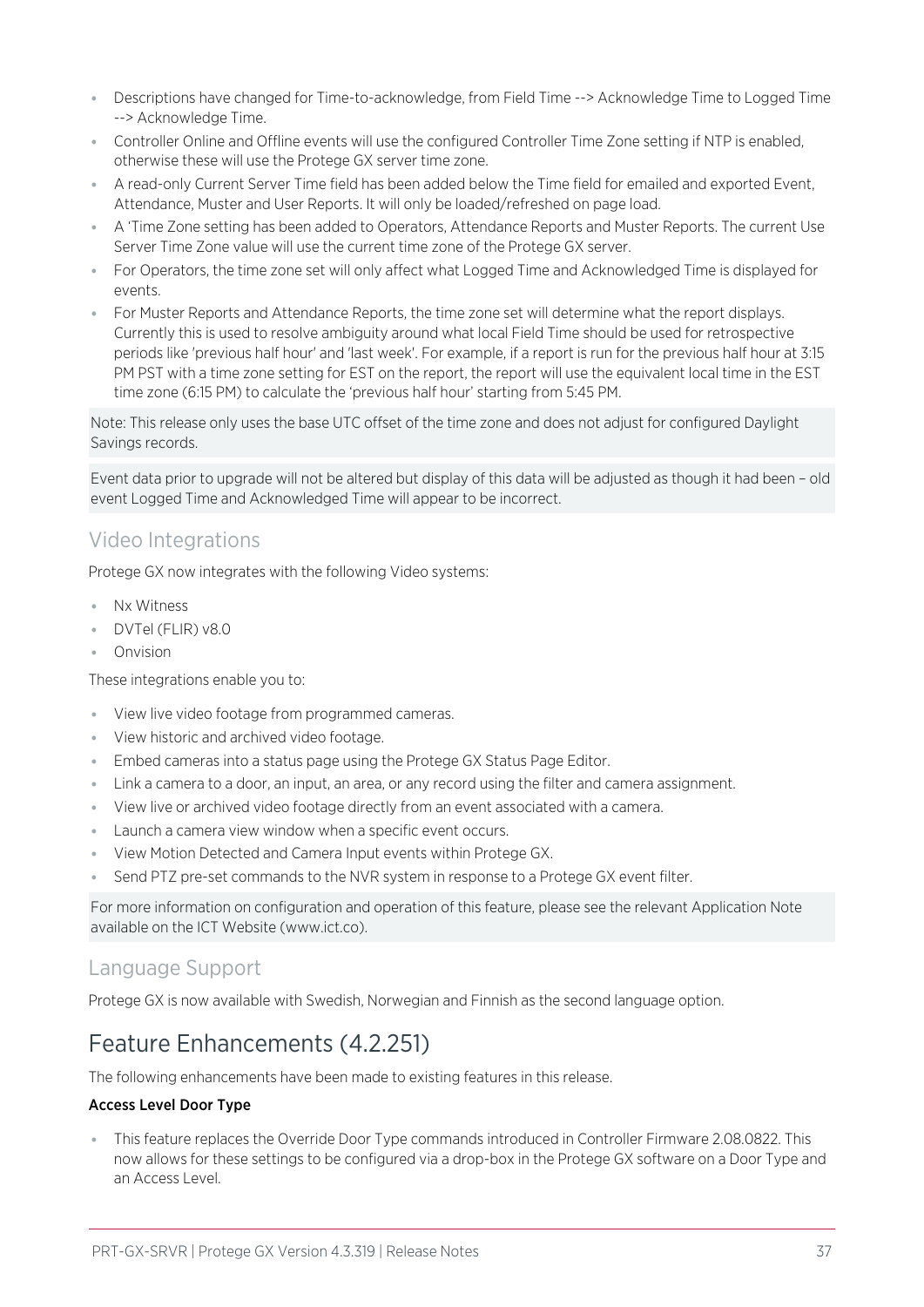#### Access Level Output

⦁ Added the ability for an Access Level Output to be toggled On/Off by successive activation events. When enabled, this setting disables the Time to Activate Output and Activate Output until Access Level Expiry settings.

#### Access Level Usage Restriction

⦁ This feature replaces the Commands introduced in Controller Firmware 2.08.0822 where an Access Level could be limited to a certain number of Access Granted swipes for a particular time period. This is now able to be set directly on the access level via the Protege GX User Interface.

#### Antipassback Reset

- ⦁ Added the ability to right-click on a user record and Reset Antipassback.
- ⦁ Added the ability to reset Antipassback using the Protege GX SOAP service.

#### Apartment Users

Added the ability to add an Access Level to an Apartment user.

#### Aperio Integration

⦁ Added a Low Battery Trouble Input for Aperio Locks.

#### Controller Offline status

- Extended the time before a controller is marked as Offline to a minimum of 1 minute. Configurable up to 60 minutes via the Controller Offline Grace Time setting in Sites | Controllers | Configuration. This reduces the chances of repeated Offline/Online events and possible email alerts for controllers on 'flaky' connections.
- ⦁ Added a visual Controller Connection Stability bar graph on the controller page. This can be Enabled/Disabled via Global | Sites | Show Controller Stability Bar Graph.

#### Module Wizard improvements

⦁ Several improvements have been made to the Add Module Wizard. Each specific module within module types can now be selected, for example PRT-ZX16-DIN or PRT-IO84-DIN. The Configure Module pop-up window now presents inputs and outputs for the specific module and the wizard also correctly adds the Trouble Inputs for each individual module.

#### Status Lists – Elevator Car Floors

⦁ When adding an Elevator Car to a status list, all Floors linked to the Elevator Car are added.

### Suprema Integration

<span id="page-37-0"></span>⦁ Suprema Biometric Integration has been updated to include support for the FaceStation 2 and BioLite N2 devices.

## Issues Resolved (4.2.251)

The following issues have been resolved in this release.

- ⦁ When adding a user record directly from the event log the photo dimensions and the record history details are now set correctly.
- ⦁ The date-selection pop up for Attendance reports 'Prompt for date' now works correctly.
- ⦁ The Save Report Filter button now works correctly for filtered reports.
- ⦁ Fixed a bug where Input Bypassing was sometimes being sent to the incorrect controller.
- ⦁ Reporting services now correctly fall back and restore between Primary and Secondary Reporting services.
- ⦁ Records are now correctly named when using the Copy Controller wizard.
- ⦁ Text boxes and descriptions are no longer truncated for languages other than English.
- ⦁ Camera pop-up for Door Entry requires verification now works correctly.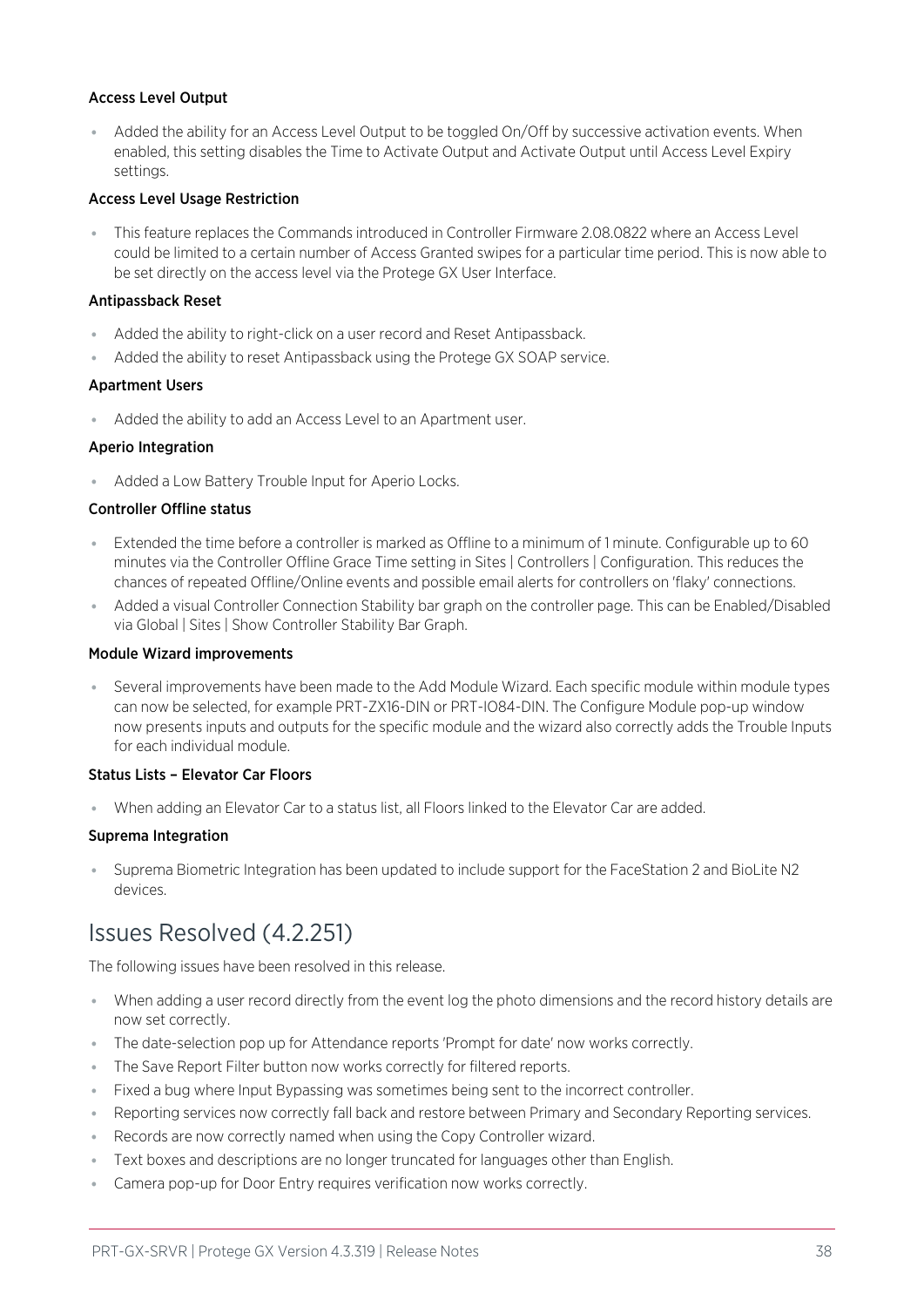- ⦁ Activate Access Level Output is now selectable for Salto Sallis doors/smart readers.
- ⦁ Elevator with Destination Reporting now correctly denying or granting a user access depending on Area Status.
- ⦁ Rotated objects on Floor Plans and Card Templates are no longer locked to their original orientation. These can now be easily moved around and placed correctly.
- ⦁ Fixed errors when multi selecting Trouble inputs to change module address.
- ⦁ Fixed and issue where record groups were stopping Floors from being added to Access Levels.
- **Smart Readers now show in the usage tab of the Doors they are assigned to.**
- ⦁ Adding a signature from a Topaz reader using second language now works correctly.
- ⦁ Fixed an issue where adding Card details from a Raw Read event incorrectly set the Facility/Card details to 0:0.
- ⦁ Fixed an intermittent issue when adding an F2F8 module via the wizard where associated items (Doors etc.) were not also being added.
- ⦁ Fixed an issue where controllers added via SOAP were not showing correctly in the drop down and linked items were showing as <not set>.
- <span id="page-38-0"></span>■ Fixed an issue when upgrading from version 4.2.195 or earlier that inadvertently reset Input Type options to default for input types named "Fire" or with the second name of "Fire".

## Protege GX Web Client (1.45.0.7)

## New Features (1.45.0.7)

The following new features have been included with this release.

#### Reset Antipassback

⦁ Added the ability to click the + symbol on a user and reset Antipassback from presented menu.

#### Language Support

⦁ Added language support for Finnish, Swedish, Romanian and Norwegian.

### Access Levels

⦁ Added the ability to select a schedule for access levels assigned to a user.

### Issues Resolved (1.45.0.7)

The following issues have been resolved in this release:

- ⦁ Protege GX Status pages are now displayed correctly.
- ⦁ User Photos uploaded from a Webcam via the Web Client are now correctly stored.
- ⦁ Fixed an issue where operators could not see Event Types in Event Filters.
- ⦁ Fixed login delay issues for operators with high database IDs.
- ⦁ Fixed an issue with User Start and Expiry dates defaulting to the creation date. Now defaults to current date.
- ⦁ Fixed an issue with User Start and Expiry times and Inactivity settings not being copied when copying when using the copy function.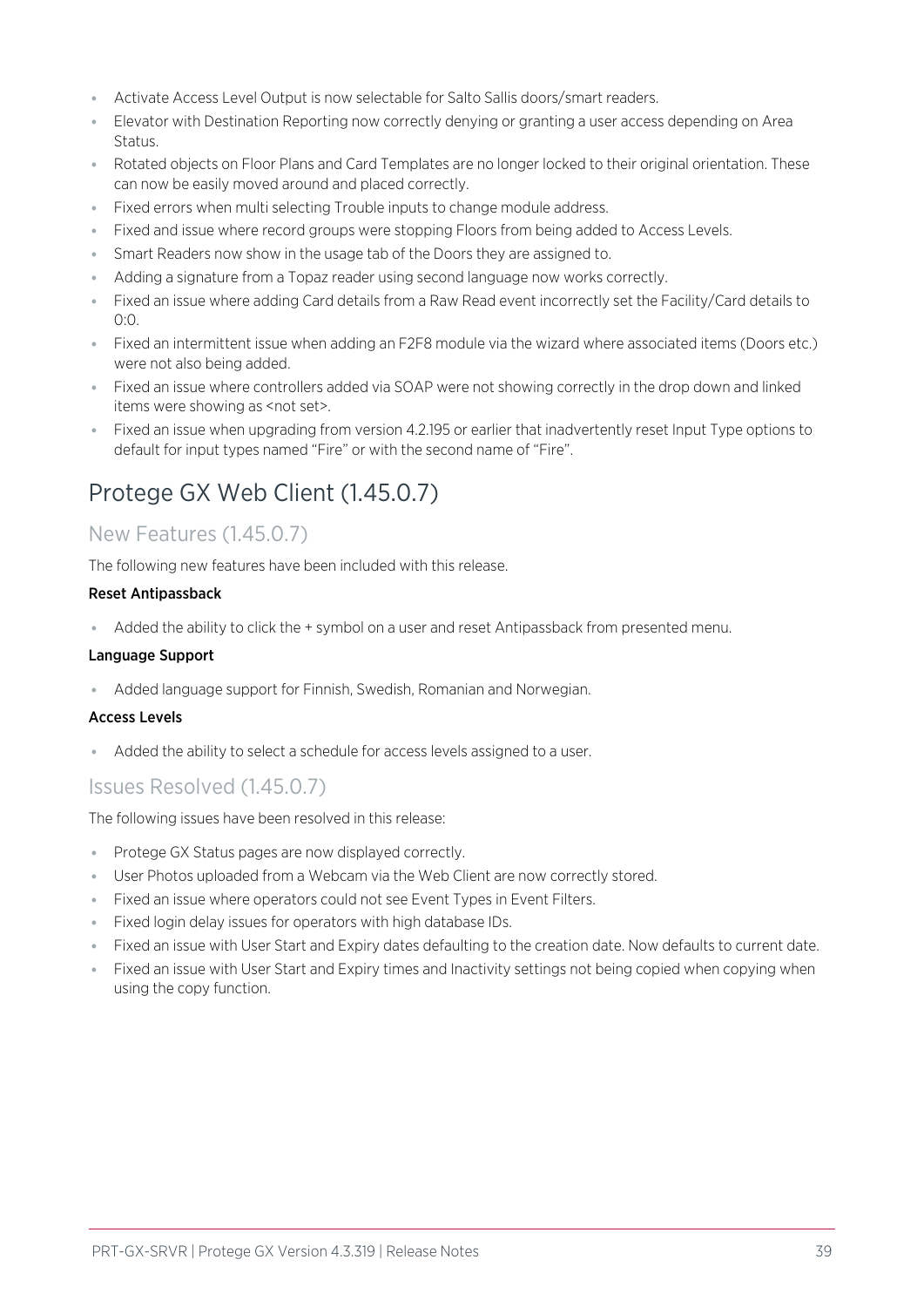## <span id="page-39-1"></span><span id="page-39-0"></span>Protege GX Software Version 4.2.228

## New Features (4.2.228)

The following new features have been included with this release.

### User PIN Management - Duplication and Expiry

User PINs have two new management features in the Protege GX System:

- ⦁ Duplication of User PINs is now possible when using another unique identifier (such as an employee code) to identify Users.
- ⦁ User PINs can now be set to automatically expire and a procedure to select a new PIN is available from LCD keypads.

This can be used in systems that require periodic renewal of User PINs for enhanced security, and large systems where requiring a unique PIN for all Users in the system is not practical. Users will be required to enter their extra identifier (such as Employee ID code) as part of the PIN renewal process.

For more information on configuration and operation of this feature, please see the relevant Application Note available on the ICT Website (www.ict.co).

## Event Database Management

Protege GX now allows management of the Event Database directly from the User Interface. It can be configured to automatically purge the live database to a backup to manage the amount of space remaining on disk. The purged events can either be permanently deleted or saved to a separate backup file for review at a later date.

Under the Global | Global Settings menu, the Event Database may now be managed with the following settings:

#### Event Database Settings

- ⦁ Purge Events Older Than: A timeframe can be selected from which to have the server automatically remove events from the current Events database each day (at the selected Purge Start Time).
- ⦁ Purge Start Time: The time of day the Events database purge will be run. Select a time of low system activity to maximize operator experience as the Event Purge process is memory and CPU intensive on the server.
- ⦁ Generate Differential Events Backup: When enabled this option will create a unique backup file for the events that are being purged that can be restored for later review if required.

#### Event Database Backup Settings

- ⦁ Select a backup option: The Differential backup file can be saved to local disk, Network Drive or FTP location.
- Event DB Backup Path: Location of selected backup option where the backup file will be saved.

## Periodic Photo Export

User Photos can now be periodically exported to a directory. This feature can be used to share images captured within Protege GX with third party systems such as HR or badge printing systems.

The frequency, location and file name options can be configured under Global | Sites | User Photo Export.

User Photo Export can be managed with the following settings:

### General Settings

- ⦁ Enabled: Selecting Enabled will allow the Photo Export to run.
- ⦁ Export Folder: The disk location that User Photo files will be saved to.
- Export Photo Format: The image format the User Photo files will be saved in.

### Schedule Type Settings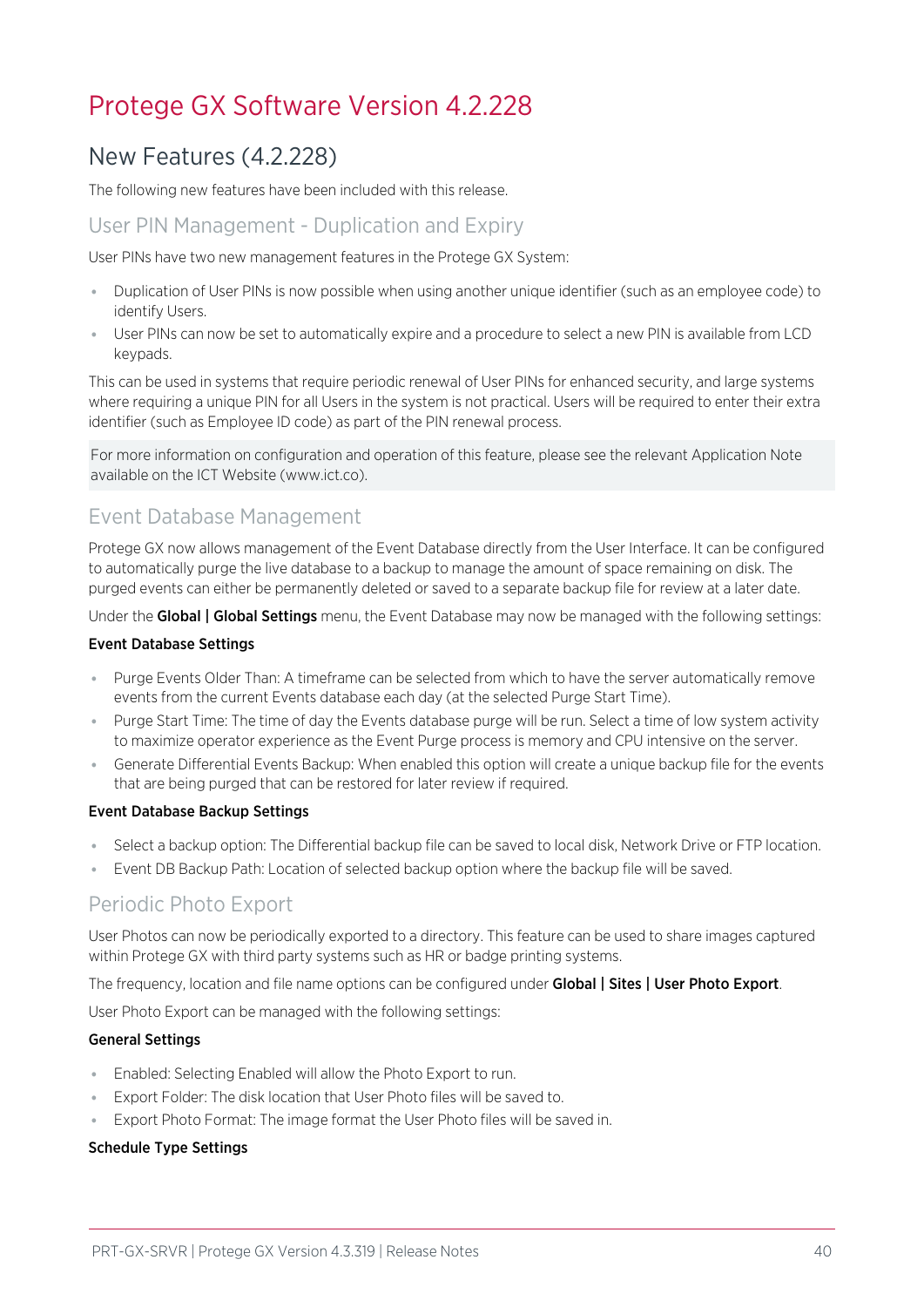- ⦁ Start Manually: The export is required to be started manually using the Export User Photos Now button.
- ⦁ One Time: The export will be run once. If selecting this option, you will also need to enter the start date and time in the One-time Occurrence Start Time field.
- ⦁ Recurring: The export will run on a recurring basis. If selecting this option, you will also need to enter the frequency and duration.

## User Access Level Schedule

Schedules can now be added directly to the Access Level on the User and can be configured on the Access Levels tab when navigating to Users | Users.

<span id="page-40-0"></span>This feature now provides flexibility for Users that require the access to the same Doors within a selected Access Level, but at different times of day or week.

## Feature Enhancements (4.2.228)

The following enhancements have been made to existing features in this release.

### Reader Expanders

⦁ The F/2F Module is now available as a selection during the Add process, to automatically add the Inputs, Outputs and Trouble Inputs for the module.

#### User Import

⦁ Extended characters are now imported correctly in User Names when importing Users from a CSV file.

#### Users

⦁ Credentials can now be used as a field to search for User records.

#### Cameras

⦁ H.264 or MJPEG RTSP streams can now be selected as Camera Types for direct Camera connections.

### Access Levels

⦁ Access Levels now contain a Commands field.

### **Services**

⦁ Services now contain a Commands field.

#### Schindler Integration

⦁ The Site Code Format option 'Generic Wiegand' has been added to the Schindler HLI.

### Licensing

<span id="page-40-1"></span>⦁ The Licensing page now shows the number of Licenses of each type currently being used, including Concurrent Client Licenses.

## Issues Resolved (4.2.228)

The following issues have been resolved in this release.

- ⦁ Access Level Outputs now correctly associate with Keypads in Keypad Groups for download to Controllers.
- ⦁ Salto SHIP synchronized Access Level names now contain the full Database ID of the Access Level to eliminate conflict in Input Names in Pro Access.
- Salto SHIP connected Doors can now be viewed in Floor Plans by all Operators, not the Admin Operator only .
- ⦁ The Host dropdown in the Visitor Management Client Interface no longer overlaps the keyboard when there are multiple Hosts to be listed.
- ⦁ Operators that are restricted to one or more Record Groups can now correctly add new Record Groups.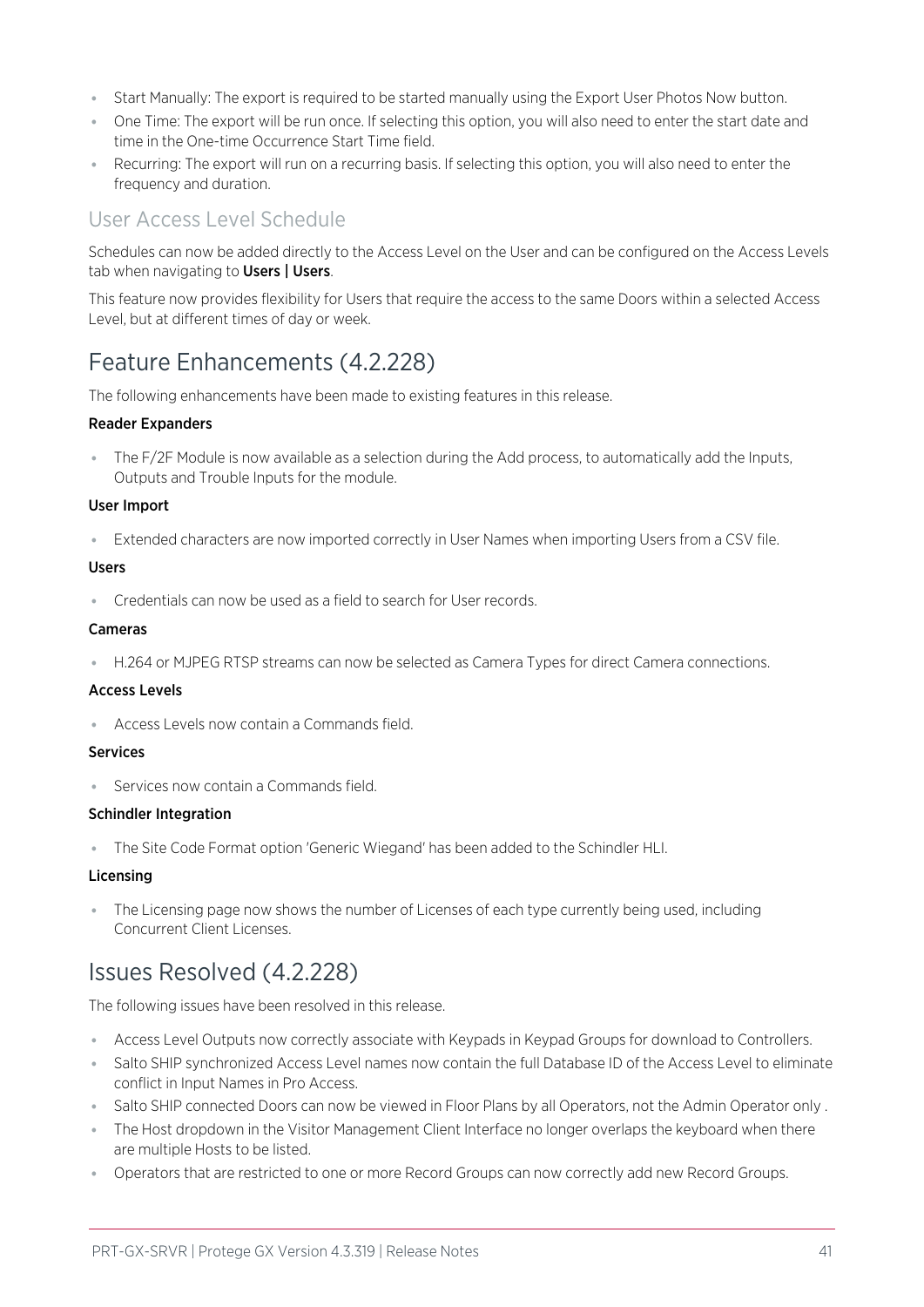- ⦁ When adding a new Input Expander, up to 16 Inputs can now be automatically added when clicking Save.
- ⦁ Apartment records now have the correct Ready Output set when being added for the first time.
- ⦁ Automated User Inactivity updates no longer create "Record Modified" History events.
- ⦁ When adding a new Controller, selecting the Copy From Existing Controller now copies all records related to the original controller.
- <span id="page-41-0"></span>Speed enhancements have been made to the loading of the Doors, Areas, Programmable Functions and Elevator Cars pages.

## Protege GX Web Client (1.44.0.46)

### New Features (1.44.0.46)

The following new features have been included with this release.

### Report CSV Export

⦁ Reports run from the selection under the Monitoring tab can now be exported as CSV in addition to the existing CSV format.

#### User Access Level Schedule

Schedules can now be added directly to the Access Level on the User and can be configured on the Access Levels tab when navigating to **Users | Users**. This feature now provides flexibility for Users that require the access to the same Doors within a selected Access Level, but at different times of day or week.

### Issues Resolved (1.44.0.46)

The following issues have been resolved in this release:

- ⦁ Operators with a database ID larger than 100 are now able to retrieve reports correctly.
- ⦁ Resolved an issue where empty values in any of the User Card Inactivity fields caused SOAP to fail.
- ⦁ The Polish version of the Web Client now sends the correct User Start and End Dates.
- <span id="page-41-1"></span>⦁ User Credential Types now display correctly.

## Protege GX SOAP Integration Service (1.5.0.24)

### Issues Resolved (1.5.0.24)

The following issues have been resolved in this release:

- ⦁ Operators with a database ID larger than 100 are now able to retrieve reports correctly.
- ⦁ Operators with a database ID larger than 100 can now correctly make a call to the GetTableIDNameMapping schema.
- ⦁ An Access Level can now successfully be added without assigning a Schedule and Access Direction to a Door.
- ⦁ An Access Level can now successfully be added without any GroupData fields in the call.
- ⦁ Access Levels are now correctly filtered by Site for assignment to a User.
- ⦁ Doors are now correctly filtered by Site for assignment to a Door Group.
- <span id="page-41-2"></span>⦁ Areas are now correctly filtered by Site for assignment to an Area Group.

## ICT Data Sync Service (2.0.4.0)

### Feature Enhancements (2.0.4.0)

The following enhancements have been made to existing features in this release:

#### Image ID Import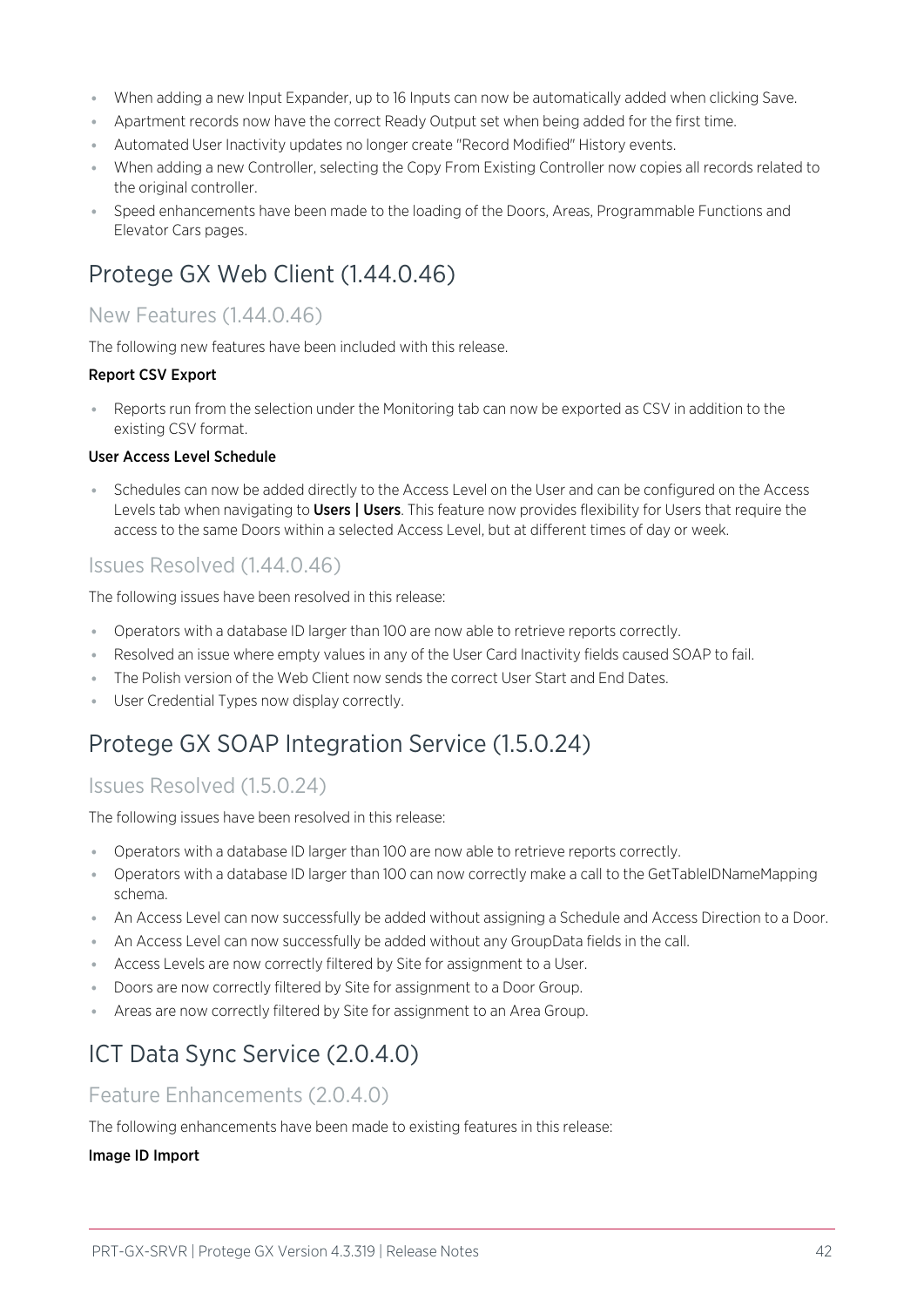- ⦁ Image Blob data is now a supported format for importing User photos into Protege GX.
- ⦁ CPU Usage has been reduced making the import process more time efficient.
- ⦁ Added warning events for Doors to advise the user they are missing compulsory fields from their mapping.

### Issues Resolved (2.0.4.0)

The following issues have been resolved in this release:

- ⦁ The Configuration Tool no longer crashes when the field mapping met certain conditions.
- ⦁ The Conversions feature now saves correctly after a blank row is inserted.
- ⦁ The Conversions feature now outputs the correct value instead of making unnecessary multiple conversions.
- ⦁ Controller level records can now be imported successfully as the SOAP ParentID is being passed the Protege GX Controller ID instead of the Site ID.
- ⦁ The Delete Import File When Complete option no longer deletes files prior to being synced if they are placed in the directory while the service is running.
- ⦁ The Delete Import File When Complete option no longer logs the unnecessary 'Restart Sync Exception' error.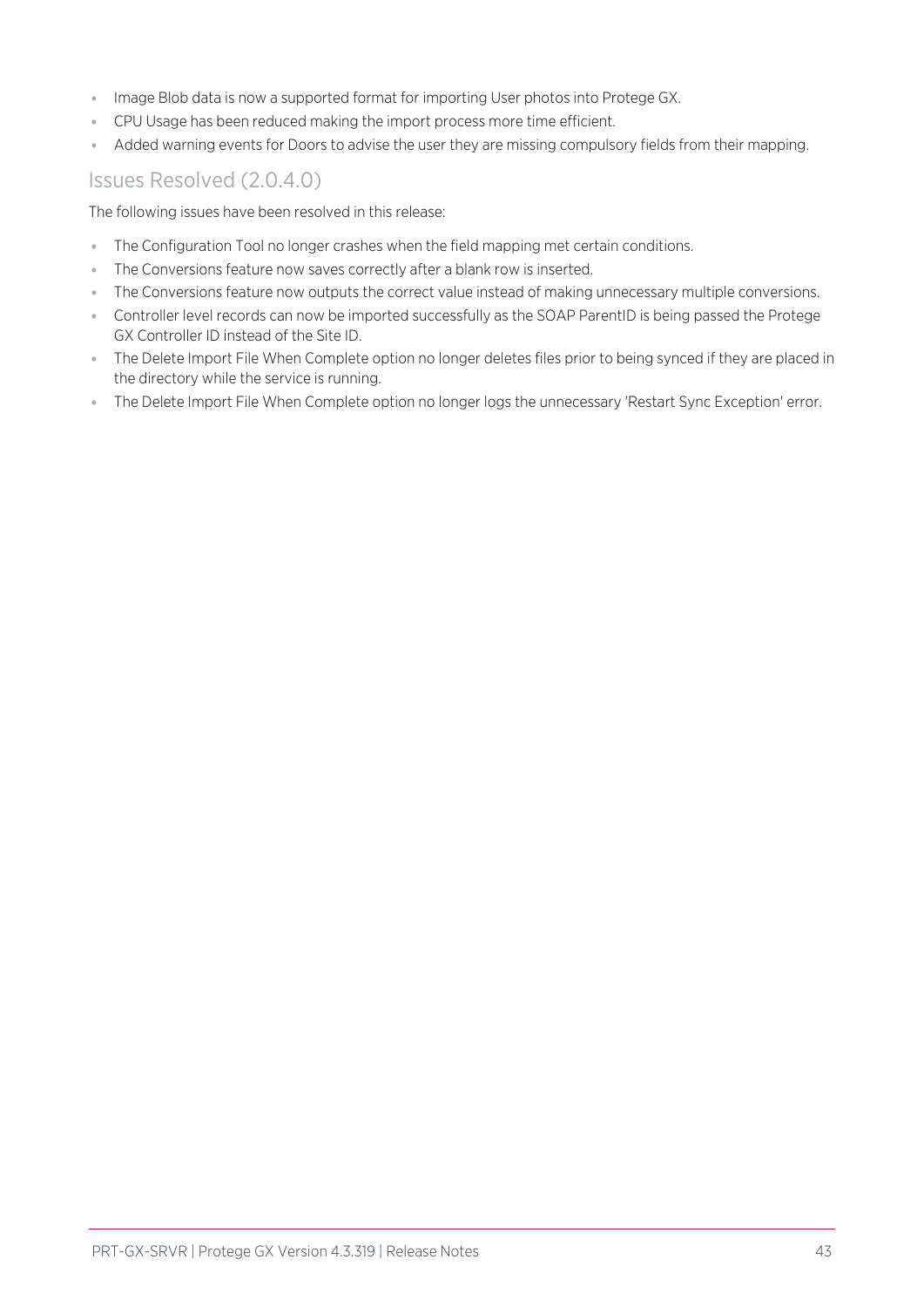## <span id="page-43-1"></span><span id="page-43-0"></span>Protege GX Software Version 4.2.216

## New Features (4.2.216)

The following new features have been included with this release.

## Data Sync Service V2

The Data Sync Service now provides a more flexible method for importing user data, allowing more fields to be imported and greater control over formatting of the input data.

As of Protege GX version 4.2.194, all previous versions of the Data Sync Service will not operate.

The Data Sync Service is now a licensed feature within the Protege GX software. Systems using the previous Data Sync Service must obtain a new license and upgrade their Data Sync Service installation, along with associated components.

For further information please see the ICT Data Sync Service Upgrade Guide and the ICT Data Sync Service Integration Guide.

## User / Card Inactivity

The Protege GX software now allows configuration of automatic functionality for the following actions after a selectable period of days, hours or minutes has elapsed with no activity:

- ⦁ Disable of specific User Card
- ⦁ Disable Of User Record
- ⦁ Deletion of User Record

The following new fields are available to configure this feature:

- ⦁ Users -> Card Numbers
	- Card Last Used/Modified: Shows date and time that the card was last granted access or modified by an operator within the system.
	- Inactivity Period: Optional setting enabling you to set a time in minutes, hours or days to check for card activity/inactivity. If there is no card activity within the set time period the card is disabled.
- Users -> User Disable/Deletion
	- User Last Active: Shows date and time that the User was last granted access to a door or keypad within the system.
	- Disable Period: Optional setting enabling you to set a time in minutes, hours or days to check for User activity/inactivity. If there is no User activity within the set time period the User Record is disabled.
	- Delete Period: Optional setting enabling you to set a time in minutes, hours or days to check for User activity/inactivity. If there is no User activity within the set time period the User Record is deleted.
- ⦁ Global -> Sites -> Site Defaults -> User Card Inactivity Defaults
	- Disable Inactive User Card: Optional setting enabling you to set a time period in minutes, hours, days, weeks, months, or years to test for User Card inactivity. Any new User added to the system will automatically have these defaults applied.
- ⦁ Global -> Sites -> Site Defaults -> User Inactivity Defaults
	- Disable Inactive Users: Optional setting enabling you to set a time period in minutes, hours, days, weeks, months, or years to test for User inactivity. Any new User added to the system will automatically have these defaults applied.
	- Delete Inactive Users: Optional setting enabling you to set a time period in minutes, hours, days, weeks, months, or years to test for User inactivity. Any new User added to the system will automatically have these defaults applied.

## Periodic Report File Export

All Report types can now be configured to periodically export a file, in addition to being sent as an email.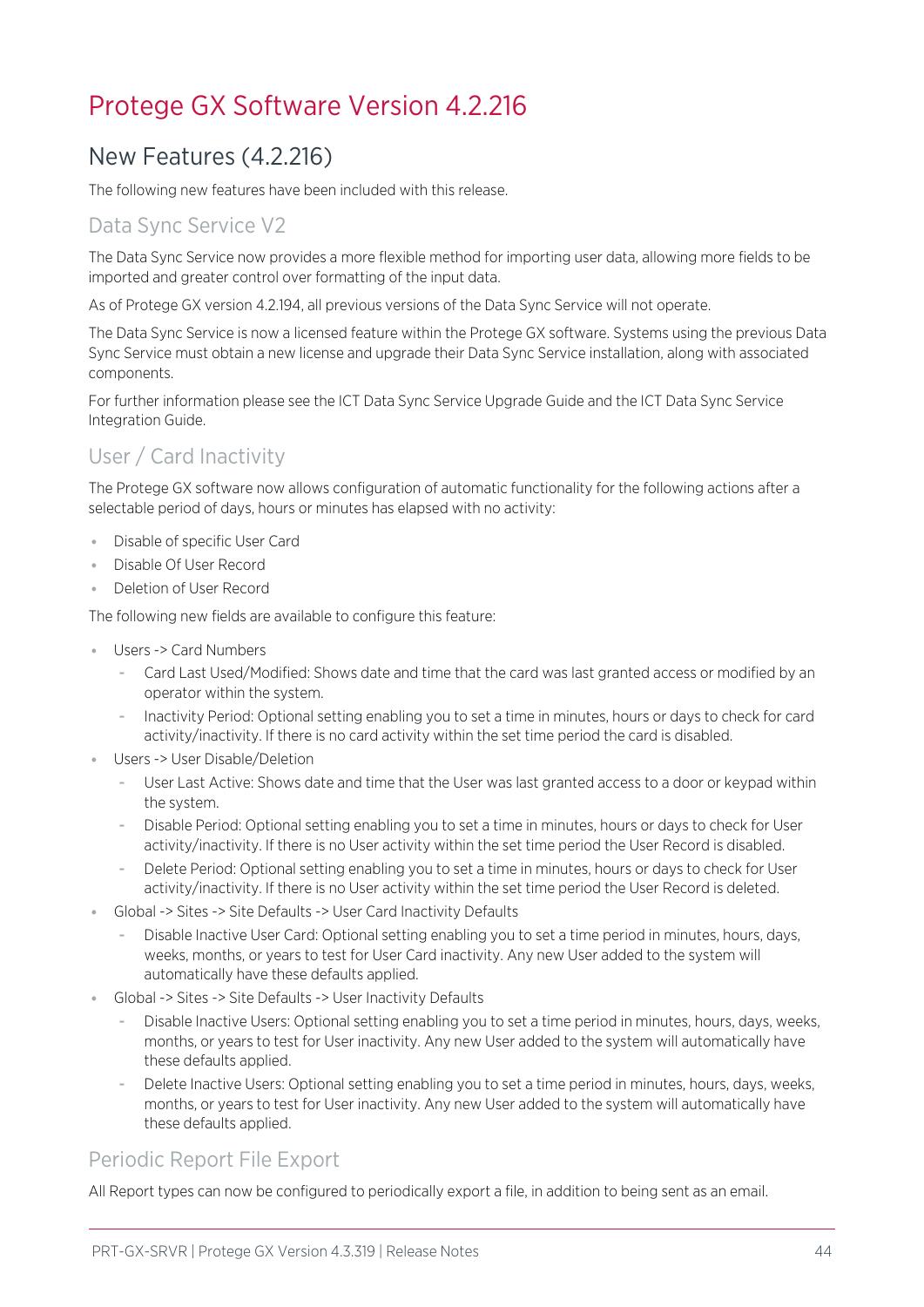<span id="page-44-0"></span>The export can be performed daily at a selected time, or periodically. This is particularly useful for exporting report data (such as Time and Attendance data) to third party systems.

## Feature Enhancements (4.2.216)

The following enhancements have been made to existing features in this release.

### Protege GX Software

#### End User License Agreement

⦁ The Protege GX EULA agreement has been updated. This will be displayed during the installation process.

#### Users

⦁ Access Levels: The User Interface will now allow multiple instances of the same access level with different expiry times in the same user to be entered.

#### **Credentials**

⦁ Raw Read Events: New Events for Credentials have been added, allowing display of invalid credential data equivalent to a raw card read.

#### Salto SHIP Integration

⦁ User Expiry: The Salto tab for Users now contains User Expiry start and end times that can be used.

#### Apartments

⦁ Batch Add: Apartments can now be batch added to the system.

#### System

⦁ Manual Event DB Backup: Event Database backups can now be started from the Protege GX User Interface. The files can be saved locally to disk, or to a mapped network path, or to an FTP server.

### Protege GX Web Client

#### Users

⦁ User / Card Inactivity: The Web Client will display the User / Card inactivity fields as described in the Feature Enhancements for this version of the Protege GX Software.

### Protege GX SOAP Service

#### Record Template Requests for Data Sync Service

<span id="page-44-1"></span>⦁ The Soap Service will now expose the template for all records via the TableSchema API. This is used by the Data Sync Service to allow full flexibility in mapping records for import.

## Issues Resolved (4.2.216)

The following issues have been resolved in this release.

### Protege GX Software

#### Reports

- ⦁ The All Visitors by Date Report now generates results.
- ⦁ User Reports are now filtered by the operator Record Group before an email is sent.
- ⦁ Attendance Reports now email correctly even if Users in the User List for the report have been deleted.
- ⦁ The Cards About To Expire User Report no longer includes expired user records.
- Email reports containing non-alphabetical characters (e.g. ':') are now sent correctly.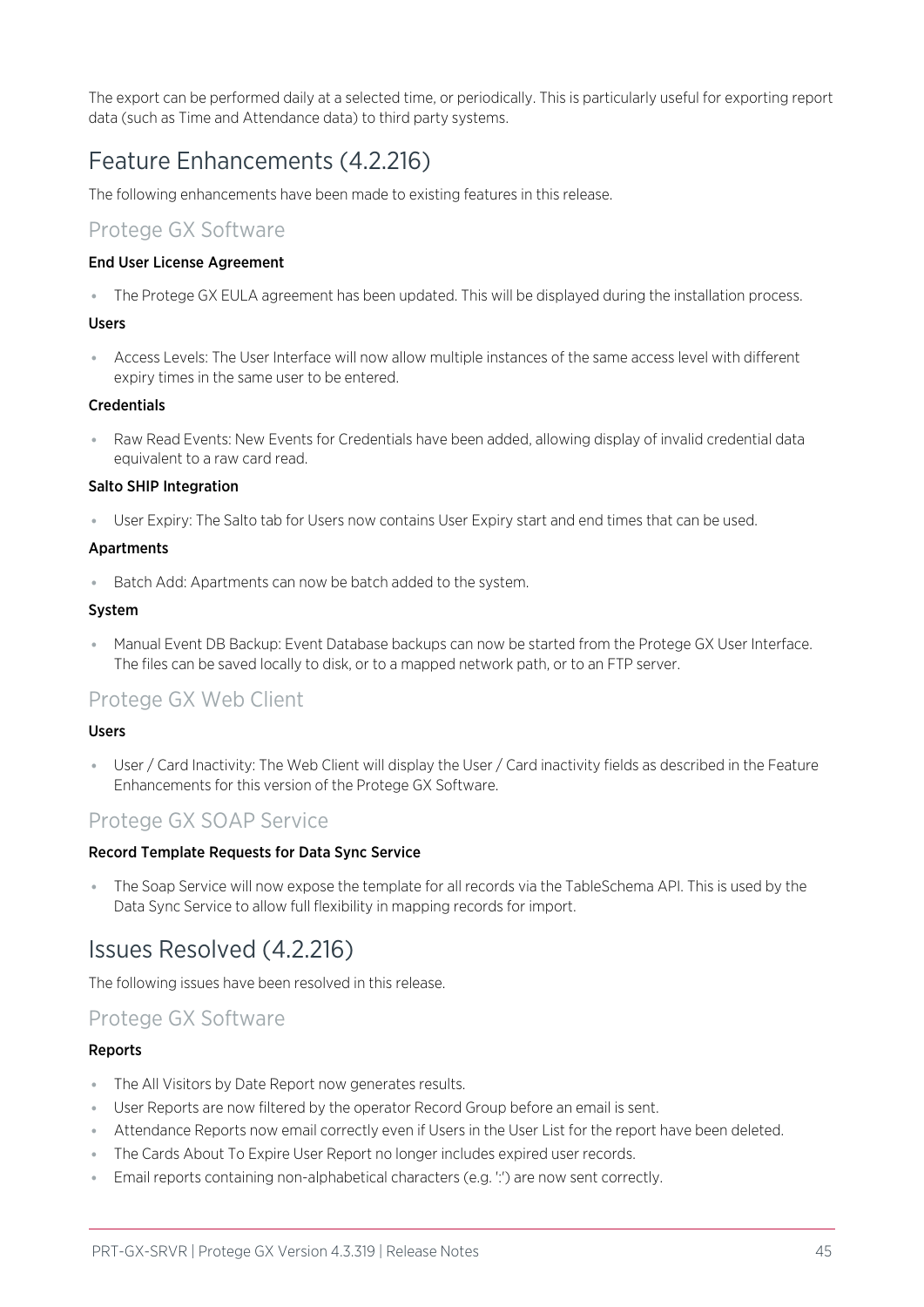- ⦁ Central Station Report now correctly shows the ID for Expander Trouble Inputs.
- ⦁ 64 bit Systems can now load greater than 2GB of event data when running reports

#### Users

⦁ The Graphic View now correctly shows door access periods when the 'All Doors' option is selected in the user Access Level

#### Function Codes

- ⦁ The Action Group can now be correctly deleted from the Function Code.
- ⦁ Function Code Record History now contains all modifications

#### Status Pages

⦁ The Status Page Event view now loads recent events more quickly.

#### Trouble Inputs

⦁ The Trouble Input copy function now copies the correct Input value.

#### Salto SHIP Integration

⦁ Potential duplication of Door Groups is now resolved by the addition of up to 6 digits of Database ID in the exported Input name.

#### **Controllers**

⦁ Copying from an existing controller now correctly copies associated Inputs, Outputs, Trouble Inputs and Keypads.

#### Apartments

- ⦁ Controller health status is now correctly cleared when updating Apartment Keypads.
- ⦁ Apartment Users are now not shown in the regular Users list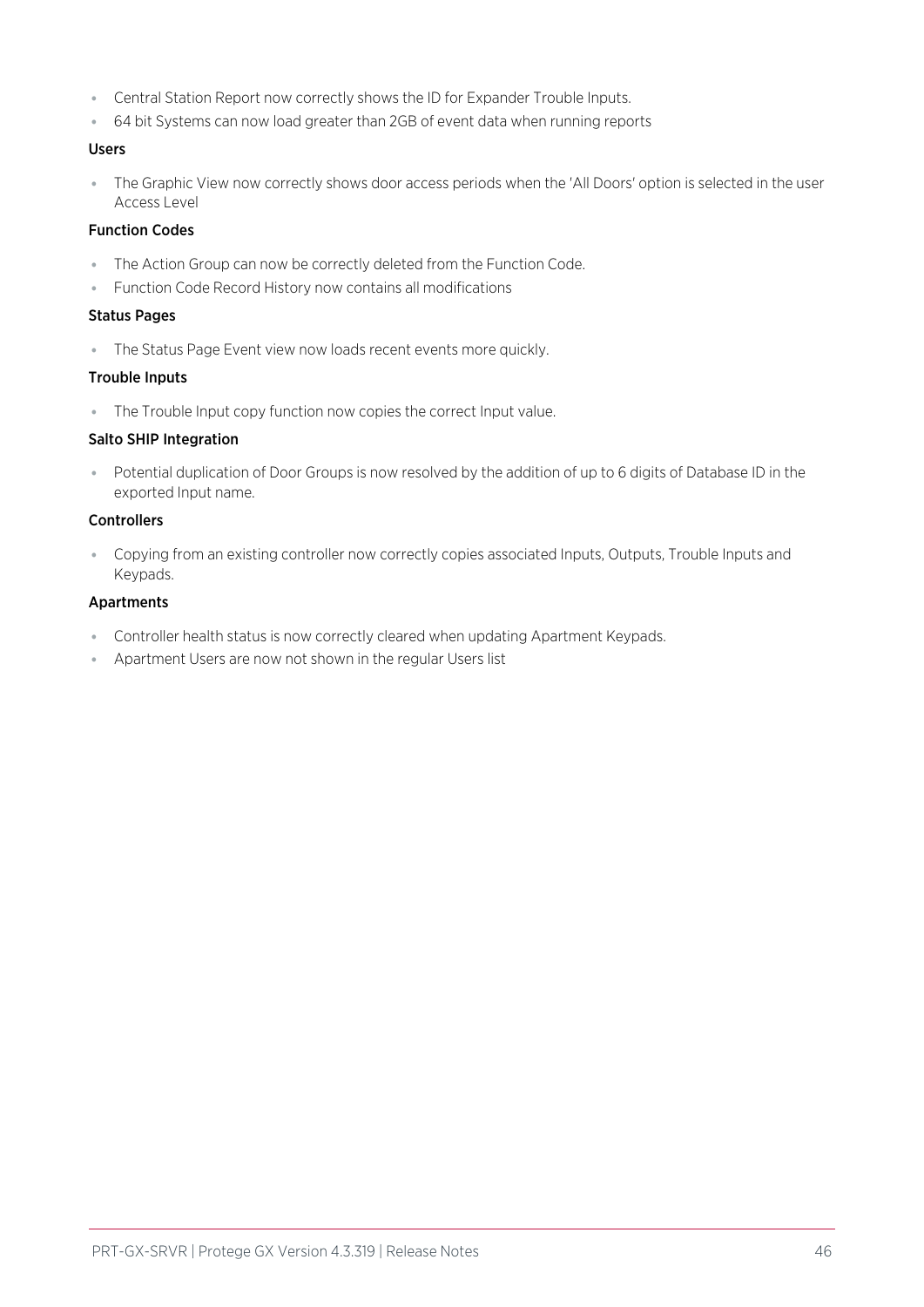## <span id="page-46-1"></span><span id="page-46-0"></span>Protege GX Software Version 4.2.201

## New Features (4.2.201)

The following new features have been included with this release:

## Function Codes

This feature allows you to specify a single key-press Function Code (0-9) plus credential sequence at a specific reader to allow a user to perform a specific function, e.g. to arm an Area or latch unlock a Door.

Any manual commands possible in the software can be achieved with a Function Code.

Scenarios include:

- ⦁ Cleaners using a Function Code to disarm all internal doors to Latch Unlocked so as not to have to badge/PIN at each door, and to prevent door alarms.
- ⦁ Users using a Function Code to turn on/off all lights in a building at a reader.
- ⦁ Users entering a Function Code to prevent timing out when triple badging plus entering a PIN to arm a building.

To set up a Function Code:

• In the **Sites | Function Codes** menu, add a name, assign it a digit from 0-9, and select colors to show acknowledgment (Start of Function, Success, Failure) at the reader.

Note: Function Code LED colors require PRT-RDM2-DIN-485 firmware 520 or above, and tSec Reader hardware version 100 or higher with firmware 228 or above.

- Add an Action by selecting a Device Type (Door, Area, Output), and assigning an Action, Schedule, and Timeout.
- ⦁ In the Doors menu, assign the Function Code to a door. Add the Action for the door (e.g. Lock), and select the side(s) of the door it may be used on.

### Inovonics Wireless Receiver Module

⦁ The new Inovonics Wireless Receiver Module (PRT-IVO-IF) facilitates integration between Protege GX and Inovonics wireless devices. It works with the Inovonics EN4200 Echostream repeater to translate incoming Inovonics signals so they are understood by Protege controllers.

Key features of the PRT-IVO-IF module include:

- ⦁ The ability to connect to the Protege GX controller via RS-485 network or Ethernet
- ⦁ A web interface for easy network setup and boot mode for firmware updates
- ⦁ Firmware upgrade via Trivial File Transfer Protocol (TFTP)
- ⦁ The linking of Inovonics devices, e.g. wireless PIRs and remotes, to inputs
- ⦁ The linking of Inovonics remotes to users for access control

For further information, please refer to the Inovonics Wireless Receiver Module Installation Manual, available on the ICT Website [\(http://www.ict.co\)](http://www.ict.co/).

### Arkiv Video Management System Integration Service

⦁ The Arkiv VMS now integrates with Protege GX via the Protege GX Arkiv Video Integration Service. The integration service enables control of Arkiv VMS cameras and the viewing of live and historical video footage via the Protege GX user interface.

Further details on this service can be found on the ICT Website [\(http://www.ict.co](http://www.ict.co/)).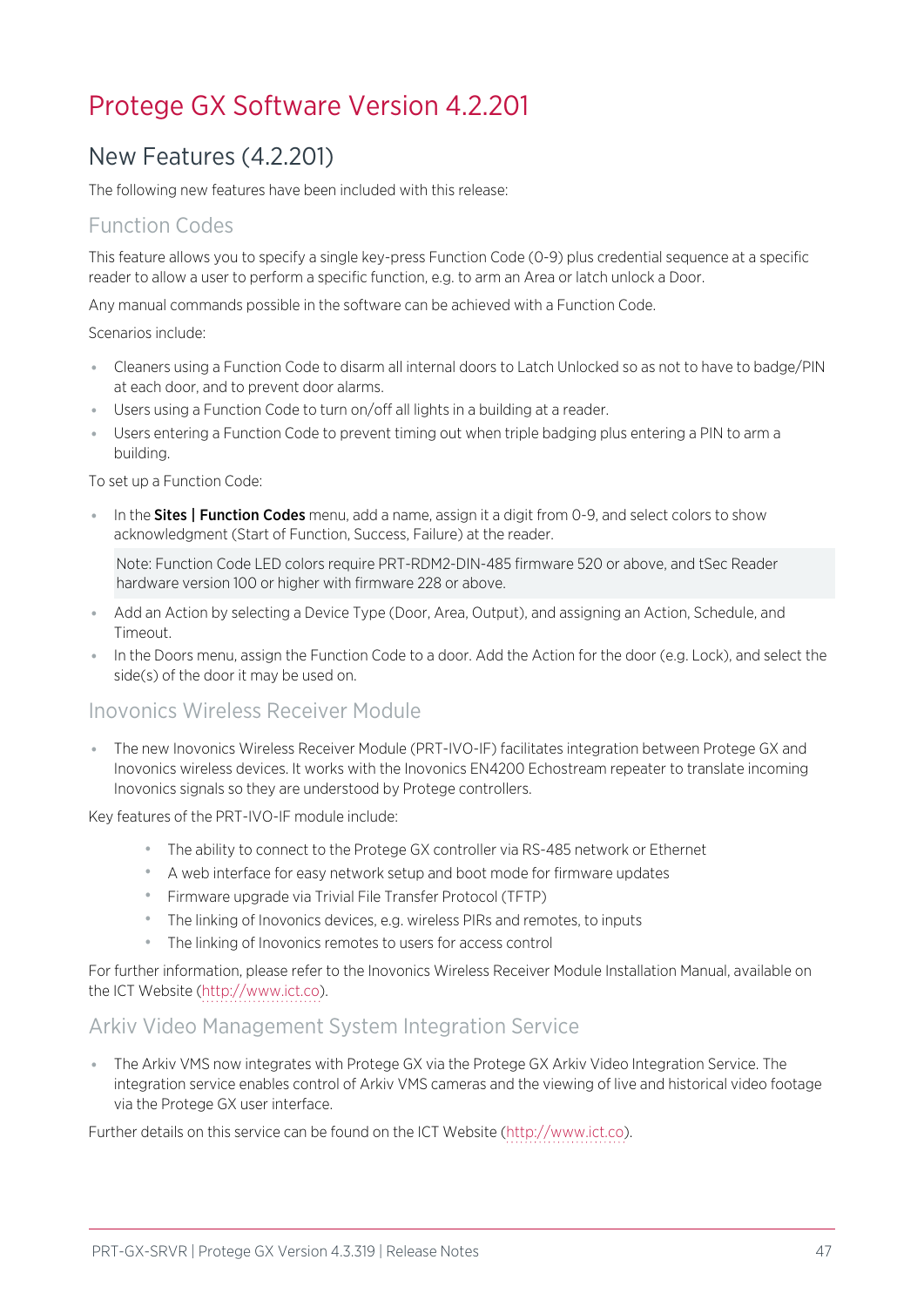## Axxon Video Management Integration Service

⦁ The Axxon VMS now integrates with Protege GX via the Protege GX Axxon Video Integration Service. The integration service enables control of Axxon VMS cameras and the viewing of live and historical video footage via the Protege GX user interface.

<span id="page-47-0"></span>Further details on this service can be found on the ICT Website [\(http://www.ict.co](http://www.ict.co/)).

## Feature Enhancements (4.2.201)

The following enhancements have been made to existing features in this release:

## Protege GX Software

#### Access Levels

⦁ Access Levels can now be qualified by the direction a user can pass through a door (Entry, Exit, or Both) in the Doors and Door Groups lists.

#### Areas

- ⦁ Ready Output and/or Ready Output Group can now be configured to turn on when all inputs or trouble inputs in an area are closed and the area is ready for arming.
- ⦁ Pressing Stay arm or Force arm again on a keypad once Stay arming or Force arming has started will now switch to Instant Stay arming or Instant Force arming, respectively.

#### Central Station Reporting

- ⦁ SIA over IP (DC09) and CID over IP (DC09) have been added to the ReportIP service.
- ⦁ Area, user, input and trouble input database IDs are now included in the packet sent to ArmorIP when reporting an event.

### OTIS Integration Changes

- ⦁ Call Registration is now supported for OTIS elevator integration.
- ⦁ Special user features (Users | Users | Options) are now supported for OTIS elevator integration. These include: User is a VIP, Vertigo, Split Group Operation, Vertigo 2, Cart Service and CIM Override.
- ⦁ Dispatch Reporting for OTIS elevator integration now includes the elevator car assigned to the user, as well as direction of travel.
- ⦁ PIN entries are now supported for OTIS elevator integration.

### Suprema Biometric Readers

⦁ Protege GX integration with Suprema has been extended to include the use of Suprema version 2.x biometric readers (including the W2 model reader).

### Reports

- ⦁ Muster Reports now include the Duration option 'Last 4 weeks'.
- ⦁ File Export is now available for Reports. This feature can be configured in a similar manner to E-mail Reports, and is designed for automatic export of a report (such as an Attendance Report) for use by a third-party system. For more information, please go to the ICT Website ([http://www.ict.co](http://www.ict.co/)).

## <span id="page-47-1"></span>Issues Resolved (4.2.201)

The following issues have been resolved in this release:

### Protege GX Software

### Reports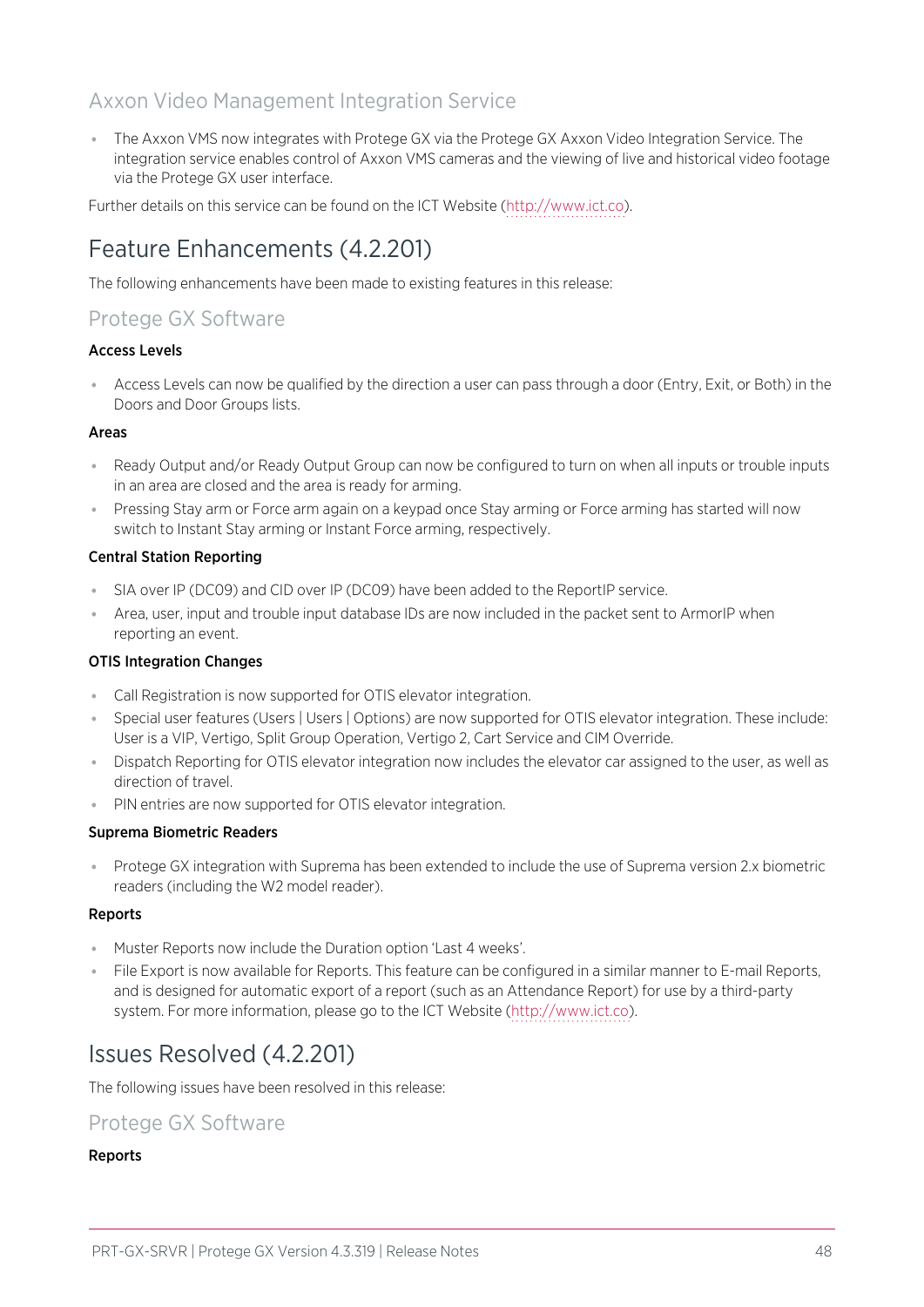- ⦁ The position of a column is now saved if it is moved after clicking 'Save Report Filter'.
- ⦁ The Reports Grid View Filter String is no longer lost if entered before all events have finished loading.
- ⦁ The sort order (ascending, descending) inside a column is now saved after clicking 'Save Report Filter'.

#### Controller Wizard

⦁ The 'Assign Reader Beeper to Door Alarm Configuration' option is now used correctly.

#### Controller Copy

⦁ Global Records that were not previously copied with the controller record are now copied.

#### **Operators**

⦁ Guard or End User Role Preset based operators can now access Manual Commands correctly.

#### Status Pages

⦁ Events lists with a user image shown will now display more quickly.

#### Users

- ⦁ A User PIN can now be deleted.
- ⦁ Events tab record count while loading has been reinstated.

#### Trouble Inputs

⦁ The controller for Door Trouble Inputs is now set correctly when saving the record.

#### Doors

⦁ Events tab record count while loading has been reinstated.

## Protege GX Web Client

### Users

- ⦁ User Copy now works correctly.
- ⦁ Batch Add Users now sets the Reporting ID correctly.
- ⦁ A User PIN can now be deleted.

#### **Operators**

⦁ Guard or End User Role Preset based operators can now access Status Pages correctly.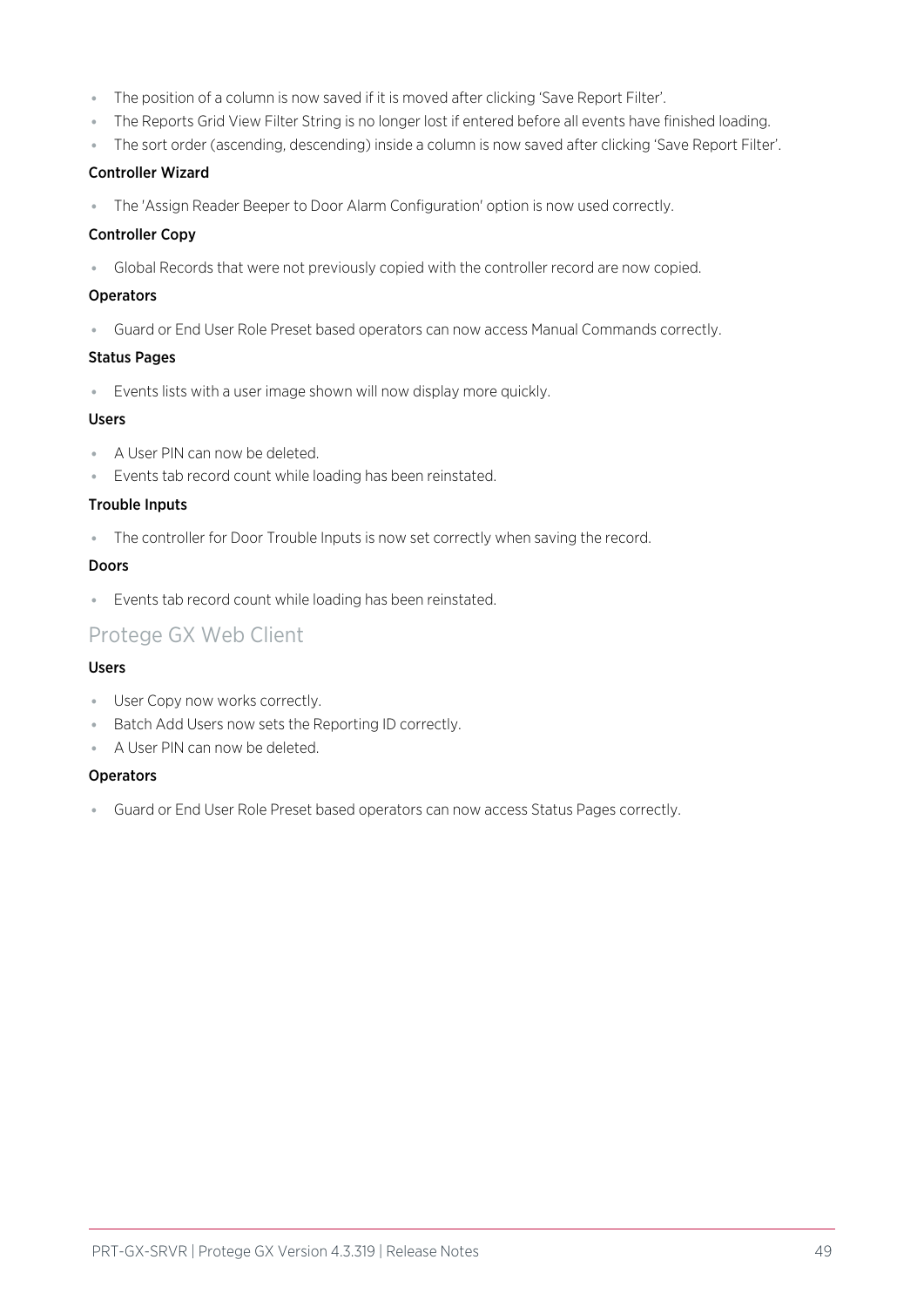## <span id="page-49-1"></span><span id="page-49-0"></span>Protege GX Software Version 4.2.194

## New Features (4.2.194)

The following new features have been included with this release:

## Keywatcher Touch Integration

Protege GX now allows integration with KeyWatcher Touch keyboxes in conjunction with the Protege GX KeyWatcher Integration Service. Users from Protege GX can now be synchronized to the KeyWatcher system, and selected events will be retrieved from the KeyWatcher system to allow a single point of management for both systems. License(s) are required.

For more information on configuration and operation of this feature, please see the relevant Application Note available on the ICT Website (www.ict.co).

## User Record Modified History Report

Monitoring of operator behavior, whether for internal review or external reporting, is now available with the Record History Modified report. Each modification to a user, such as to card number or access level, will be shown chronologically in the report.

This report is available as a new Report Type under User Reports and is selectable at run time or can be configured to be run for specific time periods.

## Users: PIN+1 Duplicate Checking

User records with the 'Treat PIN+1 as Duress' option selected are now checked for duplicate values upon being saved. If a duplicate value is found, an error message is now displayed and the PIN must be changed before the user can be saved.

## <span id="page-49-2"></span>Feature Enhancements (4.2.194)

The following enhancements have been made to existing features in this release.

⦁ The Protege Mobile App correctly displays values for inputs, outputs, areas and doors from inside the Protege GX Web Client interface. This has now been extended to show event reports, and to allow push notification in the service. Refer to Application Note AN-201 Protege GX Push Notification Setup for instructions on configuring push notifications.

## <span id="page-49-3"></span>Issues Resolved (4.2.194)

The following issues have been resolved in this release:

### Protege GX Software

- ⦁ Non-printable ASCII characters in Credentials raw data events are now displayed as '.'.
- ⦁ The 'summary'-type emailed report in Time & Attendance now shows user names in XLS attachment, as per thick client display.
- The Users | Attendance tab now no longer allows 'Delete Event' operations.
- ⦁ PINs are now either shown or hidden in emailed user reports, based on the 'Show PIN' setting for the operator being emailed.
- ⦁ Operators without administrator preset are now able to access all manual commands as per their specific role settings.
- ⦁ Floors can now be controlled from floor plans for operators with the 'End User' preset.
- Recurrences on a weekly basis will now save correctly in Calendar Actions.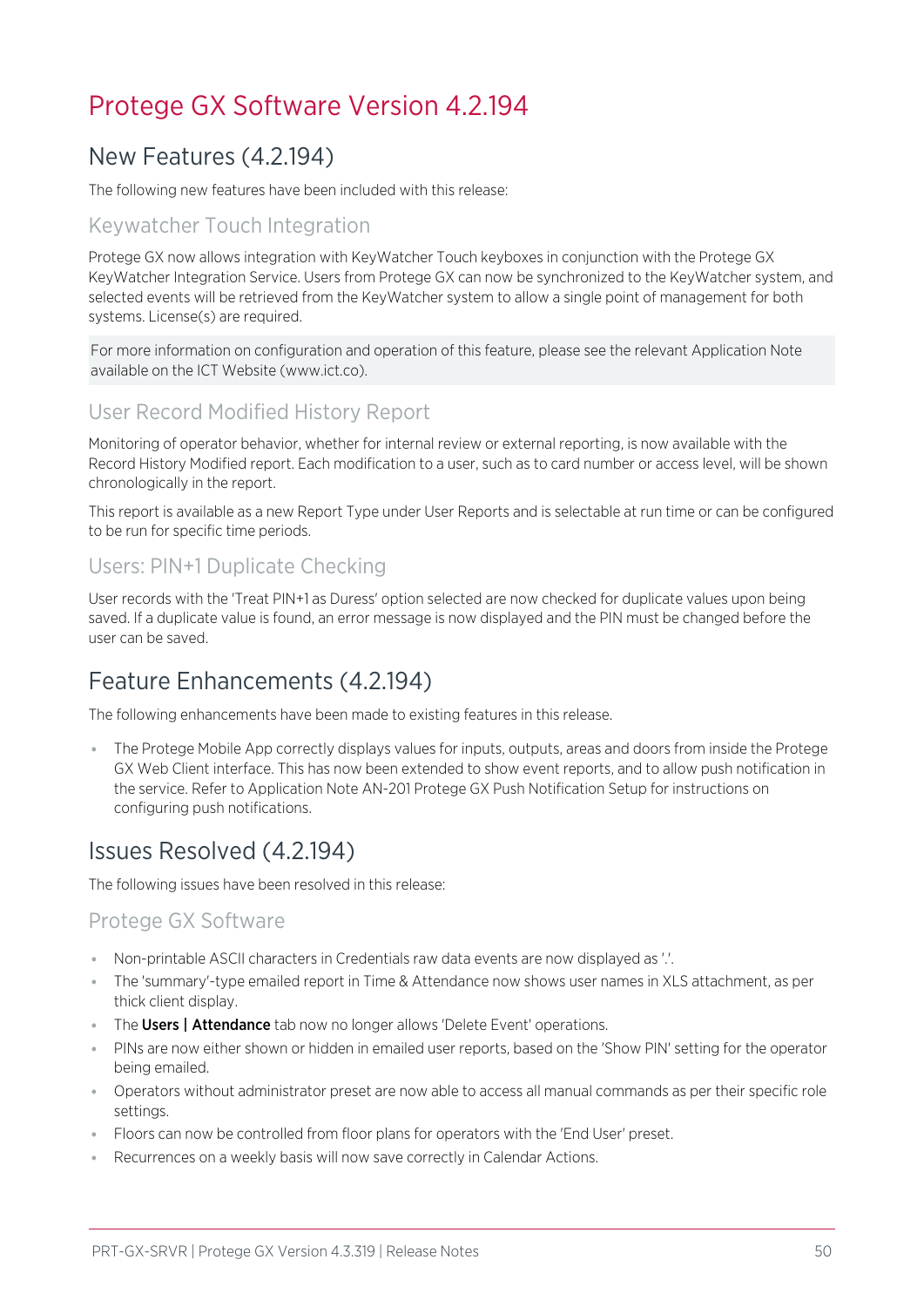- ⦁ Creating a reader expander on the Expander | Reader Expander page now automatically populates the door inputs (excluding bond sense).
- ⦁ The issue has been resolved of controller bond sense input being automatically assigned to door programming and causing issues to door opening/closing events.
- ⦁ The graphic view in Access Levels now displays correctly.
- ⦁ The Event windows in status pages have been optimized to improve initial loading time.
- ⦁ The problem with the Download Server stopping at midnight and requiring a manual restart has now been resolved.
- ⦁ Controllers with recent changes are now prioritized to be downloaded immediately, speeding up response times for activity on site.
- ⦁ Download calculation speed is now improved to a lower wait time when downloading to multiple controllers.
- ⦁ The number of parallel downloads is now increased to 4 x number of machine processors, to lower wait time when downloading to multiple controllers.
- ⦁ Resolved issue with record details not displaying correctly when using the Find tool in conjunction with sorting records by name.

### Protege GX Web Client

- ⦁ Columns on status pages now display full title width.
- ⦁ Photo upload now works correctly for all sites.
- ⦁ User reports now load correctly when the report contains access levels not in the operator's record group.
- ⦁ Enterprise muster reports will now report correctly in multiple languages.
- ⦁ Issue resolved for existing operators with a password policy applied.
- ⦁ When saving access levels, operators are no longer prompted with an additional 'unsaved changes' dialog box.
- ⦁ Non-admin operators can now add users correctly.
- Adding cards to new and existing users from the **Monitoring | Events** page now works correctly.
- ⦁ Clicking on a display name in User Search now opens a new tab, not a new window in some browsers.
- ⦁ The Export button in Reports pages now exports the events correctly.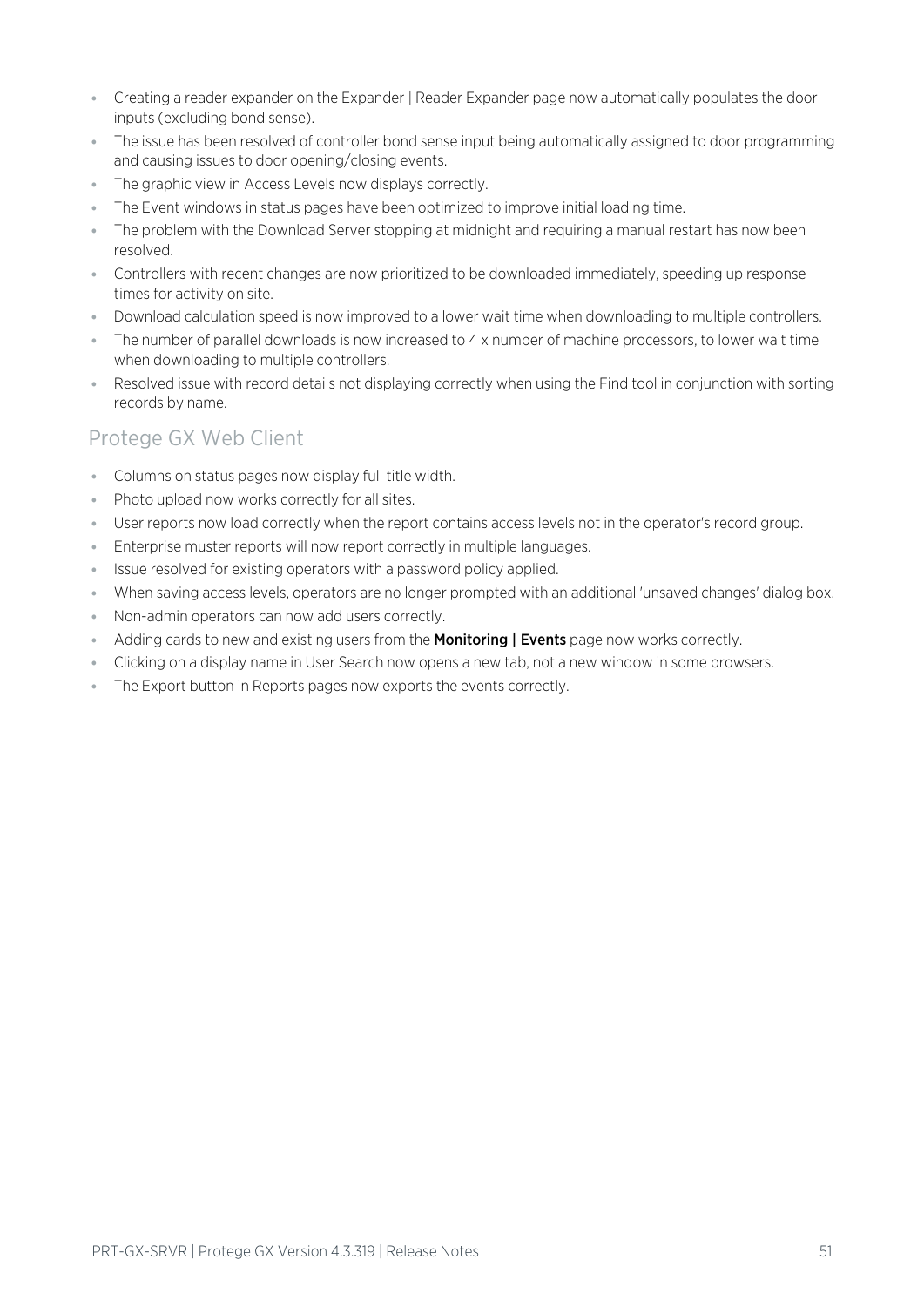## <span id="page-51-1"></span><span id="page-51-0"></span>Protege GX Software Version 4.2.187

## New Features (4.2.187)

The following new features have been included with this release:

## VingCard VisiOnline Integration

Integration with the VingCard Visionline Wireless Locking System is now available for managing back of house staff access to electronic hotel locks directly from the Protege GX interface.

## Event Report Dynamic Loading

The following new features have been added to the Event Report functionality in Protege GX:

- ⦁ Events in Event Reports are now displayed continuously as the report is being executed and the report can be filtered or reordered during this process.
- ⦁ A Cancel button has been added to the Event Report section. If the required event(s) have already been displayed, the Cancel button can be used to stop loading further events.
- ⦁ The Unlimited setting no longer provides the limitation of loading 100,000 events. An Out of Memory warning will appear if an event report so large that it fills up all of the available memory on the client machine.
- ⦁ Loading progress is displayed on the report while Events are still being loaded.

## Programming Mode for Programmable Functions

A Programming Mode has been added to the Automation | Programmable Functions menu. This filtering functionality enables you to toggle between either a Local or Global Programming Mode.

- ⦁ Local mode limits the inputs, outputs and areas connected to the same controller.
- <span id="page-51-2"></span>⦁ Global mode displays all inputs, outputs and areas on the site with the Controller ID, Module Type and Module Address.

## Feature Enhancements (4.2.187)

The following enhancements have been made to existing features in this release:

### Protege GX Software

### Record Group Filtering

- ⦁ Operator events in event reports can now be filtered by record group.
- ⦁ Live event windows in status pages are now filtered by both the record group(s) of the operator and the event filter in the selected event report.

### Central Station Reports

- ⦁ For every controller where cross-controller operations are being used, a Central Station Report now displays all inputs in areas that the reporting service is assigned to.
- ⦁ The reporting output format for a Central Station Report has been simplified, and the CSV and HTM outputs have been adjusted to match more closely.
- ⦁ Duplicate Reporting ID values are now allowed for areas in the same site that are reported on different services.

#### Record History

⦁ The History tab for users, access levels and doors now record a complete history for every modification made by an operator. Any particular transaction can be viewed in further detail to assess the old value and new value of the field that has been modified.

### Video Integrations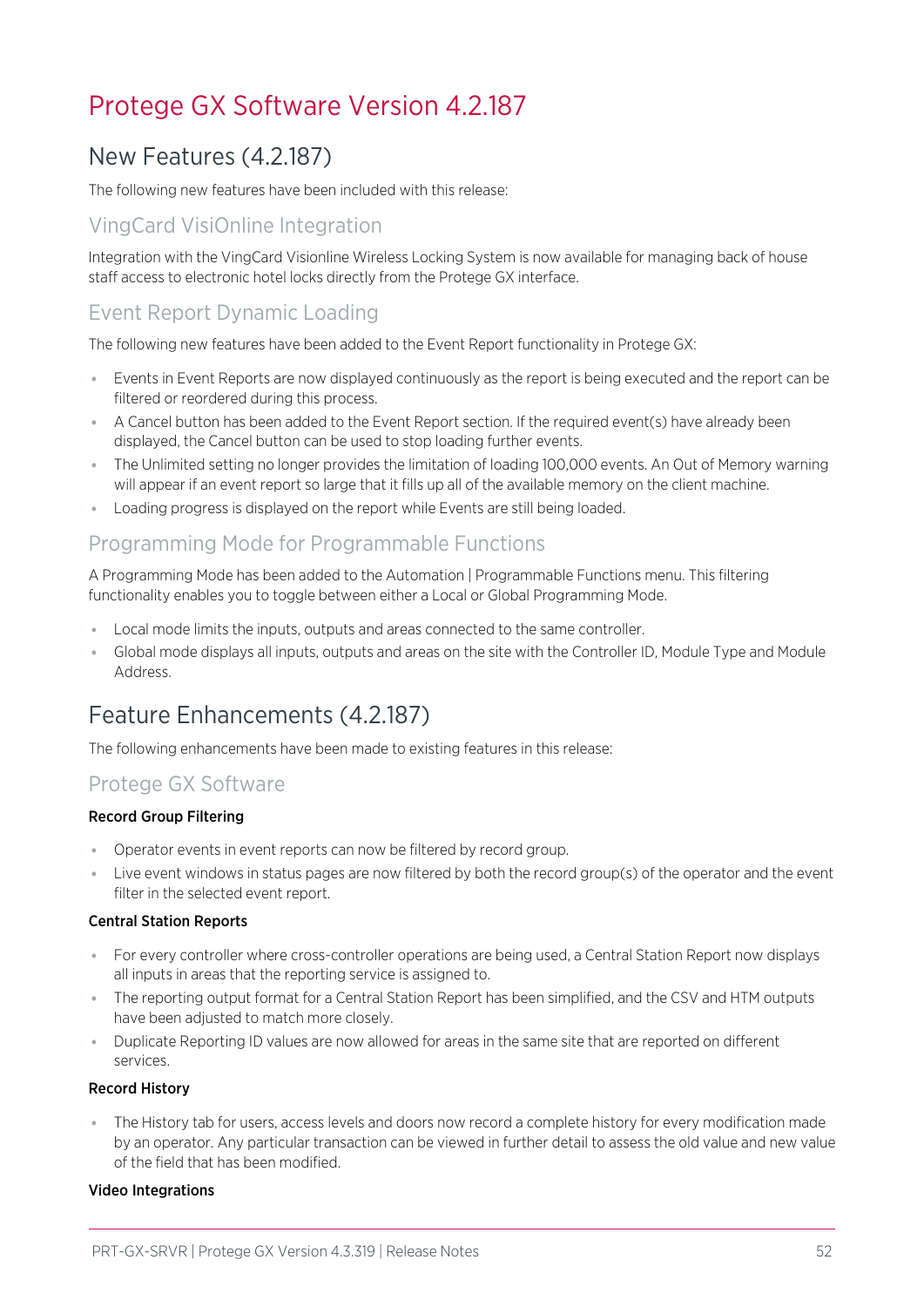⦁ All Protege GX video integrations now use an external video service which is installed and configured separately to Protege GX. The existing built-in integrations remain for legacy installations. Visit the ICT Website ([http://www.ict.co](http://www.ict.co/)) for full information on new and updated video integrations.

#### Events

⦁ Adding, modifying and deleting symbols on floor plans now generates an event.

#### Maximized Client Window

The time and date are now displayed in the bottom right hand corner of the Protege GX client window when maximized.

#### Controller Options

■ The Duplex Inputs option can now be found by navigating to Sites | Controllers and selecting the Options tab.

#### Active Directory User Import

- ⦁ A Synchronization Period setting is now available. This sets how frequently the Active Directory server is queried for User details.
- ⦁ Disable GX Users if AD Users are Disabled and Disable GX Users if AD Users are Deleted settings are now available. This allows Users to be kept or removed from the Protege GX database as AD Users change, depending on site requirements.

## Protege GX Web Client

- Calendar Actions can now be accessed by navigating to Sites | Calendar Actions.
- ⦁ The new User Search feature enables operators to easily locate users within Protege GX based on details such as card numbers, access levels and other options attributed to users.

### Protege GX Data Sync Service

<span id="page-52-0"></span>⦁ The EasyLobby Visitor Management System file format may now be imported for synchronization.

## Issues Resolved (4.2.187)

This release resolves a number of issues:

### Protege GX Software

- ⦁ The Name (Second Language) field of both the Event Server and Download Server are showing correctly in the Estonian installation of Protege GX.
- ⦁ Corrected an issue of displaying the incorrect Controller ID on Status Pages.
- ⦁ Corrected an issue with Automation functions not being downloaded from the database to the controller.
- An Event Filter with the Record Group field assigned as <not set> can now be deleted.
- ⦁ User Selected Floor on Elevator Using Floor Group events now display the floor name.
- ⦁ Users already added to Cencon Locks will no longer generate User Already Exists errors in the Cencon Synchronisation Status.
- Report Map option reinstated in Contact ID Services.
- ⦁ Operators without access to all record groups can no longer see the Include All options in access levels.
- ⦁ The Event Purge feature no longer times out on large databases, which could cause the Protege GX Services to restart in certain conditions. An Event Purge Time setting is how available to schedule this operation at an optimal time.
- ⦁ Report IP services now save the IP address field correctly when being modified after initial creation.
- ⦁ Operator Logged In and Operator Logged Out events now show in the Event Search.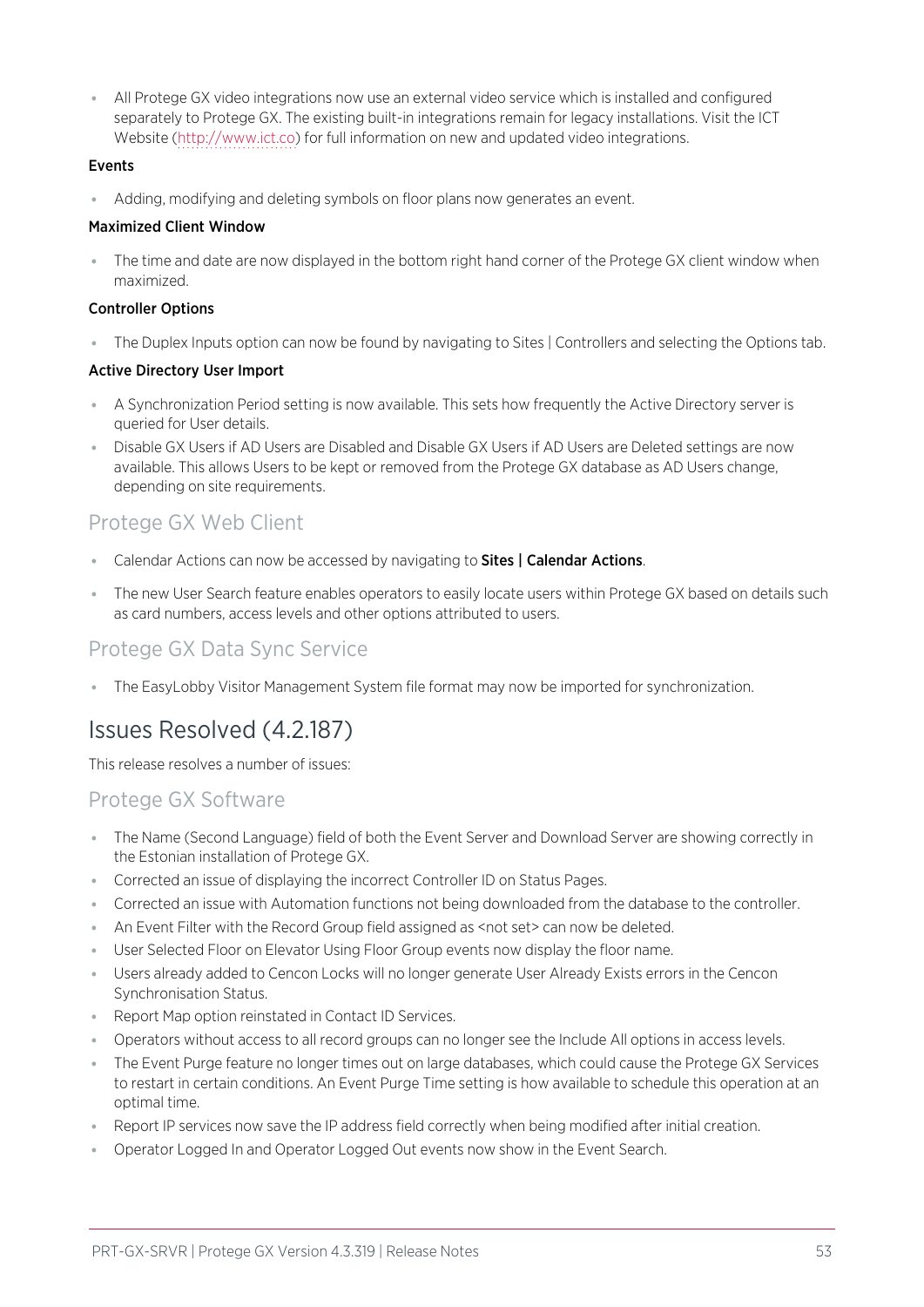- ⦁ Status lists now display the correct controller name in the Controller column on sites with more than one controller.
- ⦁ Elevator records are now assigned to the correct host controller.
- ⦁ Device status is now requested from all controllers when the Protege GX services are started. This in combination with PRT-CTRL-DIN firmware 752 or above will prevent the device status from becoming unknown in status pages.

## Protege GX Web Client

- Multiple credential types can now be correctly created by navigating to Users | Credential Types.
- Custom Tabs (when navigating to **Users | Users**) can now be seen by all operators, including those restricted by record group.
- Photo ID images (when navigating to Users | Users) can now be added correctly. Under certain install conditions, the web client did not have access rights to upload the files.

## Protege GX Data Sync Service

⦁ User PIN records are no longer cleared if no PIN is imported for a user. This allows a User PIN to be added from the Protege GX client after users have been imported.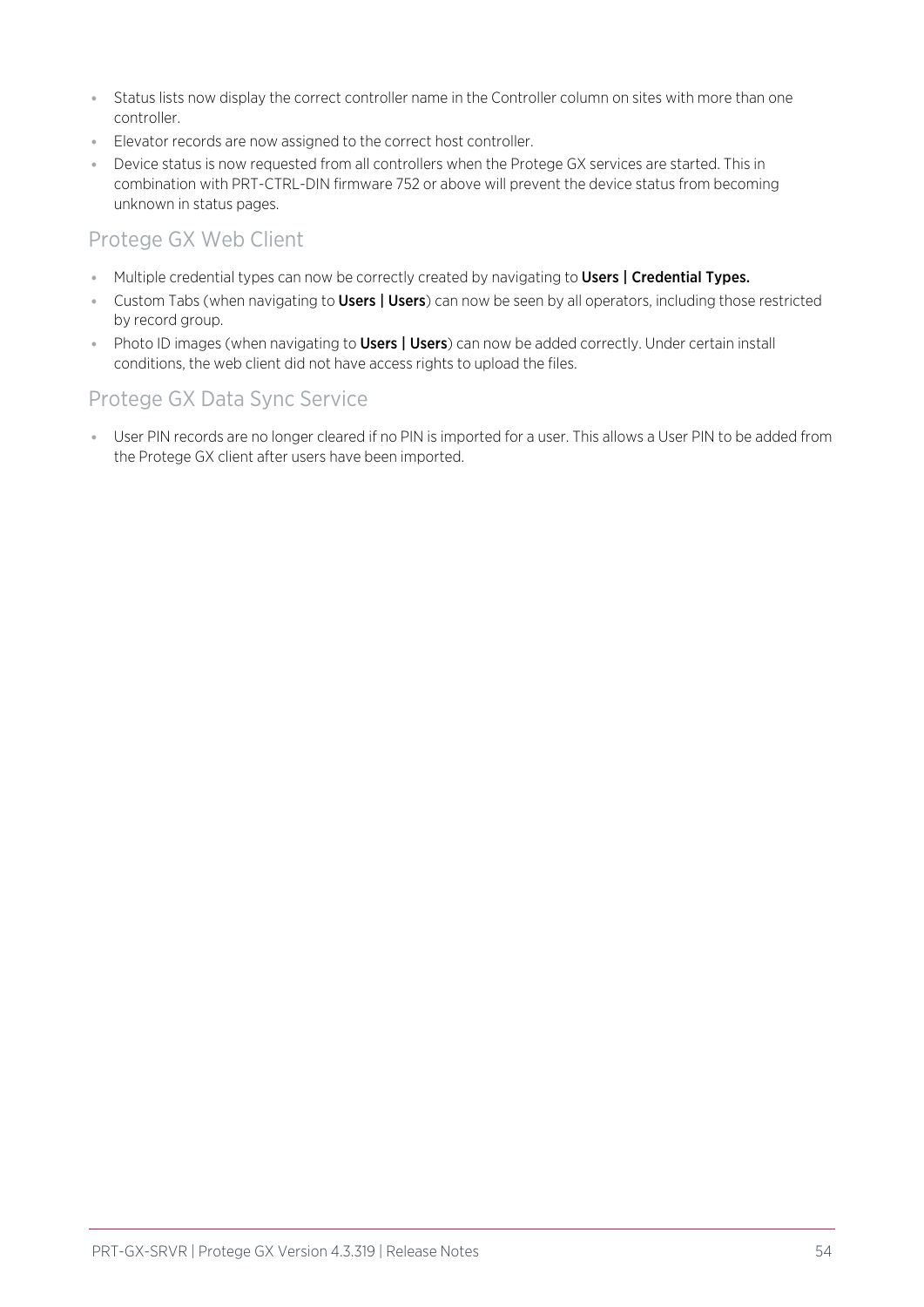## <span id="page-54-1"></span><span id="page-54-0"></span>Protege GX Software Version 4.2.181

## New Features (4.2.181)

The following new features have been included with this release:

## Hold Up Area Walk Test

Designed for high security environments such as those found in the banking industry, this feature enables an area to require a walk test of the assigned inputs whenever it is disarmed. This allows you to test and verify specific inputs (including panic buttons) by fully arming and disarming the area to its 24 hour/ tamper state, without triggering false alarms. The results of the walk test are sent to the monitoring station you have configured in the Contact ID or Report IP service.

For detailed instructions on configuring the Hold Up Area Walk Test feature, please refer to the Application Note AN-197: Protege GX Hold Up Area Walk Test available on the ICT Website [\(http://www.ict.co](http://www.ict.co/)).

## Schindler Elevator Integration

Integration with Schindler elevator systems with the controller is now available in the Protege GX software. This integration includes support for Special Operating Mode (SOM) functionality.

For detailed instructions on configuring Schindler elevator HLI integration with SOM operation, please refer to the Application Note AN-196: Protege GX Schindler Elevator HLI Integration with SOMs available on the ICT Website ([http://www.ict.co](http://www.ict.co/)).

### Suprema Biometrics Integration

Integration with Suprema biometric readers has been updated to include support for the W Series and all Suprema biometric readers running firmware version 2.

### Credential Types

Credential types enable the Protege GX system to use different forms of user identification for access control. This feature extends the current functionality beyond the existing card, PIN and biometric formats to include credentials such as license plates and bar codes.

Credential types are created within Protege GX and applied to custom door types as the entry or exit reading mode. The third party device or software used to collect the credential data is configured as a smart reader with the data being sent through to the controller via the onboard RS-485 reader ports or via Ethernet.

This feature supports Unicode, UTF8, ASCII, Numeric, Hexadecimal, Wiegand and TLV data formats.

For more information on configuration and operation of this feature, please see the relevant Application Note available on the ICT Website (www.ict.co).

### Language Support

Installations are now available with Greek, Russian and Italian as the second language option.

### Mobile Web App Connectivity

<span id="page-54-2"></span>The Protege GX SOAP Service (version 1.5.0.15) and the Protege GX Web Client (version 1.40.0.0) can now interface with the Protege Mobile App.

## Feature Enhancements (4.2.181)

The following enhancements have been made to existing features in this release:

⦁ Reporting IDs are no longer modified when migrating from version 3 to version 4 and monitoring stations will continue to receive the same IDs.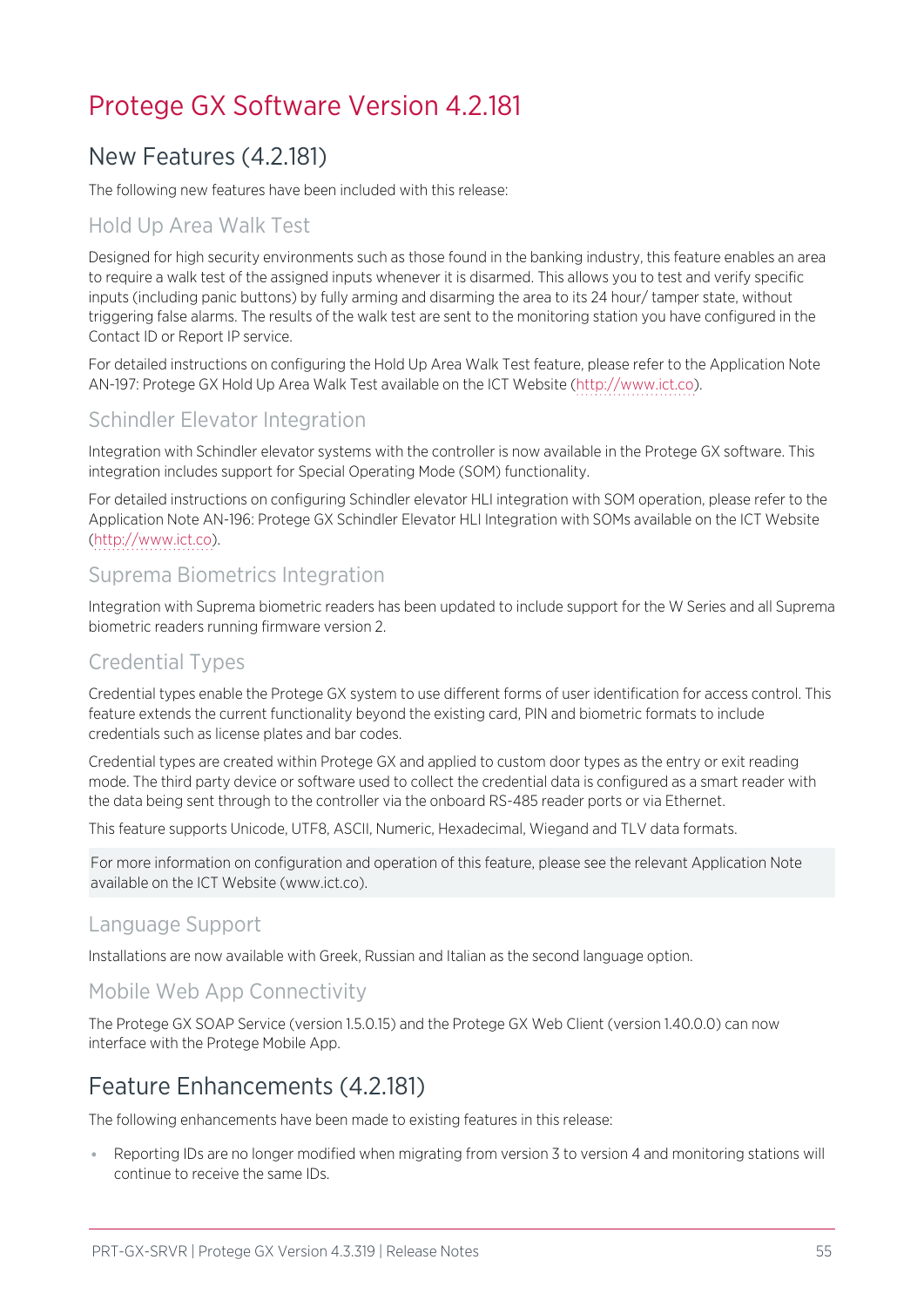- ⦁ When adding inputs and trouble inputs using the wizards, you can now select a default mapping scheme for assigning reporting IDs. If duplicate reporting IDs are found between linked controllers, health status messages are displayed.
- ⦁ When generating central station reports, you can now reset all inputs and trouble inputs reported by a particular service to the values associated with a specific mapping scheme.
- ⦁ A record group must be assigned to each event filter in event reports. Event reports no longer use their own record group to filter the events shown in reports.
- Added a Pulse Reader Beeper on REX option (Programming | Doors | Inputs). When enabled, the reader associated with the door produces a double beep when the REX button is pressed.
- Added a Maintain REX option (Programming | Doors | Inputs). When enabled, the door stays unlocked for as long as the REX button is held down.
- Added a REX Time Different to Lock Time option (Programming | Doors | Inputs). When enabled, you can configure the REX Activation Time which unlocks the door for a specified duration when unlocked using the REX button. This overrides the time set for the Door Lock Activation Time.
- Added a Relock on Door Open option (**Programming | Doors | Options**). When enabled, the door lock reactivates when the door sense detects that the door is open.
- Added a Schedule Overrides Latch option (**Programming | Doors | Options**). When enabled, the door operates based on the schedule assigned, even if the door is latched open.
- Deny Entry and Deny Exit options have been added for door lockdown.
- ⦁ Door Left Open Alarm Time now handles values over 4 minutes.
- Added a Read Non ICT Programmed Sector Data option (Expanders | Smart Readers | Reader). When enabled, non ICT programmed sector data cards are processed when presented to Aperio Locks.
- You can now restart elevator HLI services using the Restart HLI button (Controllers | Configuration).
- Added a Dynamic IP Address Update option (Sites| Controllers | General). When enabled, the incoming IP address of the controller is detected by the event server, and the IP address field is automatically updated.
- Added a Weekly Test Report option (Sites | Controllers | Options). When enabled, the test report is sent once a week based on the day of the week selected.
- Added a Report Short Duration Module Communication Failure option (Sites | Controllers | Options). When enabled, module communication failure trouble events are always generated.
- Added an Advanced UL Operation mode (Sites | Controllers | Options). When enabled, the Protege GX system runs in UL compliance mode.
- Added a Do Not Wait for Dial Tone When Modem Dials Out option (Sites | Controllers | Options). When enabled, modem dialing occurs even when no dial tone is detected.
- ⦁ Added a TCP/IP Port field to configure the TCP/IP port used when an intercom service is selected.
- The Alarm NZ IP reporting protocol is now referred to as CSV IP. The CSV IP Username and CSV IP Password fields have been added and display when the Report IP Service is selected and is set to use the CSV IP protocol.
- Added a KLES Input LED field (**Programming | Inputs | Areas and Input Types**). This field defines the LED of the PRT-KLES keypad used to display the state of the input in the specified area.
- Added a Max Invalid PIN Entry Attempts option (Expanders | Keypads | Configuration). This defines the maximum number of invalid PIN entries allowed before the user is locked out of the keypad.
- Added a Show Time and Attendance Detail option (**Expanders | Keypads | Options 1**). When enabled, the keypad displays time and attendance information for a specific duration when a user presents valid credentials at the associated card reader.
- ⦁ Lockout Keypad Time now handles values beyond 4 minutes.
- ⦁ Reader 1 and Reader 2 formats are now set to HID 26/34 Bit by default when creating new reader expanders.
- Added a Dual Authentication Pending Output option (Expanders | Reader Expanders | Reader). This defines the output that activates when the first credential is presented.
- Added a Dual Authentication Wait Time option (Expanders | Reader Expanders | Reader) menu. This defines the maximum time allowed between presenting the two credentials.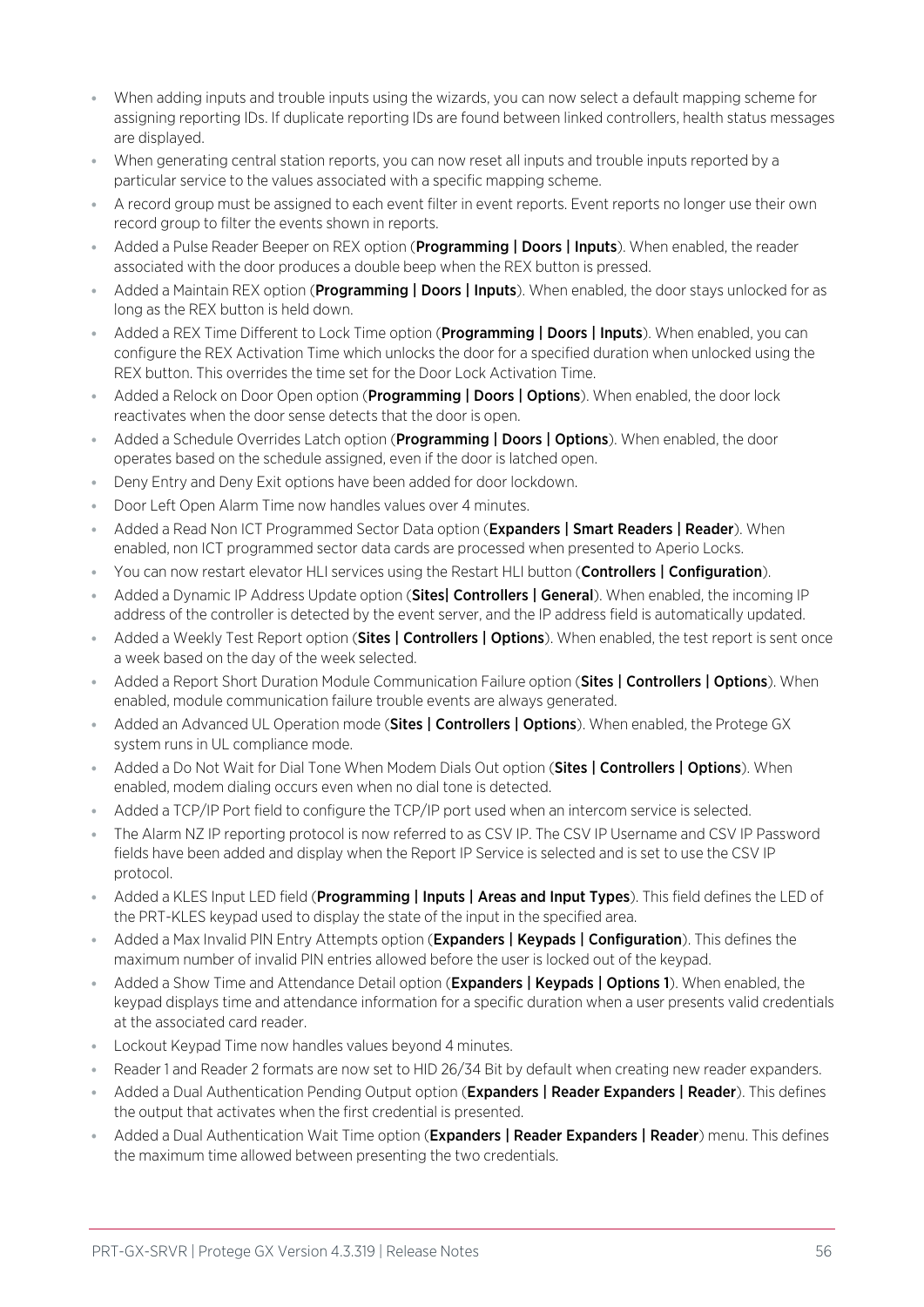- Added an Enabled Enhanced Smart Reader Outputs option (Expanders | Reader Expanders | Reader). When enabled, you can control the LED and buzzer outputs of an ICT RS-485 reader as independent outputs when connected to the specified reader port.
- <span id="page-56-0"></span>⦁ You can now reset loiter areas using manual commands when User Loiter Time Expired events are generated.

## Issues Resolved (4.2.181)

This release resolves a number of issues:

- Event reports now successfully send to multiple operator emails.
- Resolved an issue with event reports being emailed with missing events.
- ⦁ Corrected an issue with event reports showing a 'cannot find name' error.
- ⦁ Corrected an issue with event reports not filtering correctly when emailed.
- ⦁ Resolved an issue where exporting reader expander programming was not working correctly.
- Resolved an issue with door, area, and elevator car status not updating correctly in floor plans.
- ⦁ Corrected an issue where controller encryption did not work correctly in certain circumstances.
- ⦁ Central station report map now displays event codes in decimal.
- ⦁ You can now import unlimited users from active directory.
- ⦁ You are no longer able to accidentally cancel the controller wizard when creating a new site.
- ⦁ The events tab now displays correctly in the Polish floor plan screen.
- ⦁ Corrected an issue with incorrect options being disabled when a reader port is operating in ICT RS-485 mode.
- ⦁ The bond sense input is no longer automatically assigned when doors are created using the controller wizard.
- Resolved an issue with the apartments menu not working correctly.
- ⦁ Corrected an issue with REX inputs not being assigned correctly on migration.
- ⦁ Muster reports now refresh correctly based on the refresh rate specified.
- ⦁ Icons are now set up correctly when alarms are acknowledged.
- Reporting ID is now correctly calculated for users irrespective of record group associations.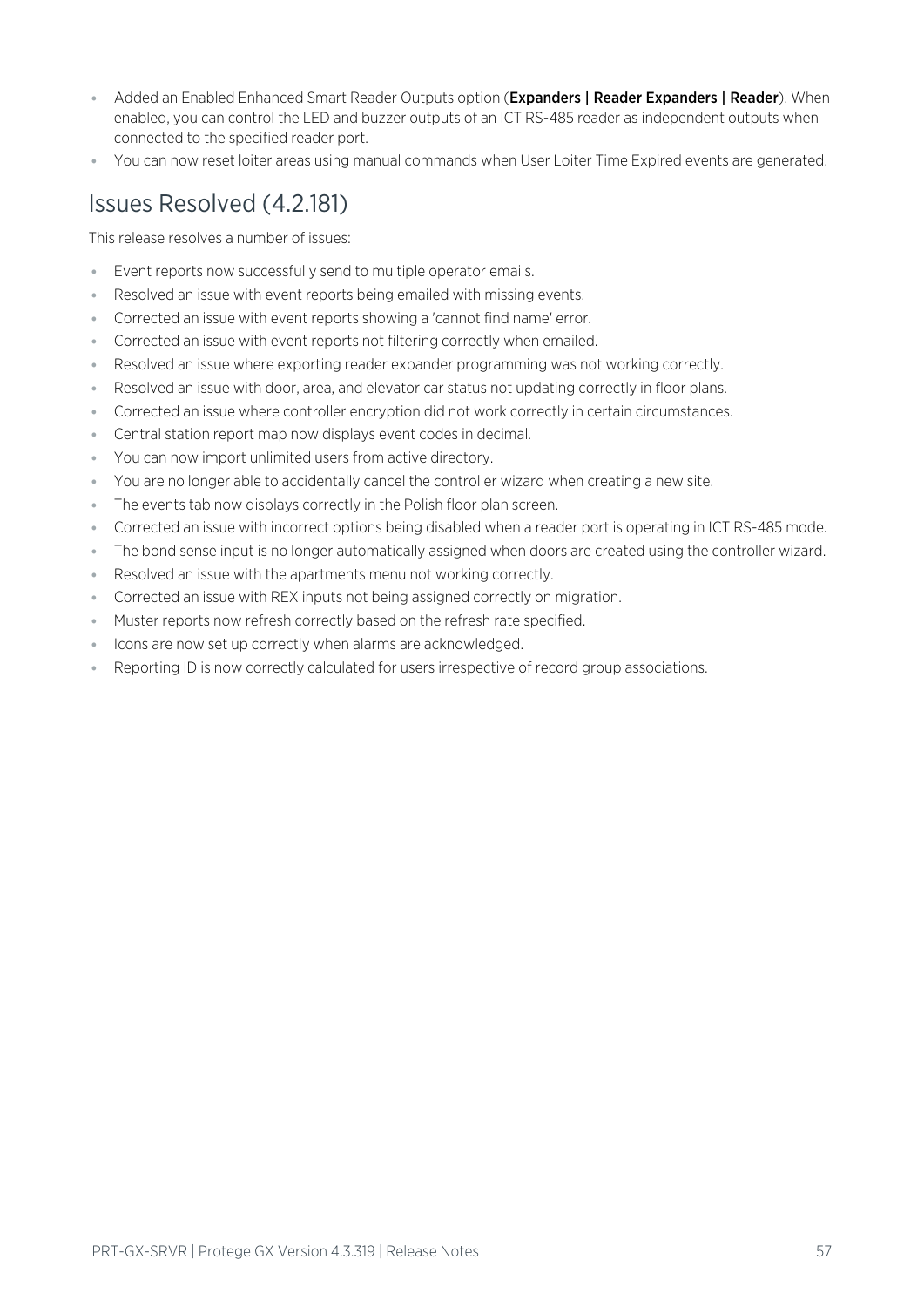## <span id="page-57-1"></span><span id="page-57-0"></span>Protege GX Software Version 4.1.158

## New Features (4.1.158)

The following new feature has been included with this release:

<span id="page-57-2"></span>Card Template Editor can now copy user data from one custom field to another.

## Feature Enhancements (4.1.158)

The following enhancements have been made to existing features in this release:

- ⦁ The alarm pop-up window can be moved.
- ⦁ Searching events from the Users window can now be canceled.
- ⦁ When viewing events from the Users window they are now displayed as they are discovered, with the newest events at the top.
- <span id="page-57-3"></span>⦁ When using event reports, record groups are added against the event filter and not the report itself, and event filters can have one or more record groups assigned when adding them to the report.

## Issues Resolved (4.1.158)

This release resolves a number of issues:

- ⦁ Improvements to performance when viewing status lists.
- ⦁ The Activate Access Level Output option is now available when using ICT RS-485 readers.
- ⦁ The Reader Area Control Area option is now hidden when using ICT RS-485 readers.
- ⦁ When multi-selecting door records and updating fields, all records now update correctly.
- ⦁ Camera pop-ups no longer conflict with alarm pop-ups.
- ⦁ Cross controller logic control programmable functions are now correctly monitored by all controllers.
- ⦁ When using the SALTO integration, the Program Card button can no longer be clicked until the user data is saved.
- ⦁ Areas with only trouble inputs assigned are no longer hosted on the wrong controller.
- ⦁ Selecting save repeatedly when updating doors no longer causes existing records to be overwritten.
- ⦁ Event Reports no longer return only 1000 events when viewed by the Admin user.
- ⦁ Operators with full access can now view the Doors page correctly.
- ⦁ Large photos can now be down sampled without reducing quality.
- ⦁ The time zone has been added to the Cencon Audit Trail report times.
- ⦁ When multi-selecting user records and assigning an access level, all records now update correctly.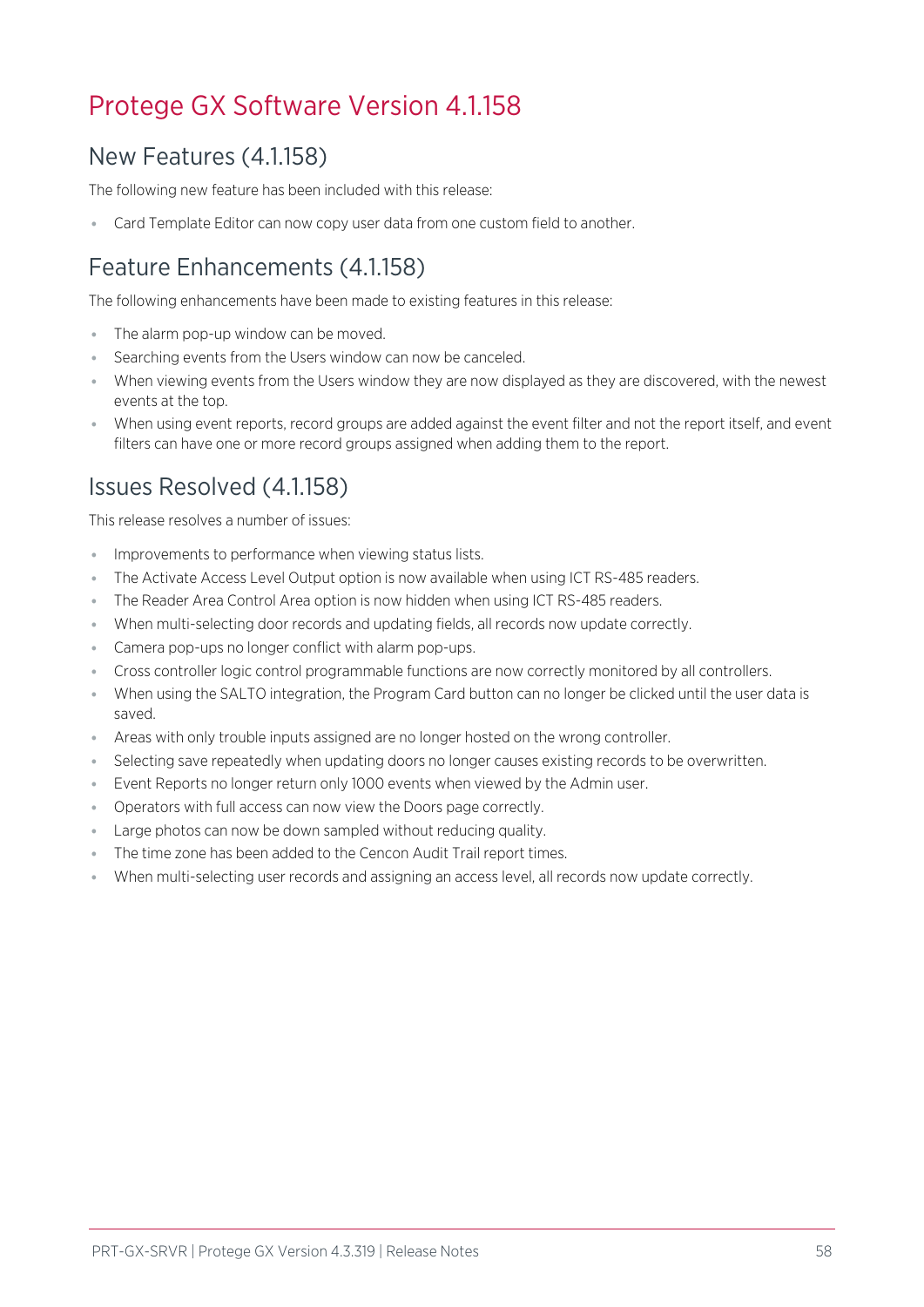## <span id="page-58-1"></span><span id="page-58-0"></span>Protege GX Software Version 4.1.150

## New Features (4.1.150)

The following new features have been included with this release:

## Protege GX Software

- ⦁ A Programming Mode option has been added to the Programming | Doors menu. This option enables you to select either Local or Global Programming Mode.
- ⦁ Using Local mode limits the Inputs, Outputs and Areas assigned to the Door to the items connected to the same Controller.
- ⦁ Global mode displays all Inputs, Outputs and Areas on the site with the Controller appended to the record name.

## Protege GX Web Client

<span id="page-58-2"></span>⦁ Filters can now be added when configuring the report setup for Event Reports.

## Feature Enhancements (4.1.150)

The following enhancements have been made to existing features in this release:

## Protege GX Software

- ⦁ Legacy DVR DLLs have been removed from the Protege GX installation file. Please contact your DVR supplier or technical support if you require these files.
- ⦁ REX and Door Position inputs are now automatically assigned when running through the Add Controller Wizard and the Add Reader Expander Wizard.
- ⦁ Added an Unlock Door button to the direct camera pop-up window for user verification events.

### Protege GX Web Client

- ⦁ A Pay Code column has been added to the Time & Attendance Report.
- ⦁ Column names can now contain the following brackets: (){}[].
- Device names are now displayed as 'Not Set', if the name is empty/not found within a Status Page.

<span id="page-58-3"></span>The number of results displayed per page for Event Reports has increased from 1000 to 5000.

## Issues Resolved (4.1.150)

This release resolves a number of issues relating to the Protege GX Software, the Protege GX SOAP Service, and the Protege GX Web Client:

### Protege GX Software

- ⦁ The Door States on status pages have been updated to closely reflect the actual security of the door. If the Lock Output is activated but the door is not closed and/or sealed, the door displays as Not Locked. The Secure door state has been changed to Closed.
- ⦁ Improved operation of event reports.
- ⦁ Improved operation of status pages.
- ⦁ Corrected an issue with duplicate CID codes assigned to inputs and trouble inputs.
- ⦁ Corrected an issue with user reports batch printing for smart card printing.
- ⦁ Corrected an issue with DNS name resolution that occurred when a name is entered in place of an IP address for a controller.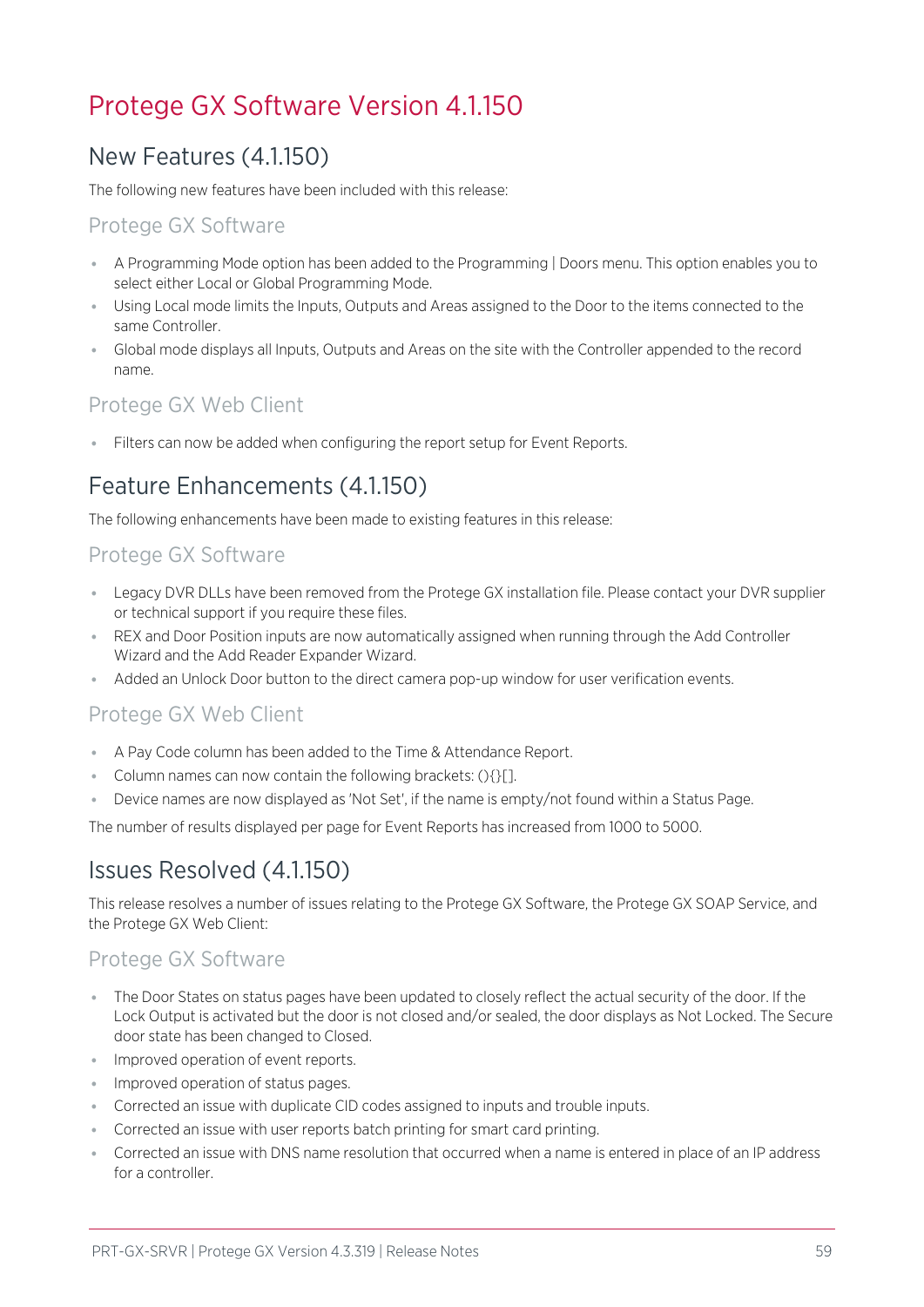- ⦁ Improved operation of user reports.
- ⦁ Corrected an issue with VMS barcode sign out.
- ⦁ Resolved an issue with Exacq DVR camera pop-up.
- ⦁ Resolved an issue where trouble inputs would not download to some controllers under certain conditions.
- ⦁ Time and Attendance daily report types now correctly modify shift data when saved.

### Protege GX SOAP Software

⦁ Improved operation of event reports and events on a status page.

## Protege GX Web Client

- ⦁ Ampersands now correctly display in record group names.
- ⦁ Read only fields unlock when the [+] button is clicked in the roles page.
- ⦁ Event Reports sort correctly by Event ID.
- ⦁ The Roles page displays the record groups list correctly.
- ⦁ Time & Attendance reports correctly display the totals when sorted by users.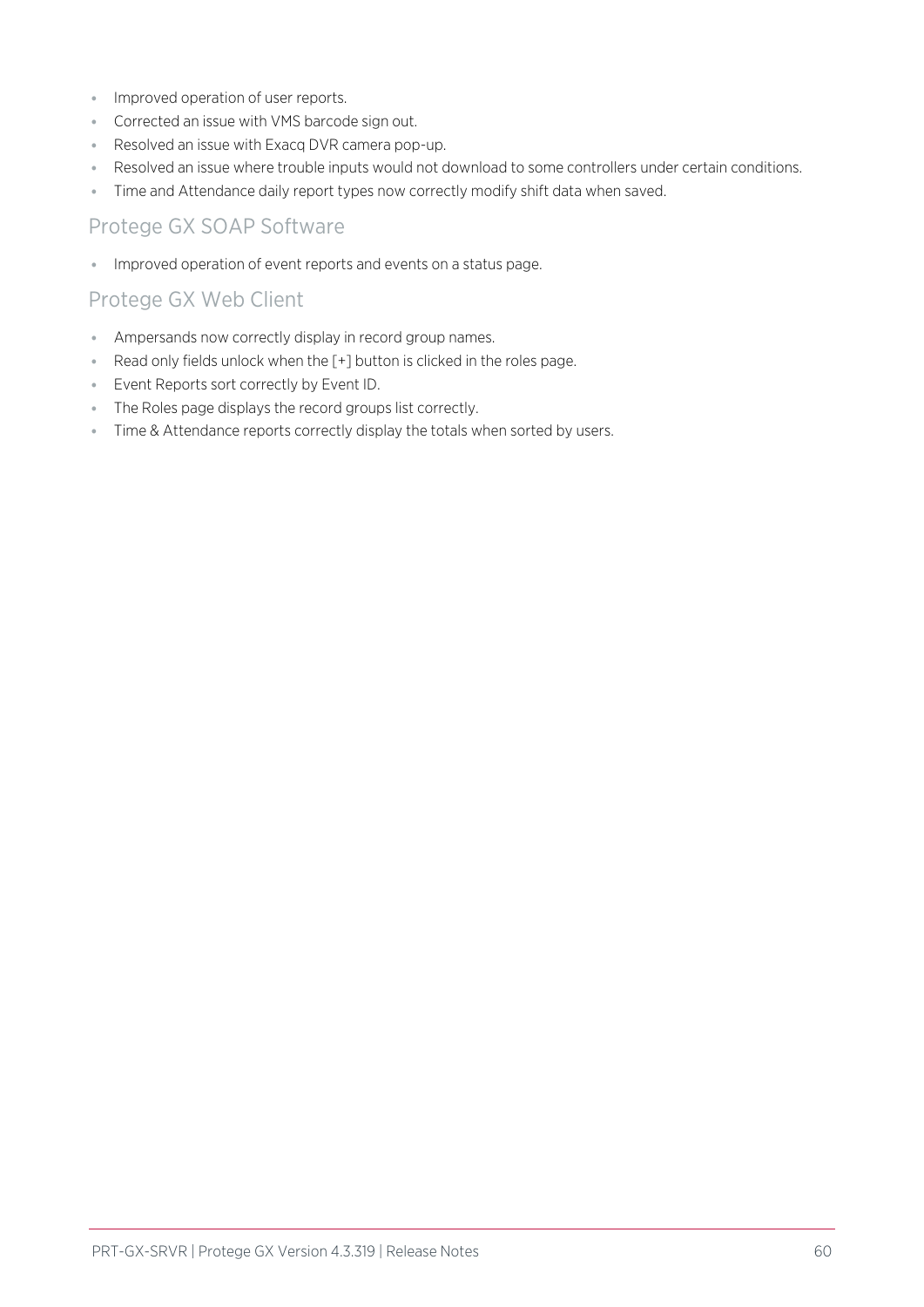## <span id="page-60-1"></span><span id="page-60-0"></span>Protege GX Software Version 4.0.135

## Feature Enhancements (4.0.135)

The following feature enhancements have been included with this release:

## Protege GX Software

- ⦁ Event loading in the User's menu now displays the number of available events in the event database and the current searching event IDs.
- <span id="page-60-2"></span>⦁ Updated the Report IP service to allow for Poll Times of up to 24 hours.

## Issues Resolved (4.0.135)

This release resolves a number of issues relating to the Protege GX Software and the Protege GX SOAP Service.

## Protege GX Software

- ⦁ Central Station Reports now display trouble input information.
- ⦁ Corrected an issue where incorrect records were displayed by the Find function.
- ⦁ You can now send multiple email reports of the same type simultaneously.
- ⦁ Updated secondary menu group dropdown within the menu group programming page to correctly show menu groups instead of keypad groups.
- ⦁ Updated the number of inputs created per apartment to 16.
- ⦁ Reporting codes for trouble inputs no longer conflict with burglary input reporting codes.
- ⦁ Resolved an issue where if a Cencon lock went offline, programming updates to online locks would not be possible.
- ⦁ Corrected issues that caused some records to not download to all controllers correctly.
- ⦁ Corrected an issue where Salto door groups could overwrite doors not generated by Protege GX, such as lockers.
- ⦁ Programmable functions no longer display as Unassigned.
- ⦁ The following records are now configured correctly during database migration:
	- Defer Warning Keypad Group
	- **REX** inputs
	- **REN** inputs
	- Existing Reporting IDs
	- Output Keypad Display Name
	- Keypad Trouble Input Name
	- Secondary Input Types

### Protege GX SOAP Service

- ⦁ Updated operator access rights to sites.
- ⦁ Resolved an issue that caused user names to duplicate in Time and Attendance reports.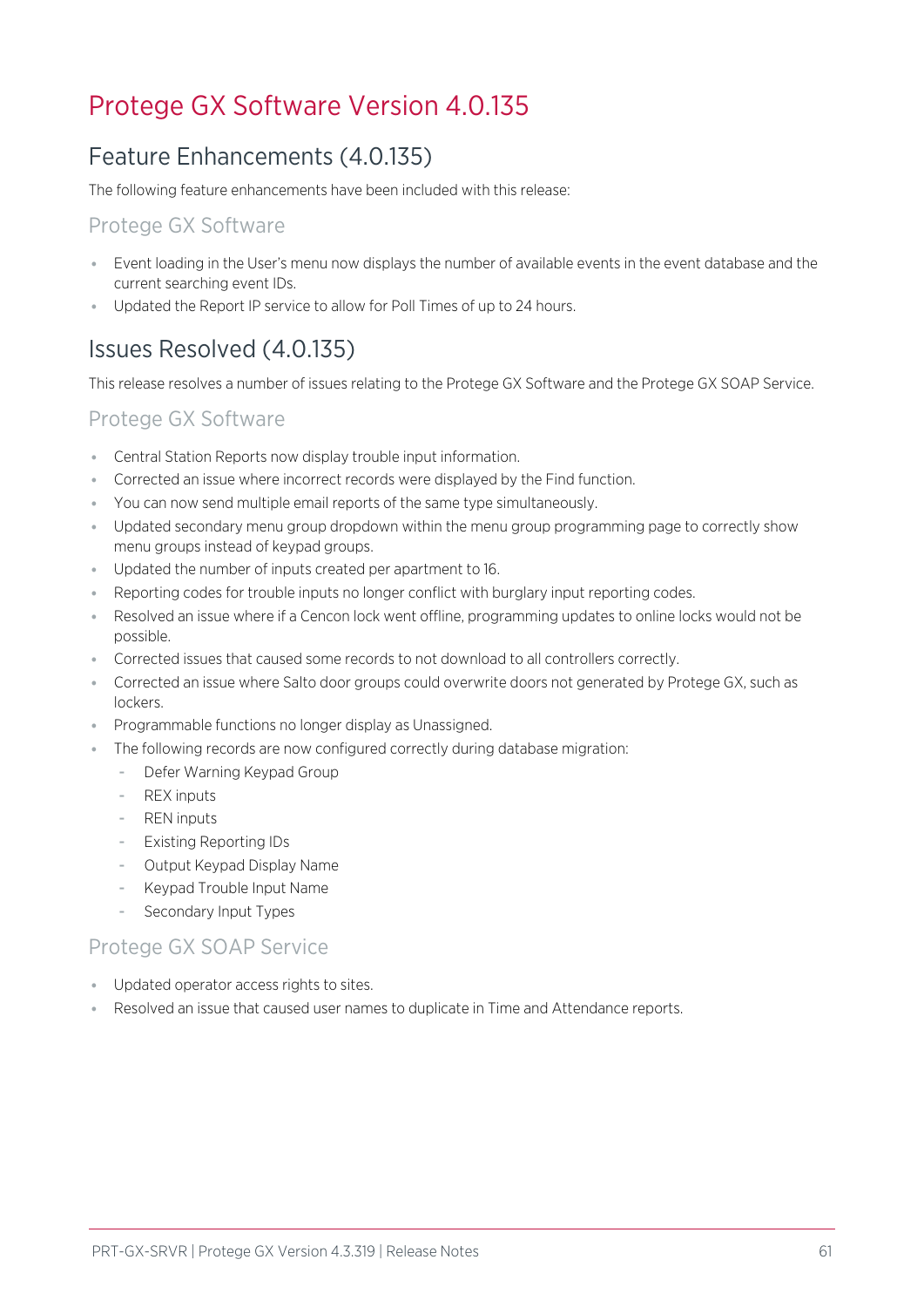## <span id="page-61-1"></span><span id="page-61-0"></span>Protege GX Software Version 4.0.128

## New Features (4.0.128)

The following new features have been included with this release.

## Cross Controller Operations

This release of Protege GX introduces Cross Controller Operations. In Protege GX, Sites generally contain multiple Controllers that run independently of each other. Cross Controller Operations enables Protege GX Controllers to operate as one system and share hardware resources. This makes all physically connected items on a Controller accessible and usable by various functions and records within Protege GX.

For example, you are now able to assign Inputs for the REX and Bond Sense functions and Outputs for the Forced Open, Left Open and Lock functions from different Controllers to a single Door.

Cross Controller Operations happen entirely behind the scenes. Controller communications begin automatically when you assign items from different Controllers to the same record within Protege GX. The automated process reduces configuration and administration time.

## How this Changes Protege GX

This feature has a major impact on many of the core functions within Protege GX. These functions include:

#### **Outputs**

Outputs are still managed per Controller and must have their Module Type and Module Address defined in Protege GX. However, you can now assign outputs to any function within the site that can activate/deactivate an Output.

#### Inputs

Inputs are still managed per Controller and must have their Module Type and Module Address defined in Protege GX. However, you can now assign inputs to any function within the site that can control an Input.

#### Trouble Inputs

Trouble Inputs are located on a single Controller but you can now assign them to any area within the site.

#### Keypads

You can now assign outputs to a keypad from any controller on site - not just the controller the keypad is connected to. Keypads must have a valid Area Group applied in order to determine which Controllers are required to communicate with each other for facilitating area access. This is because some Areas may have Inputs assigned to it from multiple Controllers.

#### Doors

You can assign a Door's Inputs and Outputs from any Controller on site.

#### Areas

You can assign Inputs and Outputs to an Area from any Controller on site.

#### Elevators

For low level integrations, elevator car buttons require outputs to enable users to select a floor. Additionally, destination reporting uses inputs to monitor which buttons in an elevator car a user selects to access a floor. Cross Controller Operations enables you to assign the inputs and outputs used from any controller on Site.

#### Services

Although some records are now able to operate independently of the hardware they belong to, all Services must have a controller specified when they are programmed. Despite operating off a single controller, the Protege GX Reporting Services are still able to report events from multiple Controllers.

#### Programmable Functions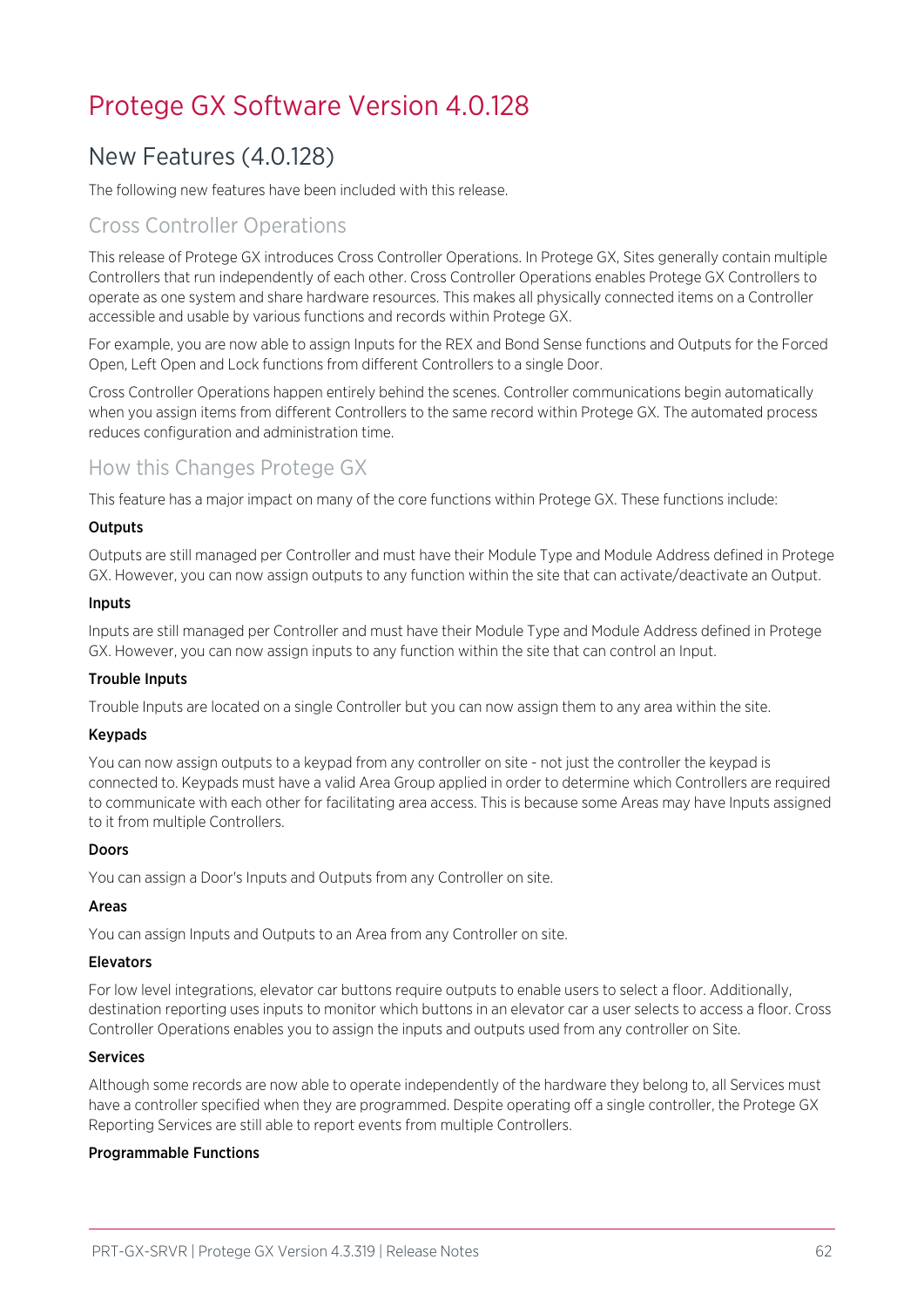Programmable Functions are no longer located on a specific Controller, enabling you to use a mixture of Inputs, Outputs and Data Values from within the site.

For more information about Cross Controller Operations and how its functionality affects the operation of Protege GX, refer to the Protege GX Cross Controller Operations Upgrade Guide available in this release package. We strongly advise that this document is read through thoroughly before proceeding with the upgrade.

## Calendar Actions

Calendar Actions are a licensed feature that enable you to create Door and Output actions that override previously programmed Schedules for a specified duration. These actions can be set as one-offs or set to recur every day, week, month or year.

This feature allows the simple configuration of the following scenarios:

- ⦁ Building cleaners come in at a later time one day during the week and require the lights and the HVAC system to be turned on when they would otherwise be turned off.
- ⦁ Some employees plan to come into work earlier than usual and require the internal doors to be free access, the lights to turn on and the HVAC system to activate.
- ⦁ Additional staff training is carried out once a week on a Wednesday night for four weeks. On these days the internal doors must be free access, the HVAC must remain activated and the lights must stay on until 8pm.

For detailed instructions, please refer to the Application Note AN-179: Configuring Calendar Actions and available on the ICT Website ([http://www.ict.co](http://www.ict.co/)).

## Avigilon Control Center Version 5 Integration

Protege GX now integrates with the Avigilon Control Center Version 5 NVR system.

This integration enables you to:

- ⦁ View live video footage from programmed cameras.
- ⦁ View historic and archived video footage.
- ⦁ Embed cameras into a status page using the Protege GX Status Page Editor.
- ⦁ Link a camera to a door, an input, an area, or any record using the filter and camera assignment.
- ⦁ View live or archived video footage directly from an event associated with a camera.
- ⦁ Launch a camera view window when a specific event occurs.
- ⦁ View Storage Alarm, Motion Detect and Low Disk Space HLI events within Protege GX
- Send PTZ preset commands to the Avigilon Control Center system in response to a Protege GX event filter.

Protege GX integration with Avigilon Control Center V5 is facilitated by the Protege GX Avigilon Control Center V5 Video Service.

For detailed instructions on configuring Avigilon integration, please refer to the Application Note AN-175: Protege GX Avigilon Control Center V5 Integration available on the ICT Website ([http://www.ict.co\)](http://www.ict.co/).

### Inovonics Integration

Protege GX Inovonics integration is a licensed feature that enables you to use Inovonics' detection devices as Protege GX Input Expanders within Protege GX. Communication between the two systems is facilitated by Ethernet.

This integration enables you expand the reach of your Protege GX system and gives you to opportunity to take advantage of the Inovonics wireless detection system.

For detailed instructions on configuring Inovonics integration, please refer to the Application Note AN-183: Protege GX Inovonics Integration available on the ICT Website [\(http://www.ict.co](http://www.ict.co/)).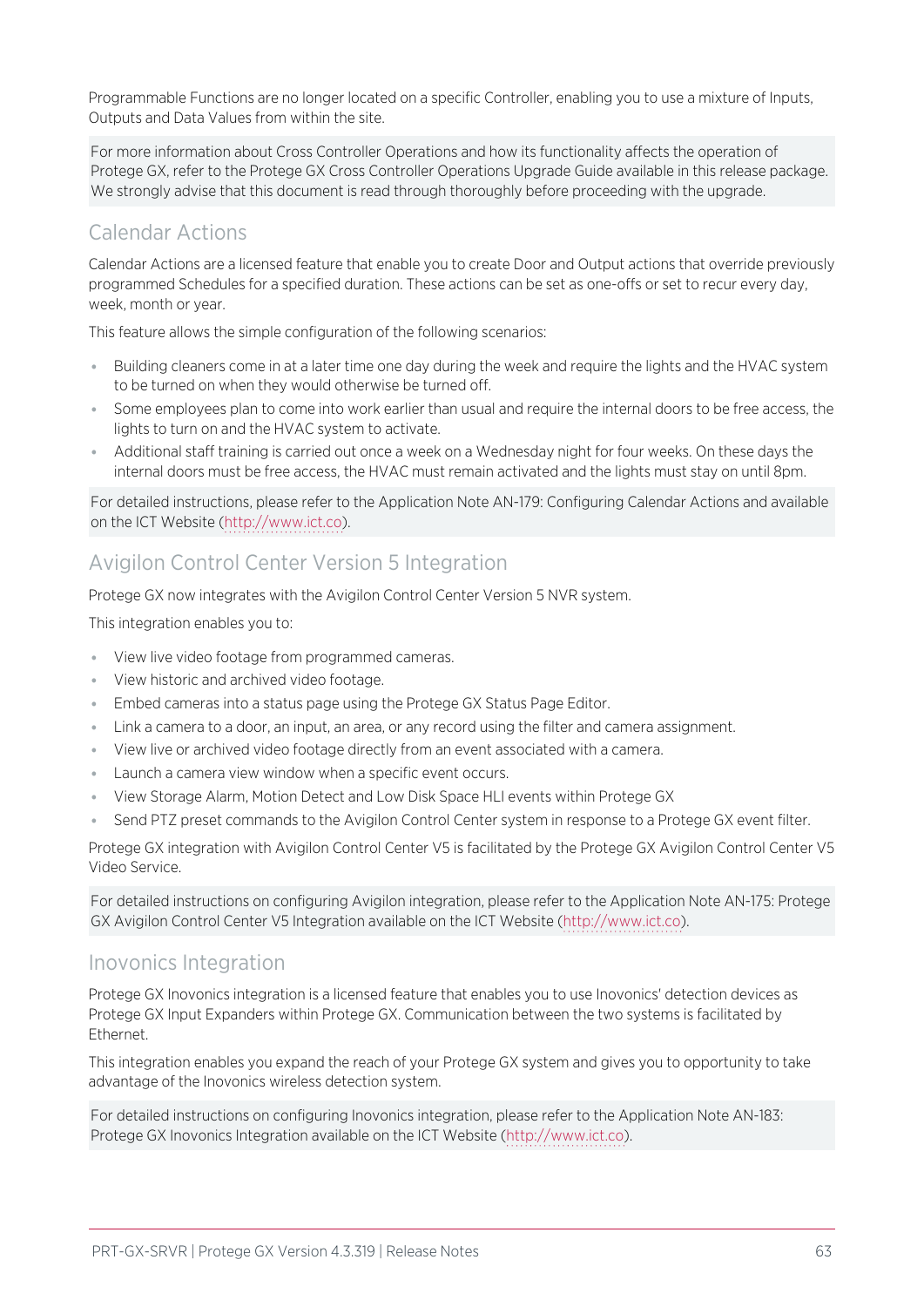## Redwall Integration

Protege GX Redwall integration is a licensed feature that enables you to use Redwall laser scan detectors alongside the Protege GX system. Integration enables Redwall modules to operate as Protege Input Expanders within Protege GX. Communication between the two systems is facilitated by Ethernet.

Integration with Redwall detectors enables you to take advantage of a highly reliable detection system that is capable of detecting a moving object's size, speed, and distance using a unique algorithm.

For detailed instructions on configuring Redwall integration, please refer to the Application Note AN-181: Protege GX Redwall Integration available on the ICT Website ([http://www.ict.co\)](http://www.ict.co/).

## Apartments

Apartments are a licensed feature that enable you to control and manage access to apartment suites within condominium complexes. This software feature is used in conjunction with the ICT EliteSuite range. The EliteSuite range is designed for multi-dwelling apartment complex management. A variety of end user keypad options provide centralized management, and the unobtrusive design is the perfect fit for modern residences. You can add a maximum of 248 apartments in Protege GX.

For detailed instructions on programming, please refer to the Application Note: AN-184 Implementing Apartments in Protege GX available on the ICT Website.

## Allegion Smart Reader Integration

Allegion integration is a licensed feature that enables you to use the Allegion AD-Series of wireless locks within Protege GX. Allegion integration uses wireless technology that enables Protege GX to communicate with the locks via panel interface modules (PIMs) that are connected to the Protege GX controller.

For detailed instructions on configuring Allegion integration, please refer to the Application Note AN-182: Configuring Allegion Integration in Protege GX available on the ICT Website ([http://www.ict.co](http://www.ict.co/)).

## Central Station Reports

Central Station Reports provide a report map for the Contact ID and Report IP services that can be supplied to the monitoring station.

## Time Based Licensing

ICT has implemented time based licenses for all aspects of the Protege GX system. This enables ICT to provide demonstration licenses for specific feature upon request.

### Microsoft SQL Server 2012 Support

Protege GX is now compatible with Microsoft SQL Server 2012 in the Standard, Enterprise, and Express editions.

### Salto SALLIS Sector 13 Support

Salto SALLIS cards can be encoded with site/card information via the ICTEncoder Client. This defines the decryption key used with these cards. This ensures that the same card number is read by both SALLIS Wireless Locks and ICT Proximity Readers and removes the need for badging each card at a reader to retrieve their numbers.

For detailed instructions on configuring this, refer to the updated version of the Application Note AN-148: Configuring Salto SALLIS Integration in Protege GX available on the ICT Website [\(http://www.ict.co\)](http://www.ict.co/).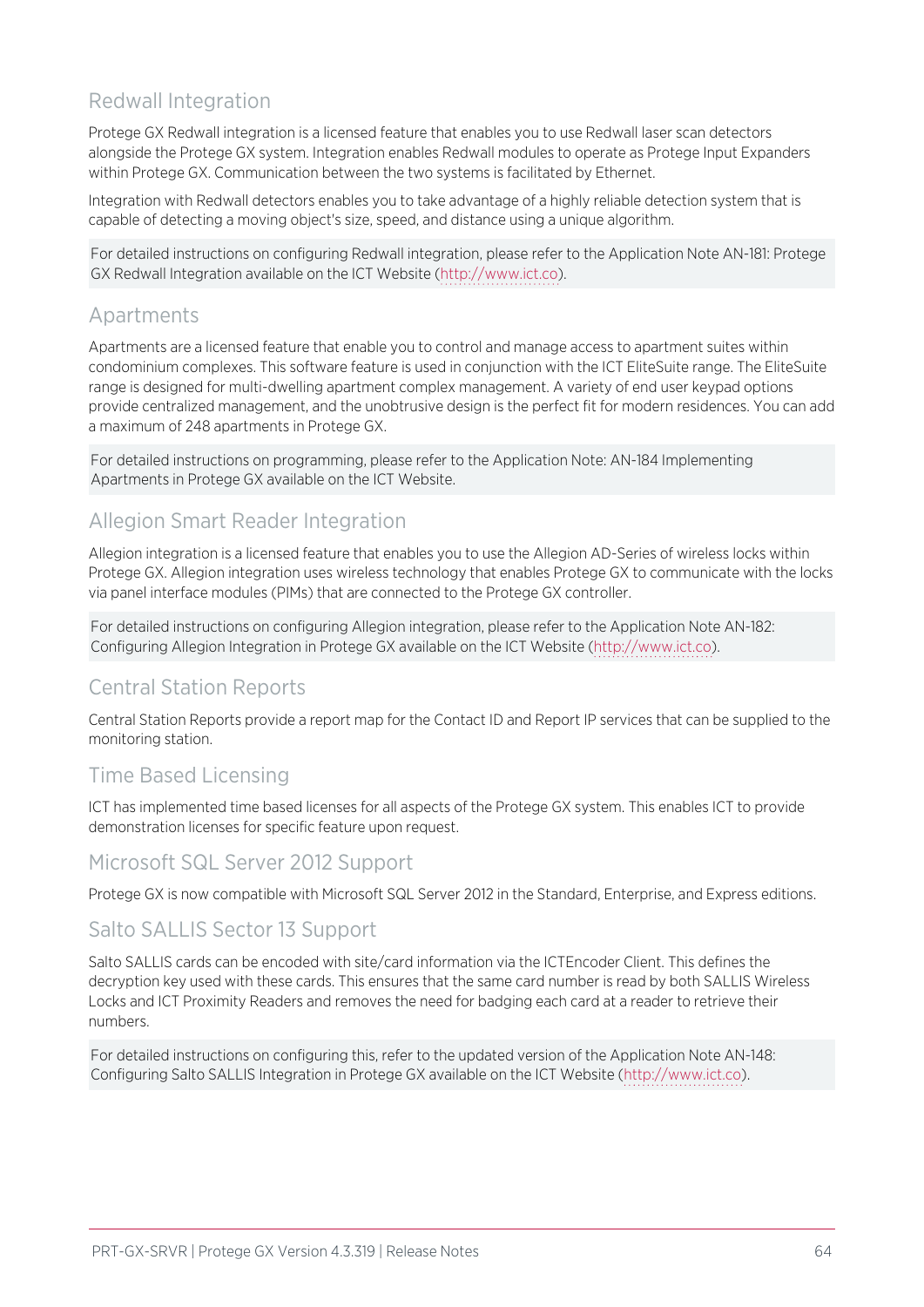## Aperio Sector 13 Support

Aperio cards can be encoded with site/card information via the ICT Encoder Client. This defines the decryption key used with these cards. This ensures that the same card number is read by both Aperio Wireless Locks and ICT Proximity Readers and removes the need for badging each card at a reader to retrieve their numbers.

For detailed instructions on configuring this, refer to the updated version of the Application Note AN-147: Configuring Aperio Integration in Protege GX available on the ICT Website [\(http://www.ict.co](http://www.ict.co/)).

## <span id="page-64-0"></span>Feature Enhancements (4.0.128)

The following feature enhancements have been included with this release:

## Protege GX Software

- ⦁ Grid view report filtering now saves per report, per operator.
- ⦁ Muster reports can now be sent to a specified email address based on an event.
- ⦁ The controller name is now displayed in controller related events.
- ⦁ The controller name and its database ID are now displayed in controller related events when emailed.
- ⦁ All add, modify and delete events are now displayed in the event log for all records.
- ⦁ Direct cameras now have the same functionality within Protege GX as DVR/NVR cameras.
- ⦁ Once records have been added to an event filter, clicking the column header now sorts the column.
- ⦁ Operator events are now able to generate alarms.
- A Default User Expiry Date/Time option has been added to the Global | Sites | Display menu. This option enables you to set a default start and end time for all user records.
- A Display Users In Groups option has been added to the Global | Sites | Display menu. This option enables you to view user records in group view from the Users | Users menu.
- ⦁ A Background Update icon now sites in the Protege GX Status Bar and displays the active background operations. These operations include deleting an Access Level, a Schedule or a Salto Calendar. When one of these records is deleted, all other records tied to them cannot be modified. For example, if an Access Level assigned to a User is deleted, the User record won't be editable until the operation has completed.
- Various enhancements have been made to the Salto SHIP integration:
	- Protege GX now synchronizes with the Salto SHIP system much faster than in previous versions. This means that you are now able to add a user and program their card almost immediately. This only applies once an initial full download has taken place. Time for a full download is dependent on the size of the site. During this time, some integration features may be unavailable.
	- A Salto Status icon now sits in the Protege GX Status Bar. This enables you to view the current status of the integration.
	- A User Can Override Privacy option has been added to the Users | Users | Salto menu. When enabled, this option allows the User to access a room even when the door has been locked from the inside.
	- A User can Override Lockdown option has been added to the Users | Users | Salto menu. When enabled, this option allows the User to open the door if closed by lockdown.
	- A User can Lockdown Door option has been added to the Users | Users | Salto menu. When enabled, this option allows the User to initiate a Door lockdown.
	- An event is now generated when an operator cancels a Salto key.
	- You can now set the Salto Calendar option to Not Set.
	- A Salto Display Name field has been added to the Salto Doors, Salto Door Groups and Salto Calendars pages. This displays the name that the record has within Salto.
	- You can no longer add special characters to Salto record names within Protege GX. If you have applied special characters to any Salto record names, they are now automatically removed before the record is sent to Salto.
	- The multi-select function is now available for Salto Doors within the Salto | Doors menu.
	- The multi-select function is now available for Salto Door Groups within the Salto | Door Groups menu.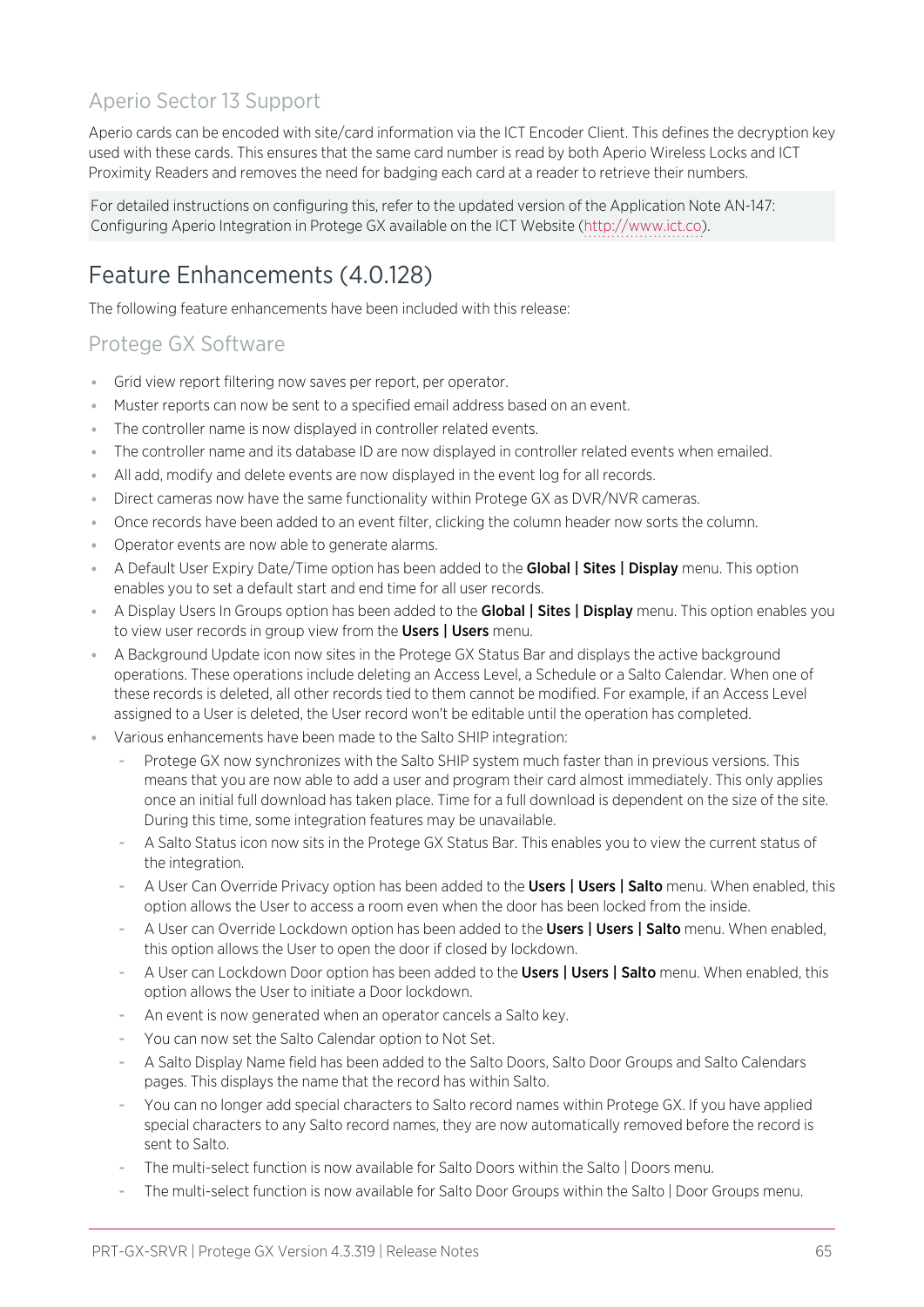- You can now add Salto Door Groups to a status page for control.
- Record Group filtering has been implemented for Salto Doors, Salto Door Groups and Salto Calendars
- A Keypad Display Name field has been added for the following records:
	- Doors
	- Inputs
	- **Areas**
	- Trouble Inputs
	- **Automation**

This defines name displayed on the keypad. As the first 16 characters are what a user sees from a keypad, these characters should be as descriptive as possible to ensure items are easily identifiable.

- ⦁ Due to the globalization of certain records within Protege GX, Record Group filtering has been implemented for:
	- Doors
	- **Areas**
	- **Schedules**
	- Menu Groups
	- Door Type
	- Input Types
	- Phone Numbers
	- Floors
	- Elevator Cars
- ⦁ The Include All options have been removed from the various Door, Area, Elevator and Floor Groups menus and are now configurable within an Access Level.
- ⦁ All Door related Trouble Inputs have been removed from the Reader Expander and are now assigned directly to the Door. To facilitate this, a Door (DR) option can now be selected from the Module Type drop down for each of the Door Trouble Inputs. When this option is selected, the Module Address field is updated to allow you to select what Door the Trouble Input is associated with.
- A Keypad Groups section has been added to the Menu Groups menu. This enables you to filter menu groups based on the keypad group assigned to it and prevents downloading multiple menu groups per access level to legacy firmware.
- The User's Area Group option has moved from the **Users | Users | General** menu to its own tab within the Users | User menu.
- A Version 3 Settings section has been added to the **Sites | Controllers | Configuration** menu. This section is read-only and refers to the options that previously applied globally to a controller and is only relevant to PCB controllers.
- The Treat User PIN Plus 1 as Duress option is now configurable on an individual user level from the Users | **Users | Options** menu. If you are using a PCB controller with version 4.0 software or higher, enabling this option for one user enables it globally for all users.
- ⦁ Global Antipassback has now been implemented. With several Controllers linked together, a User who badges at a Reader on one Controller to pass through an Entry Door into an Inside Area is able to badge at another Reader on a different Controller to pass through an Exit Door into an Outside Area. Due to this, the options for configuring Antipassback have moved from the Sites | Controllers | Options menu to the Programming | Doors | Advanced Options menu.
- ⦁ As you are now able to assign any input from within the system to a door for the REX, REN, Door Sense, Bond Sense, and Beam sense functions, an Inputs tab has been added to the Programming | Doors menu to facilitate this. The original settings located in the **Expanders | Reader Expanders** menu are now ignored during normal operation. These options are only relevant for the offline operation of the Reader Expander.
- You can now set a ReportIP service as the backup for another ReportIP Service, a ContactID service or a SIA service.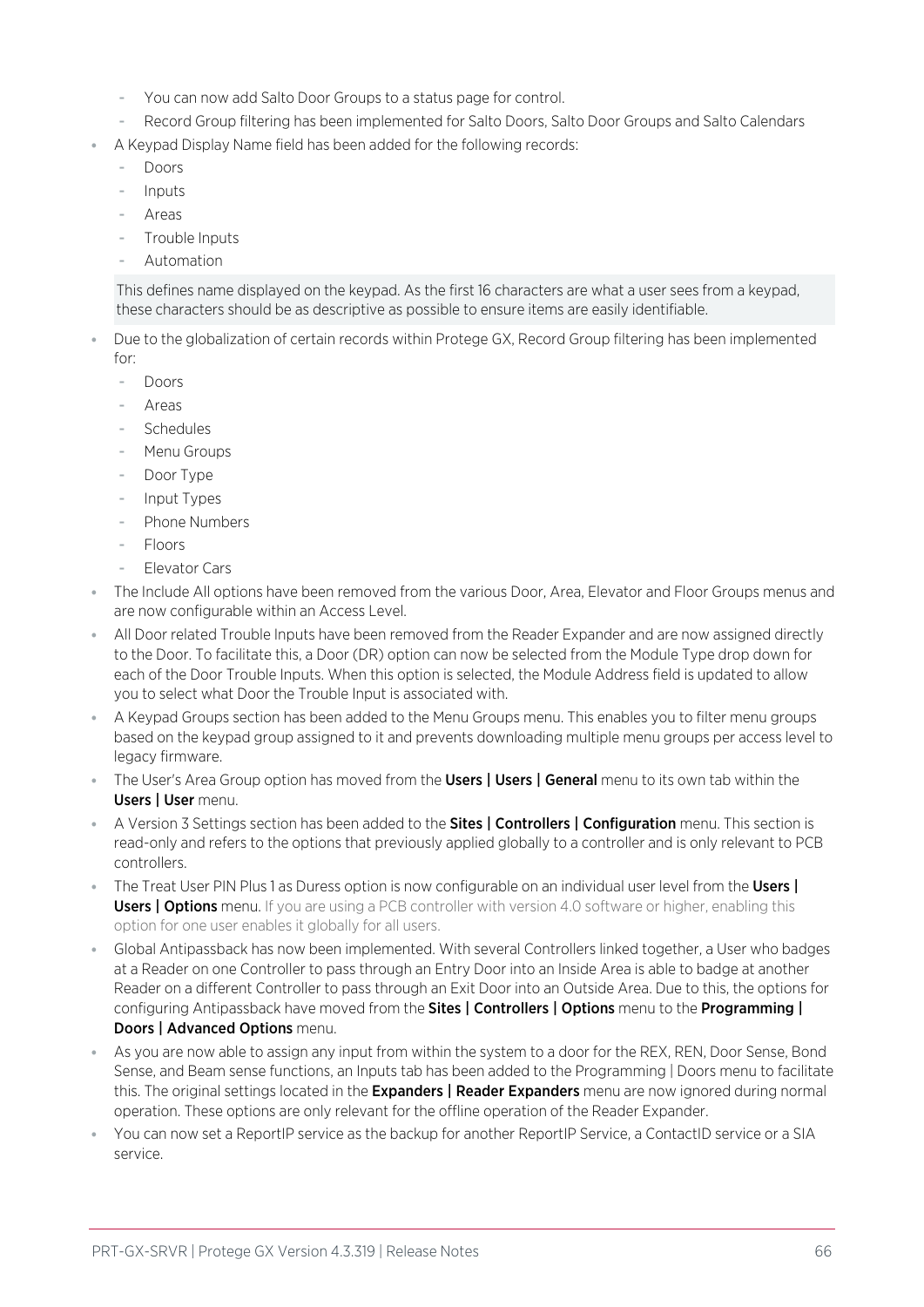- **The Display options for Keypads have been moved from the Sites | Controllers | General menu to the** Expanders | Keypads | General menu.
- ⦁ All CID Mapping options have been removed from the services menu. Mapping is now generated using the Central Station Report function.
- ⦁ Door types and input types are now created when a new site is added in Protege GX.
- ⦁ A warning is now displayed when attempting to delete the last controller within a site.
- ⦁ New Event Types have now been added to display the Reader Port if raw data is detected on a Reader Port that does not have a door associated with it.
- ⦁ You are now able to apply multiple access levels to multiple users using the multi-select function.
- ⦁ Changed all references to Avigilon within the user interface to Avigilon V4.
- An Options tab has been added to the **Programming | Daylight Savings** menu. This tab allows you to enable an option (Apply to All Controllers) that applies the daylight savings record to all controllers on site.
- ⦁ As doors are now global across a site, a Door <DOOR\_NAME><DOOR\_ID> Unlocked by Access event has been added. This removes any association to a particular controller and prevents the Output on by Door Function Unlock event displaying for operators that do not have access to the record group of the controller the door's lock output belongs to.

### Protege GX Web Client

- **The User's Area Group option has moved from the Users | Users | General** menu to its own tab within the Users | User menu.
- ⦁ A Keypad Groups section has been added to the Menu Groups menu. This enables you to filter menu groups based on the keypad group assigned to it and prevents downloading multiple menu groups per access level to legacy firmware.
- ⦁ The Include All options have been removed from the various Door, Area, Elevator and Floor Groups menus and are now configurable within an Access Level.
- ⦁ A Keypad Display Name field has been added for Doors. This defines name displayed on the keypad. As the first 16 characters are what a user sees from a keypad, these characters should be as descriptive as possible to ensure items are easily identifiable.
- The Treat User PIN Plus 1 as Duress option is now configurable on an individual user level from the Users | Users | Options menu.
- An Options tab has been added to the **Programming | Daylight Savings** menu. This tab allows you to enable an option (Apply to All Controllers) that applies the daylight savings record to all controllers on site.
- <span id="page-66-0"></span>⦁ A Change Password button has been added to the home page.

## Issues Resolved (4.0.128)

This release resolves a number of issues relating to the Protege GX Software, Protege GX SOAP Service and the Protege GX Web Client.

### Protege GX Software

- ⦁ If an alarm is generated while a previous alarm pop up is open, the newest alarm is now displayed within the pop-up window.
- ⦁ The Save Changes prompt window no longer displays twice after creating a security level and navigating to another page.
- **The Use Antipassback option in the Users | Users | Salto** menu now functions correctly.
- ⦁ The Controller's build number now displays correctly in the Auto Address window.
- The Salto Outputs tab has now been removed from the Users | Users and Users | Access Levels menus.
- ⦁ Emailed muster reports are now generated correctly.
- ⦁ Entering a shift type with an invalid start and end time no longer results in the error message appearing twice upon saving.
- Fonts are now generated correctly in the card template editor.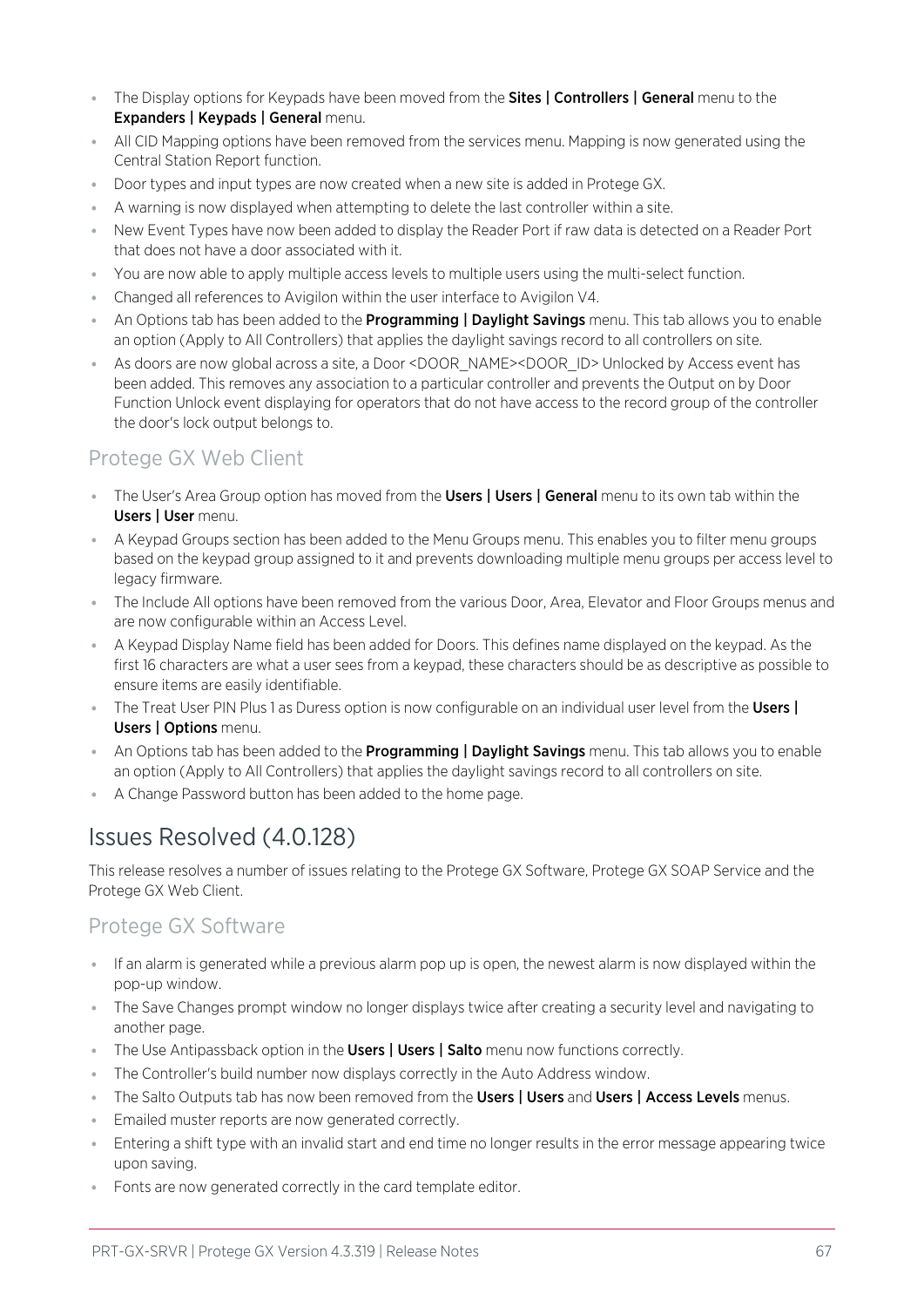- ⦁ When adding a user field to a card template, the list of fields is now displayed correctly in the French, Polish, Estonian and Spanish User Interfaces.
- ⦁ Deleting a user field from the card template editor now operates correctly.
- ⦁ Certain circumstances no longer cause the download server to repeatedly try to download.
- ⦁ Salto and security level related events are now displayed for all operators.
- ⦁ A majority of the Protege GX Operator events are now able to be set as alarms.
- Protege GX no longer requires you to manually enter an alarm time when viewing archived camera footage after viewing the live camera feed first.
- ⦁ Unexpected REX events are no longer generated when REX is disabled.
- The Users | Attendance tab is now correctly updated after a manually added In/Out event is deleted.
- Salto Calendars, Schedule and Access Levels are now all defaulted when deleted or are no longer in use.
- ⦁ The Cencon status icon is now hidden if Cencon is not enabled.
- ⦁ If you resize the image column of a status page's event window, it no longer returns to the default size after navigating away.
- ⦁ The access level expiry function now operates correctly.
- ⦁ The <Not Set> preset has been removed for roles.
- Resolved an issue where Salto locks would be removed from Salto inputs following a server reboot.
- ⦁ Salto events now display correctly within Protege GX.
- ⦁ The Salto Lock option is no longer for status lists if Salto integration has not been enabled.
- ⦁ The Cencon Lock option is no longer for status lists if Cencon integration has not been enabled.
- An error is no longer displayed when attempting to open the Graphics View window from the Users | Access Levels menu when no access levels have been assigned.
- ⦁ Cencon locks now update correctly.
- ⦁ Items are now deleted properly from the Card Template Editor.
- ⦁ The Protege GX DVR Service B now starts correctly following a Protege GX installation or upgrade.
- ⦁ Exported records are now listed alphabetically.
- ⦁ Multiple Time and Attendance reports can now be simultaneously emailed correctly.

### Protege GX SOAP Service

⦁ A non-default database server name is no longer cleared if you move between steps in the Protege GX SOAP Service installer window.

### Protege GX Web Client

- ⦁ Area names are now displayed correctly.
- ⦁ The most recent events are now loaded first.
- Elevator cars now retrieved correctly by the elevator groups page.
- Security levels that are assigned to All Record Groups in Protege GX are now visible from the web interface.
- ⦁ Event filter data for event reports now saves correctly.
- Status pages now support duplicate panels.
- ⦁ Muster reports now operate correctly.
- ⦁ Doors are now displayed correctly in the event filters page.
- ⦁ User records are now saved correctly when they contain special characters.
- **The Advanced Installer and Instant Arming options have been added to the Groups | Menu Groups page.**
- ⦁ Status lists now display records from all controllers correctly.
- ⦁ Images added through the Protege GX software no longer display as missing image icons in the web interface.
- ⦁ An error no longer occurs when changing whether a holiday repeats if more than one holiday is programmed.
- ⦁ A scroll bar has been added to the History tab.
- The Keypad Groups list now populates correctly in the **Security Levels | Manuals Commands** menu.
- ⦁ Dates are now shown correctly in attendance reports.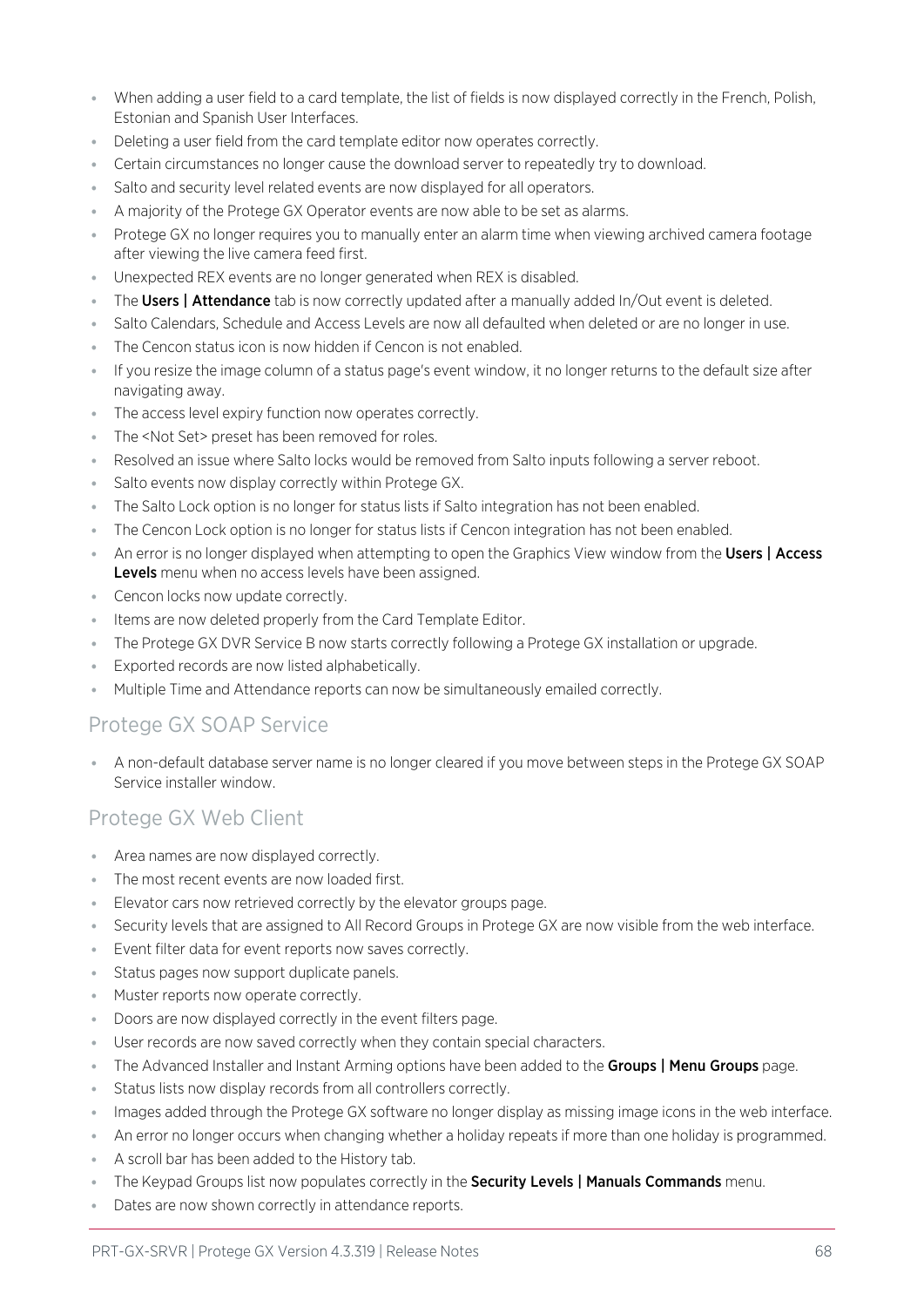- ⦁ Floor lists are now created correctly in the floor groups menu.
- ⦁ The copy function now works as expected for holiday groups.
- ⦁ The FindRecord function now selects the first record in the filtered list. Clicking Refresh selected the first record in the full list.
- ⦁ The Acknowledged field displayed in a Status Page with Alarms now shows the correct time.